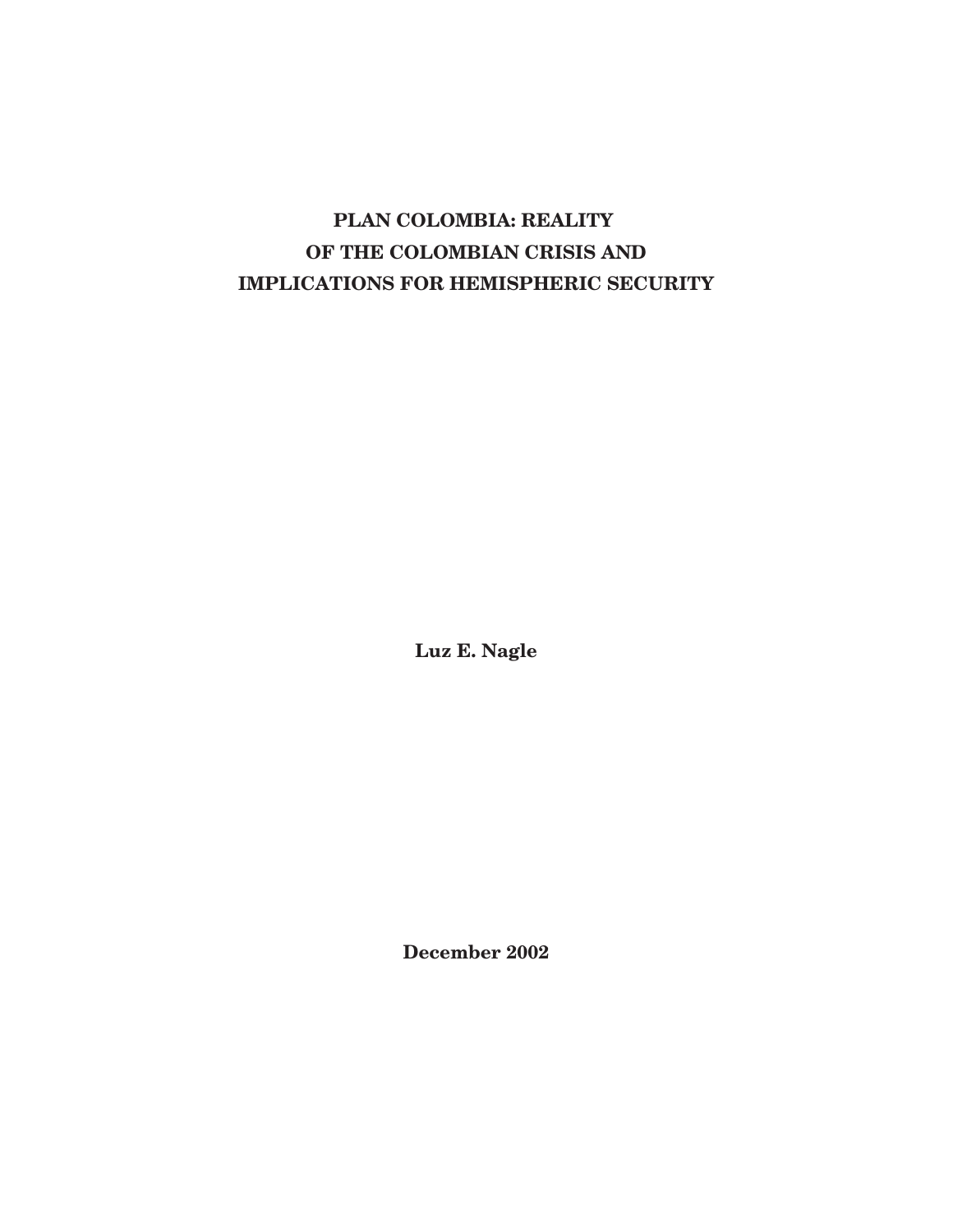| <b>Report Documentation Page</b>                                                                                                                              |                           |                                                    |
|---------------------------------------------------------------------------------------------------------------------------------------------------------------|---------------------------|----------------------------------------------------|
| <b>Report Date</b><br>00Dec2002                                                                                                                               | <b>Report Type</b><br>N/A | Dates Covered (from to)                            |
| <b>Title and Subtitle</b><br>Plan Colombia: Reality of the Colombian Crisis and<br>Implications for Hemispheric Security                                      |                           | <b>Contract Number</b>                             |
|                                                                                                                                                               |                           | <b>Grant Number</b>                                |
|                                                                                                                                                               |                           | <b>Program Element Number</b>                      |
| Author(s)                                                                                                                                                     |                           | <b>Project Number</b>                              |
|                                                                                                                                                               |                           | <b>Task Number</b>                                 |
|                                                                                                                                                               |                           | <b>Work Unit Number</b>                            |
| Performing Organization Name(s) and Address(es)<br>Director, Strategic Studies Institute, U.S. Army War College,<br>122 Forbes Ave., Carlisle, PA 17013-5244. |                           | <b>Performing Organization Report Number</b>       |
| <b>Sponsoring/Monitoring Agency Name(s) and Address(es)</b>                                                                                                   |                           | <b>Sponsor/Monitor's Acronym(s)</b>                |
|                                                                                                                                                               |                           | <b>Sponsor/Monitor's Report Number(s)</b>          |
| <b>Distribution/Availability Statement</b><br>Approved for public release, distribution unlimited                                                             |                           |                                                    |
| <b>Supplementary Notes</b><br>ISBN 1-58487-109-1                                                                                                              |                           |                                                    |
| <b>Abstract</b><br>see report                                                                                                                                 |                           |                                                    |
| <b>Subject Terms</b>                                                                                                                                          |                           |                                                    |
| <b>Report Classification</b><br>unclassified                                                                                                                  |                           | <b>Classification of this page</b><br>unclassified |
| <b>Classification of Abstract</b><br>unclassified                                                                                                             |                           | <b>Limitation of Abstract</b><br><b>SAR</b>        |
| <b>Number of Pages</b><br>68                                                                                                                                  |                           |                                                    |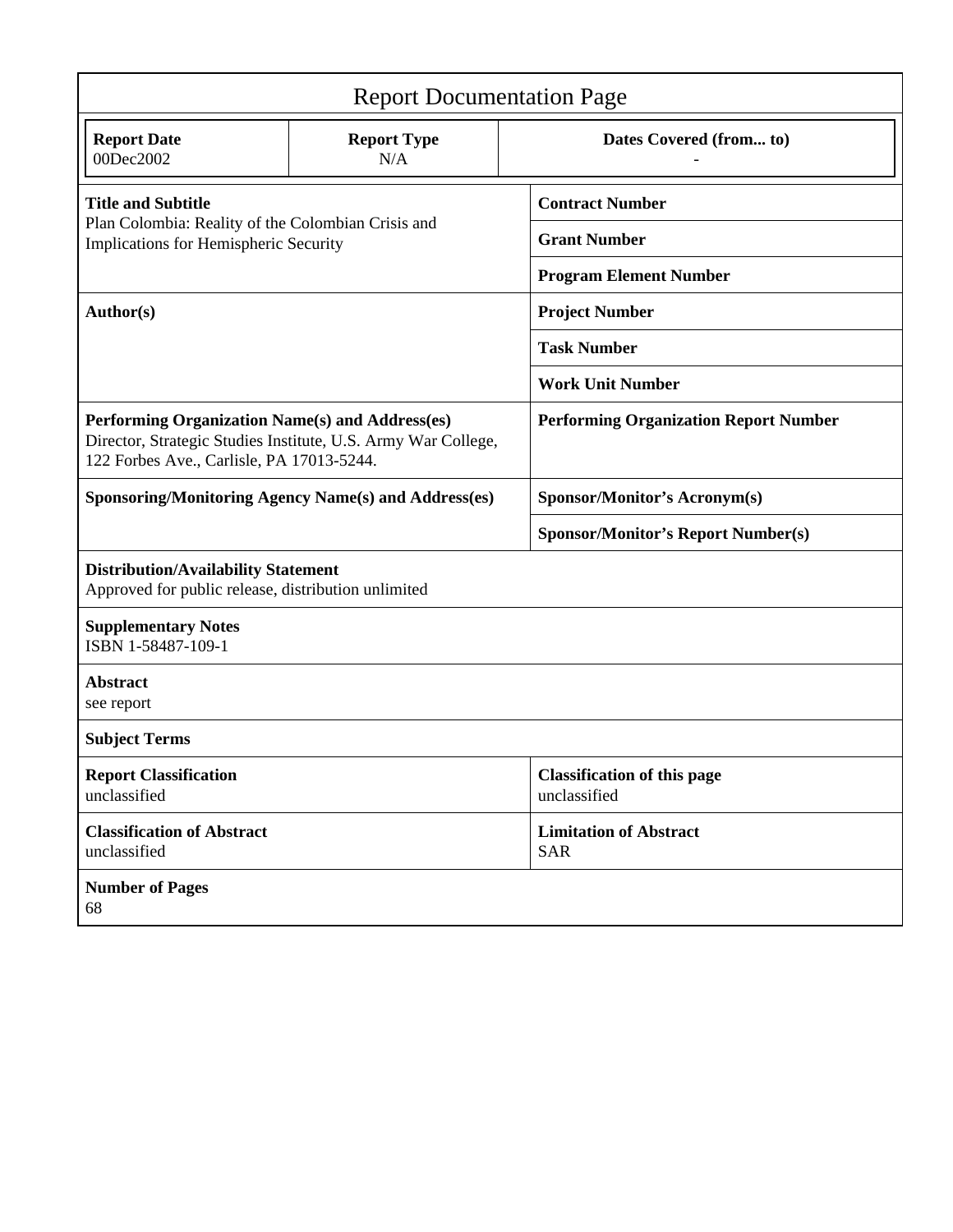#### **\*\*\*\*\***

The views expressed in this report are those of the author and do not necessarily reflect the official policy or position of the Department of the Army, the Department of Defense, or the U.S. Government. This report is cleared for public release; distribution is unlimited.

#### **\*\*\*\*\***

The author would like to thank Professor Robert Batey for his valuable insights, critical input, and helpful suggestions during the writing of this monograph.

#### **\*\*\*\*\***

Comments pertaining to this report are invited and should be forwarded to: Director, Strategic Studies Institute, U.S. Army War College, 122 Forbes Ave., Carlisle, PA 17013-5244. Copies of this report may be obtained from the Publications Office by calling (717) 245-4133, FAX (717) 245-3820, or via the Internet at *Rita.Rummel@carlisle. army.mil*

#### **\*\*\*\*\***

Most 1993, 1994, and all later Strategic Studies Institute (SSI) monographs are available on the SSI Homepage for electronic dissemination. SSI's Homepage address is: *http://www.carlisle.army. mil/ssi/index.html*

#### **\*\*\*\*\***

The Strategic Studies Institute publishes a monthly e-mail newsletter to update the national security community on the research of our analysts, recent and forthcoming publications, and upcoming conferences sponsored by the Institute. Each newsletter also provides a strategic commentary by one of our research analysts. If you are interested in receiving this newsletter, please let us know by e-mail at *outreach@carlisle.army.mil* or by calling (717) 245-3133.

ISBN 1-58487-109-1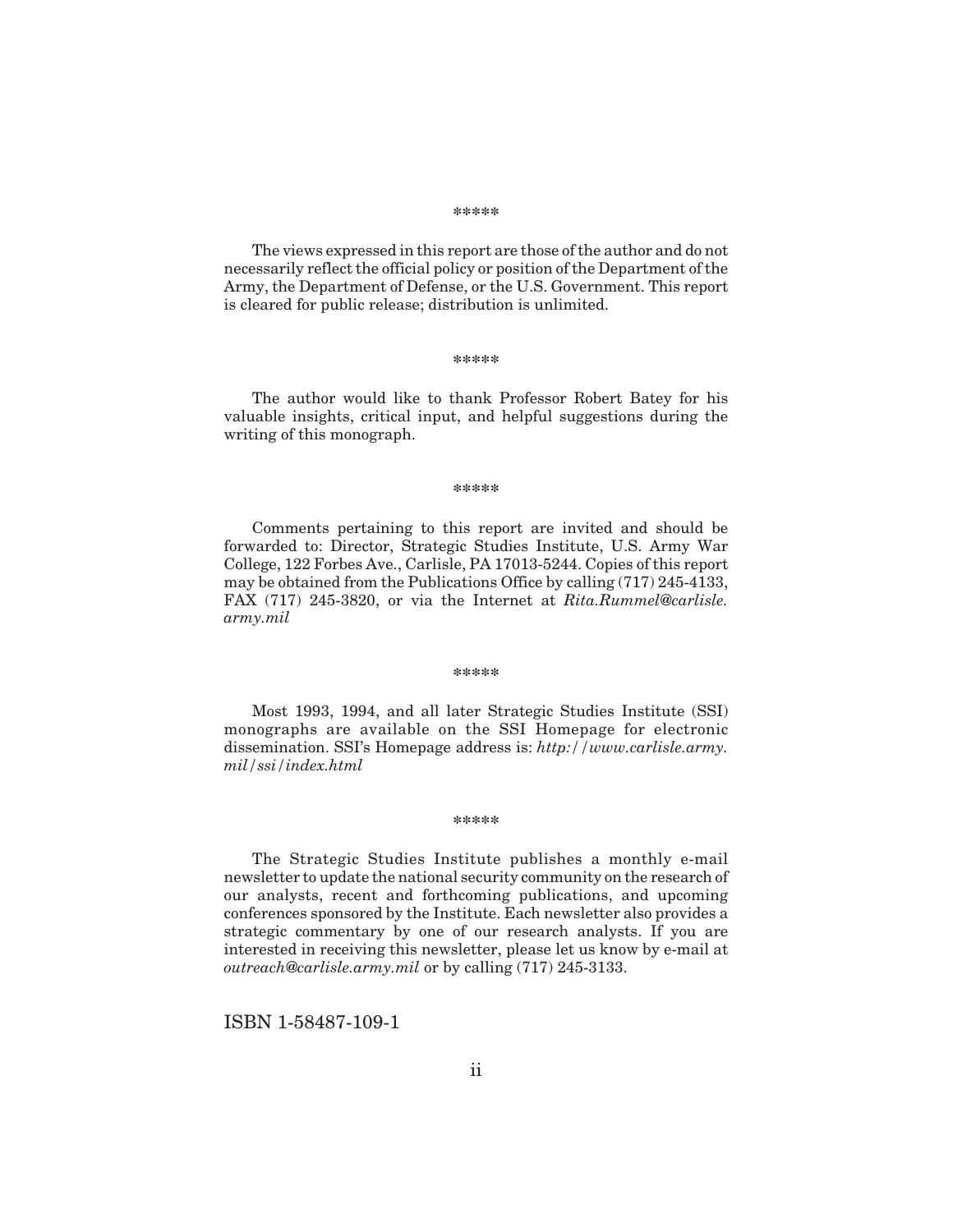# **FOREWORD**

As American foreign policy and military asset management expand beyond the so-called "Drug War" in Colombia, Professor Luz Nagle analyzes that country's problems and makes recommendations regarding what it will take to achieve stated U.S. and Colombian objectives in that crisis situation. She also examines the concomitant issue of "spillover" from the Colombian crisis into the rest of the Latin American region. The results and recommendations of this analysis go well beyond prescribing a simple military solution to the complex political-economicsocial-moral-security issues of this 50-year-old war. In these terms, it becomes clear that the military in general and the U.S. Army in particular must change in order to operate more effectively in the full spectrum of current and future conflict.

This monograph was written as the second in the new Strategic Studies Institute(SSI)/North-South Center Special Series that deals with the hemispheric security environment. SSI is pleased to publish this study as a source of first-hand information and a topic of focused debate concerning global security and stability issues.

> DOUGLAS C. LOVELACE, JR. Director Strategic Studies Institute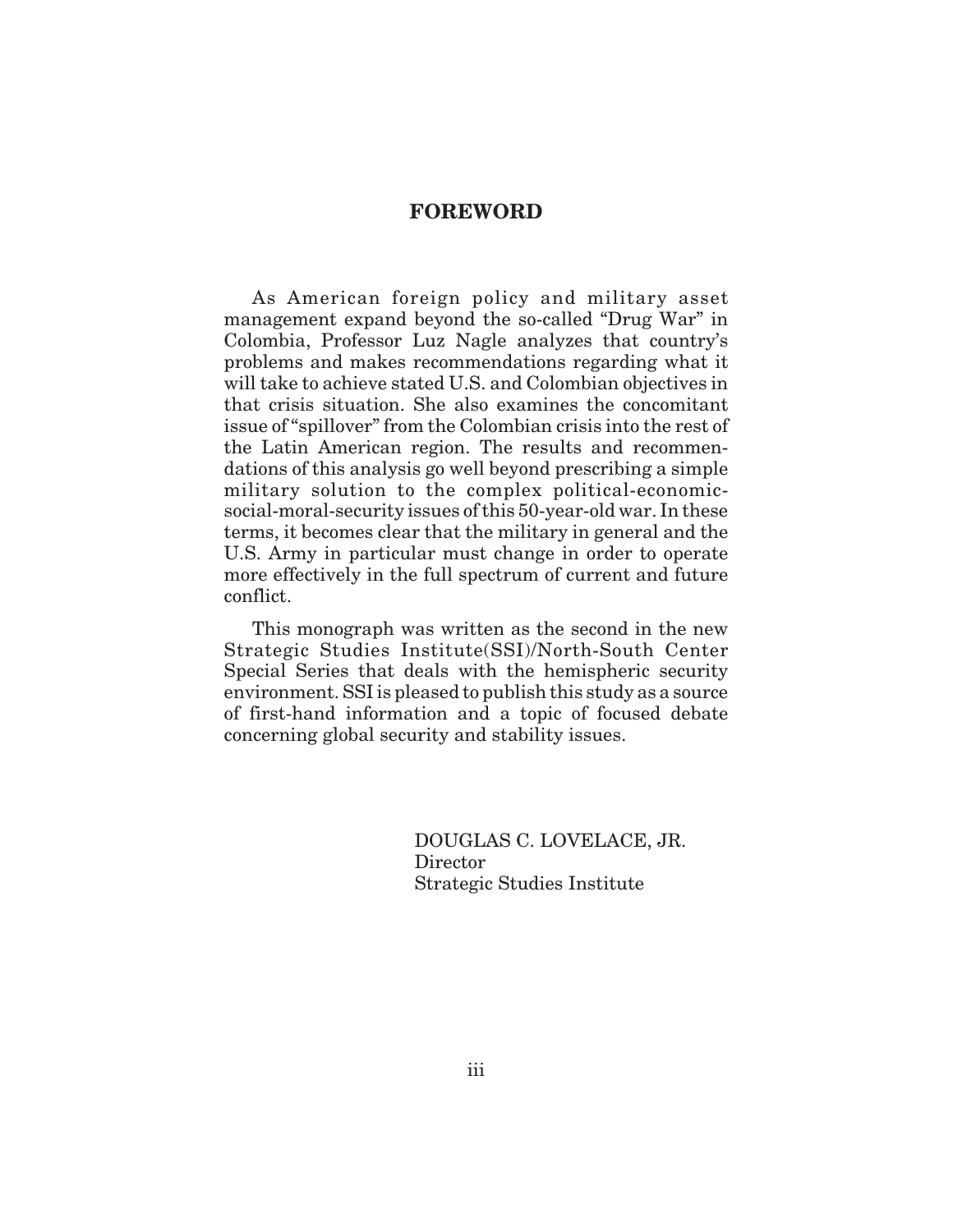# **BIOGRAPHICAL SKETCH OF THE AUTHOR**

LUZ ESTALLA NAGLE is Assistant Professor of Law at Stetson University College of Law in St. Petersburg, Florida, where she teaches international criminal law, Latin American business law, and international comparative business law. Professor Nagle served as a judge in Medellin, Colombia, in the mid-1980s until assassination attempts by drug traffickers forced her to leave Colombia for the United States. Her writings and presentations on national security law and mutual legal assistance, drug interdiction, guerrilla insurgency, international white collar crime, and judicial mechanisms probe the realities of foreign policy and the rule of law in the Americas from a critical perspective. They reflect her training and experience in both the Anglo-American and continental law systems. Professor Nagle holds an LL.D. from the Universidad Pontificía Bolivariana, a J.D. from the College of William and Mary, an LL.M. from the University of California at Los Angeles's Law School, and an M.A. in Latin America studies from the University of California at Los Angeles.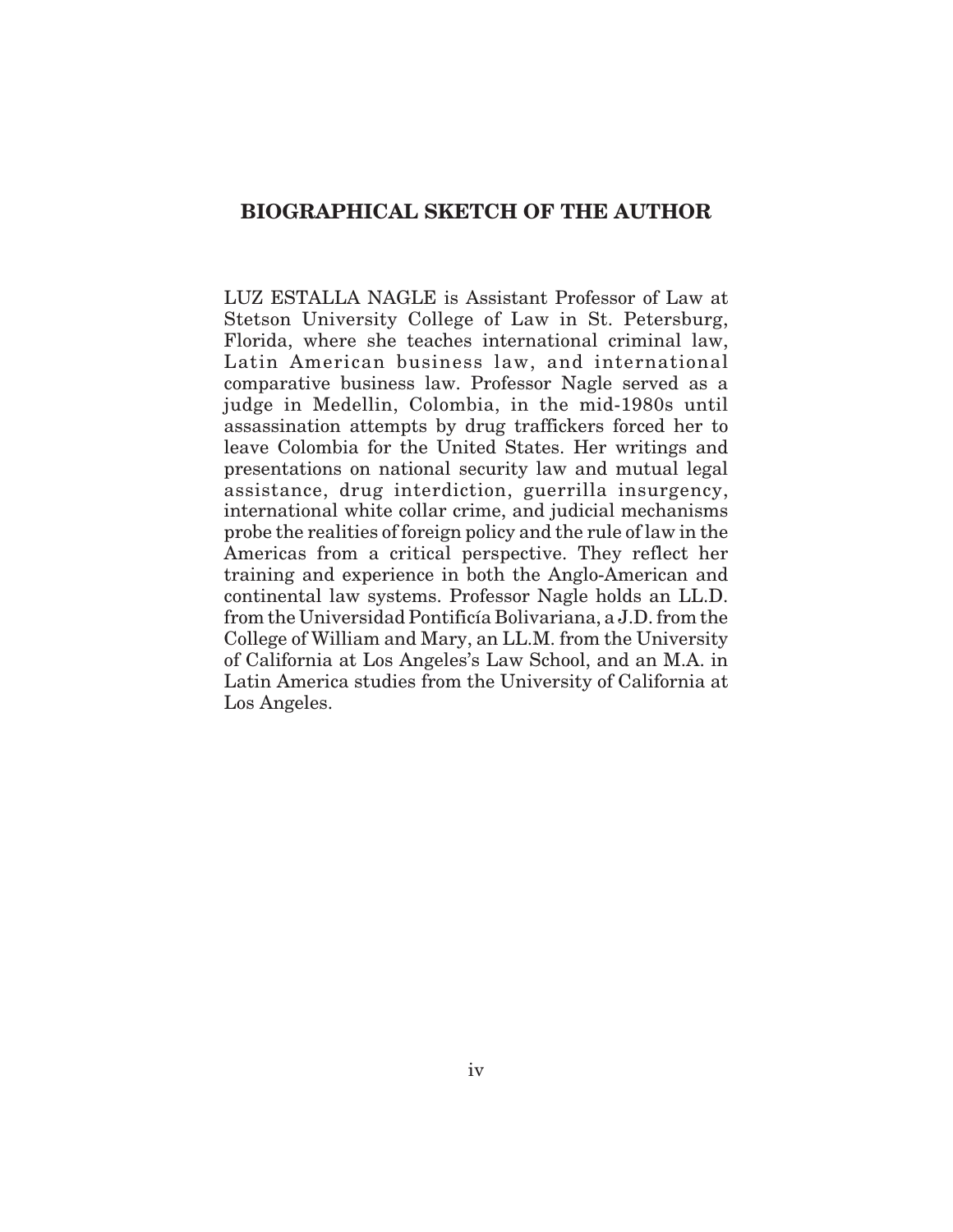# **PREFACE**

Professor Luz E. Nagle has never been a believer in *Plan Colombia* as the solution to her native country's array of problems. Now she has again published on the subject, in an article which is eloquently critical about the plan's results during the administration of President Andrés Pastrana, yet which holds out hope for a better turn of events in the new administration of President Alvaro Uribe. It is a study written with passion and commitment. But also, as befits a law professor, it is scholarly in its degree of documentation and factual content.

In Nagle's view, practically everything was wrong with *Plan Colombia* that could have been wrong, although she acknowledges that to do nothing would have been even worse. The plan was, in her view, doomed from the beginning—prepared without adequate consultation with the Colombian people, therefore lacking in consensus and support. It was inadequately funded by the Colombian government for the most part, but drew on large amounts of aid from the United States, \$1.7 billion, which was largely restricted to fighting narcotics trafficking when insurgency was the real problem. It failed to attract the expected funding from Europe and Japan and was largely ignored by Colombia's Latin American neighbors, who often seemed to be in a state of denial as to how the problems of Colombia affected them.

A particular strength of Nagle's well-documented article is a detailed explanation of the multiple failures of the Pastrana administration in every aspect of *Plan Colombia*'s implementation. The ill-fated peace initiative of Pastrana simply consigned over to the Revolutionary Armed Forces of Colombia (FARC) guerrillas a piece of Colombia's territory the size of Switzerland with no positive results. The FARC were strengthened by having the territory, as was predicted by the Colombian army. Kidnappings and assassinations continued unabated. Eventually, this year the army had to be sent in to retake the zone. Rampant corruption at every level of the Colombian government, according to Nagle, became even worse during the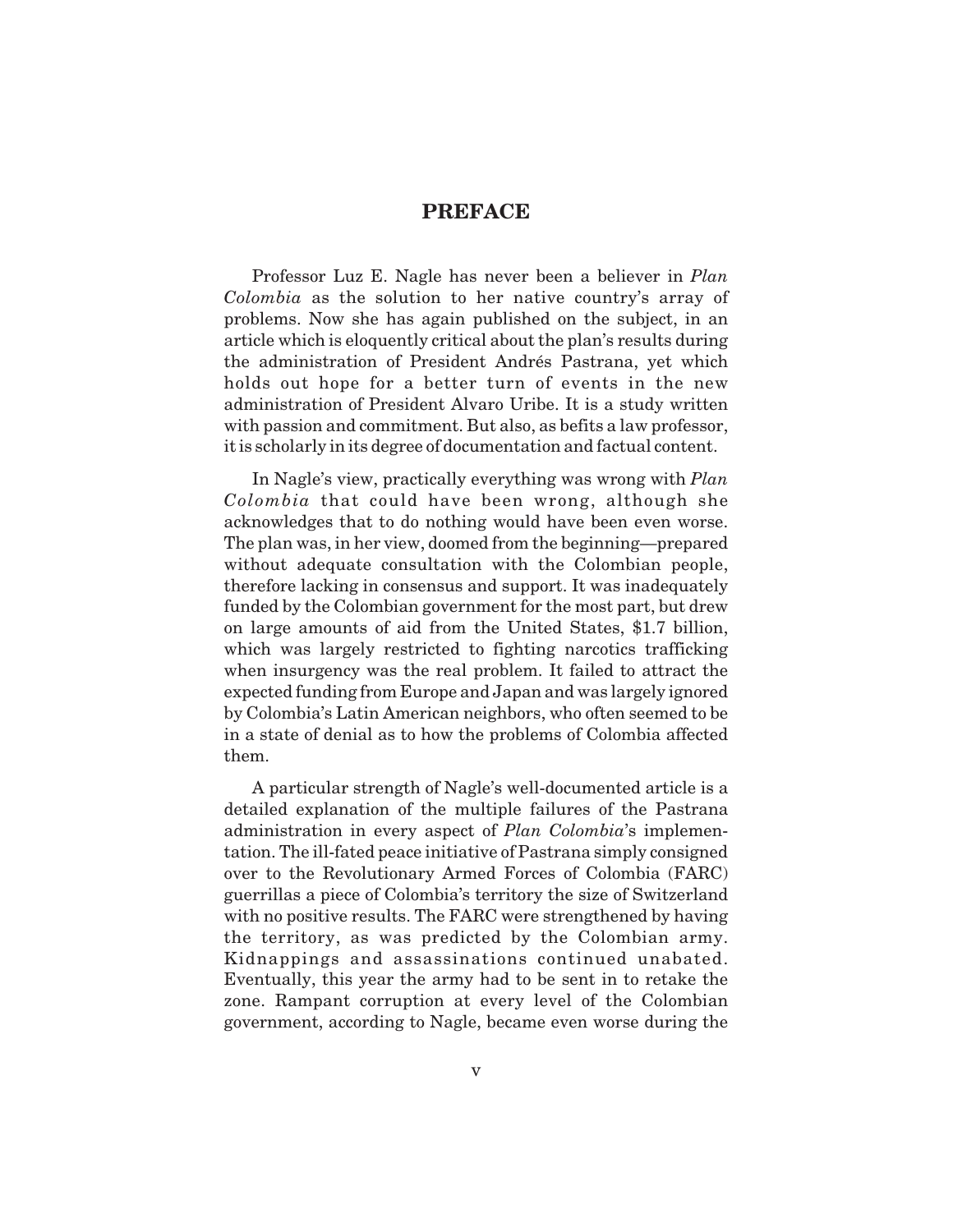Pastrana years and signified, in her view, a lack of any credible leadership.

Does the new Uribe administration hold out any hope for better results? Nagle thinks it does. The Colombian army is becoming more professional, its morale is increasing, and it is today that institution which actually enjoys the highest popular support of any in the country. The mood of the people has hit bottom and now responds to Uribe's policies which demand sacrifice from the population and are producing support for tougher action against the guerrillas. The president is leading a full charge against corruption. The U.S. Congress, as well, has become more sophisticated in understanding the need to combat insurgency, linked as it is to the illegal drug trade and not separable from it. Similarly, in the context of the "war on terrorism," although that somewhat disparate term generally refers to the Middle East, the point is not lost that three Colombian groups, the FARC, Ejercito de Liberacion Nacional (ELN) and Auto Defensas Unificados de Colombia (AUC), have been classified as terrorist organizations by the U.S. Government.

Nagle also documents instances in which Colombia's neighbors are taking stronger measures on their frontiers to combat the effects of insurgencies and the flow of drugs from Colombia. The evidence of "spillover effect" into the five countries bordering on Colombia and well beyond is too abundant to ignore.

To Nagle, her native Colombia is "a nation worthy of being saved." In terms of hemispheric stability, essential to the entire U.S. strategy for the region, it is certainly deserving of U.S. attention, more than it has had in the recent past.

> AMBLER H. MOSS, JR. Director The Dante B. Fascell North-South Center University of Miami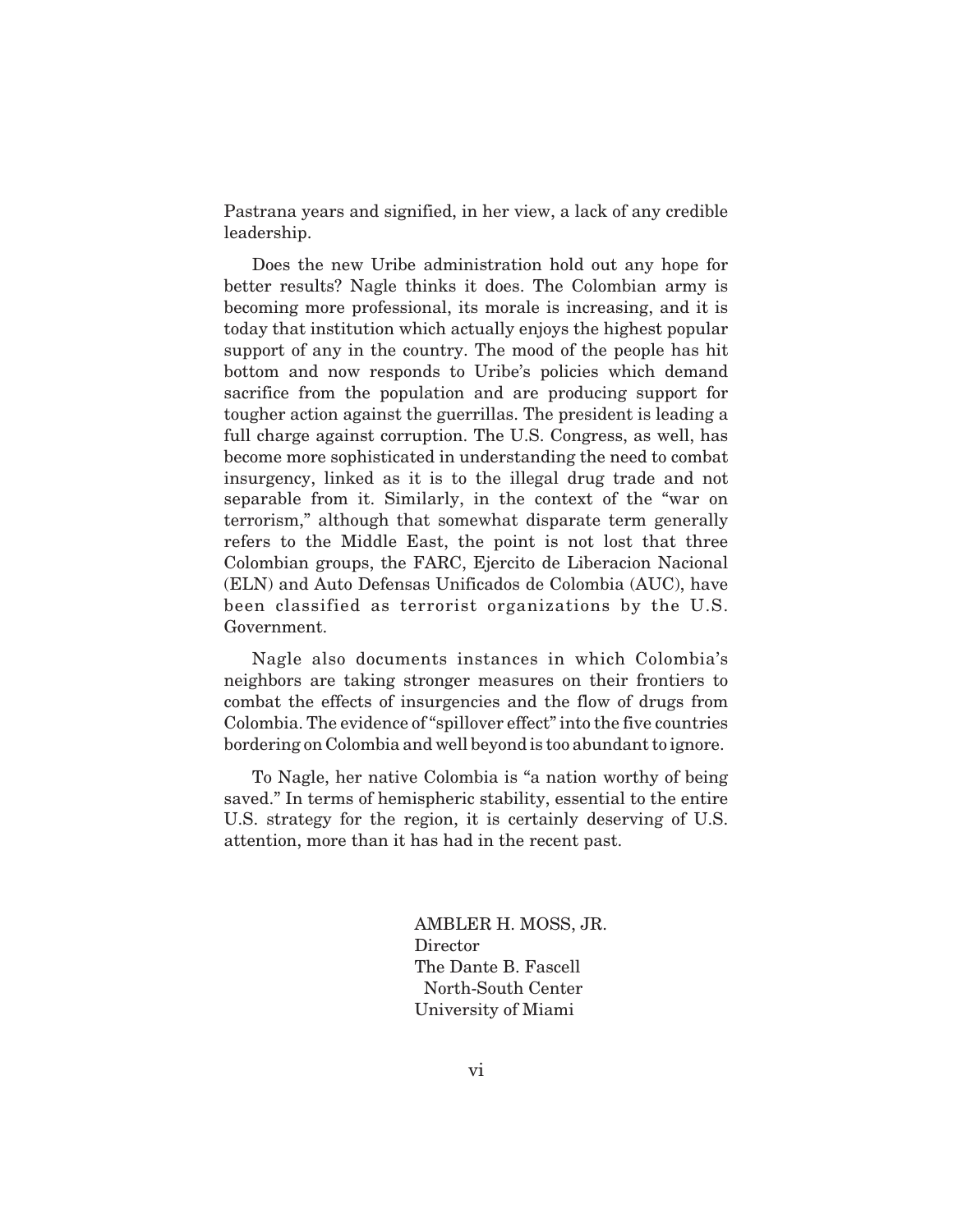# **SUMMARY**

In this new monograph, Professor Luz Nagle examines the status of *Plan Colombia* within the context of Colombia's political and social turmoil. Intended as an ambitious program to achieve decisive results in a war against illegal drugs fought in a major source country, *Plan Colombia's* implementation has been wrought with corruption, delays, and problems in program implementation, tactical shortcomings and oversights, and lack of backing by the Colombian elites. *Plan Colombia* was also meant to define President Pastrana's legacy to his country. But his failure to bring the Revolutionary Armed Forces of Colombia (FARC) and other irregular combatants into serious peace negotiations, his inability to curtail institutional corruption in the civilian and military branches of government, and his lack of support from the Colombian people further conspired to prevent *Plan Colombia* from achieving the desired results.

It is now up to a new administration headed by President Alvaro Uribe to determine how best to do two things. First, the Uribe administration must come to terms with the corruption that has rendered the Colombian government ineffective for decades, and has precluded the success of *Plan Colombia* and past aid programs. At the same time, it must seek and utilize new U.S. aid, intelligence resources, and military equipment in the fight against the narcoterrorists/narcoguerrillas, and fulfill its commitment as a reliable ally in the international war on terror.

Nagle concludes that the war against international terrorism is being fought on Colombian soil, and makes a series of observations and recommendations about what it will take for Colombia to overcome its own internal crises of armed conflict and institutional corruption, fulfill its regional security and counternarcotics obligations, and fight the global war against terror.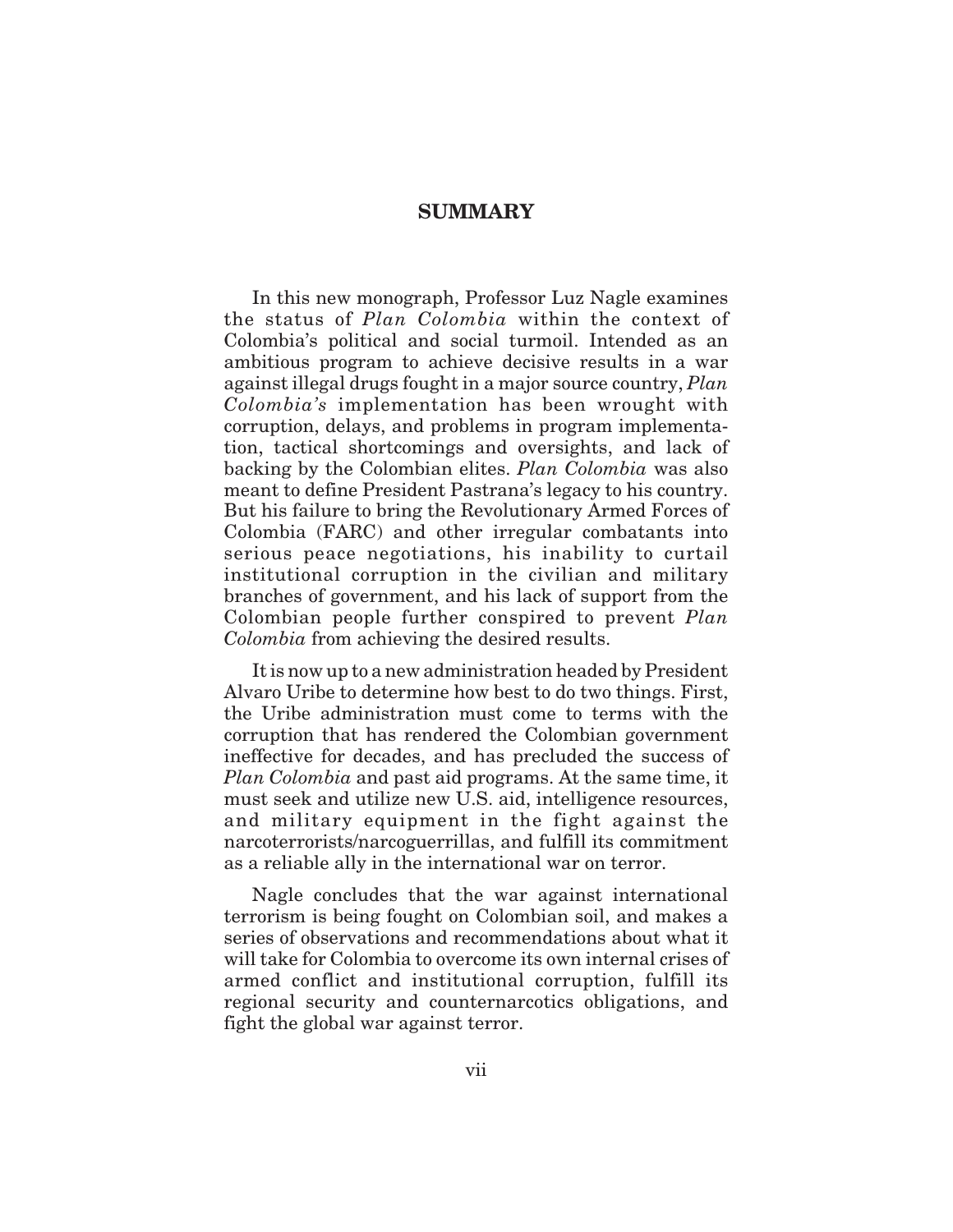# **PLAN COLOMBIA: REALITY OF THE COLOMBIAN CRISIS AND IMPLICATIONS FOR HEMISPHERIC SECURITY**

### **INTRODUCTION**

It has been said that the road to Hell is paved with good intentions.<sup>1</sup> The same can be said for *Plan Colombia*. Nearly 20 years into the endeavor, implementation of *Plan Colombia* has been difficult, results have been underwhelming, and the chief architects of the Plan, the Pastrana administration and officials in the Clinton White House, $^2$  have left behind a dubious legacy, a nation in disarray, and many promises unfulfilled. Now, a new Colombian administration under the leadership of a no-nonsense "authoritarian" must come to terms with the wreckage of his predecessor and steer *Plan Colombia* resources, continuing aid from the United States,<sup>3</sup> and the will of a beleaguered nation toward the resolution of crises that have persisted and festered for half a century.

This monograph is intended to provide the reader with a context into which *Plan Colombia* falls within Colombia's political and social turmoil. The first part of the monograph is a critical analysis of *Plan Colombia*'s implementation and the performance of President Andres Pastrana in dealing with the nexus between *Plan Colombia* and guerrilla insurgency. We will examine how institutionalized corruption and a near total lack of leadership during the Pastrana administration eroded Colombia's capacity to cope with its many political and social problems and rendered *Plan Colombia* impotent. We will also review the state of affairs in Colombia since the September 11 terrorist attacks in the United States and consider what the new war on terrorism means for prosecuting the war against drugs and guerrillas on Colombian soil. Next we will discuss the status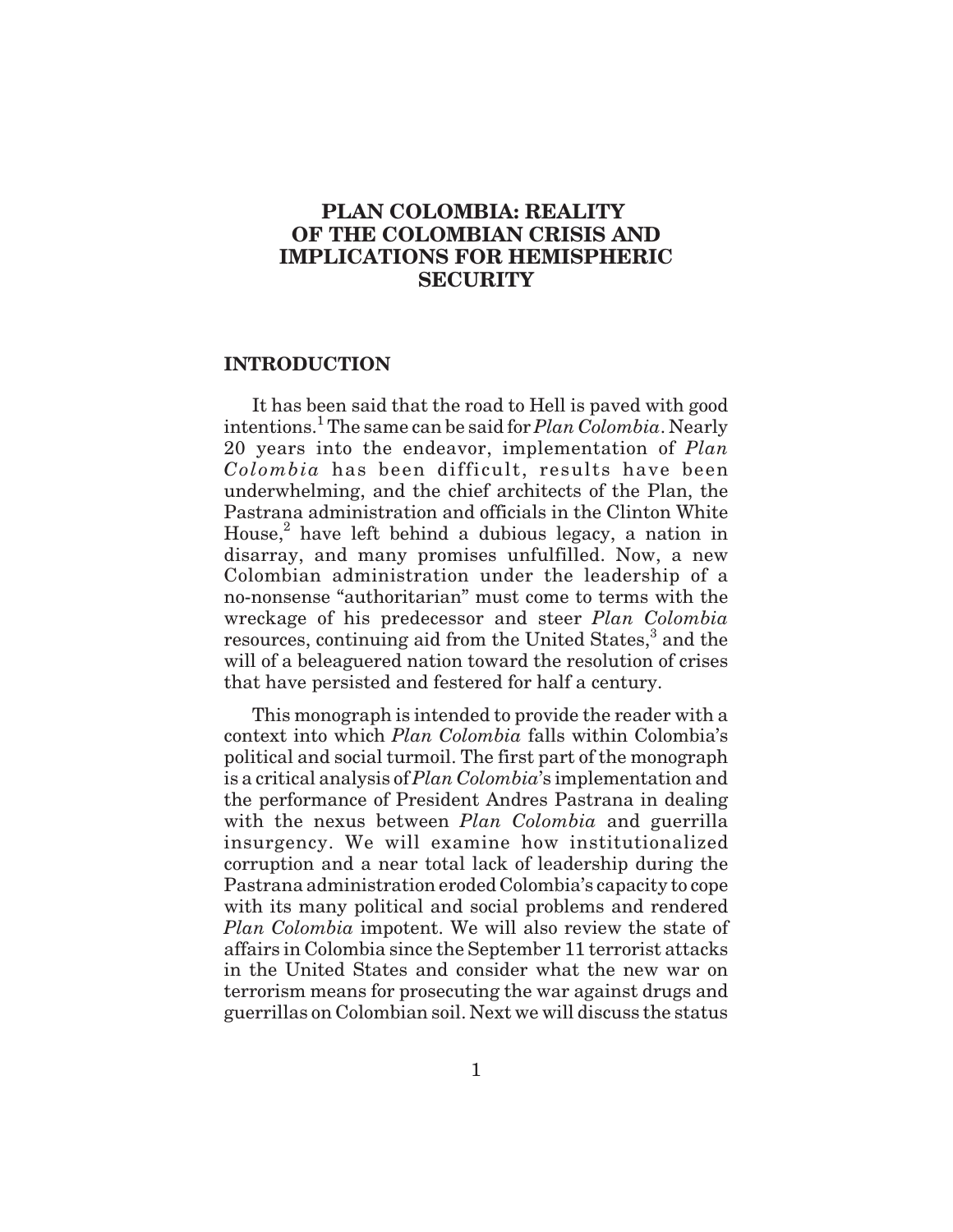of the military in Colombia's complex society and the changing perceptions of its emerging role in stabilizing the nation, and finally, we will outline the implications for hemispheric security.

In the second and final part of the monograph, we will cover generally where Colombia goes from here as the new president, Alvaro Uribe Velez, takes office at a most profound juncture in the history of Colombia. The discussion will focus on the nation's resolve to find a permanent solution to the armed guerrilla conflict, narcotics trafficking, related terrorism, and social upheaval, and what needs to be done to fulfill the overwhelming mandate of a people weary of war, political corruption and turmoil, and economic hardship.

### **PROMISES, PROMISES**

Promoted as a magic bullet, *Plan Colombia* was touted as an ambitious panacea to stabilize the civil society of a beleaguered nation and gain the upper hand on unabated drug trafficking and narcoterrorism. When President Pastrana pitched his plan to the United States in  $1999<sup>4</sup>$ , the Clinton administration and lawmakers in Congress were attracted to *Plan Colombia* for many reasons. Some viewed it as a comprehensive agenda to fight an international drug trafficking epidemic that the Reagan administration had 2 decades ago elevated to the status of a most insidious threat to U.S. national security.5 Others embraced *Plan Colombia* out of a sincere sense of altruism, idealism, and a desire to help a long-suffering neighbor in the hemisphere. More pragmatic lawmakers viewed the plan in terms of *realpolitik*—a bold, albeit costly, effort to stabilize the geopolitics of our hemisphere and protect United States and international foreign investment and interests in Colombia, and stimulate the economic vitality of an international military/industrial complex. Whatever the motivation, the United States to date has provided more than \$1.7 billion toward the \$7.5 billion projected to make the plan succeed.<sup>6</sup>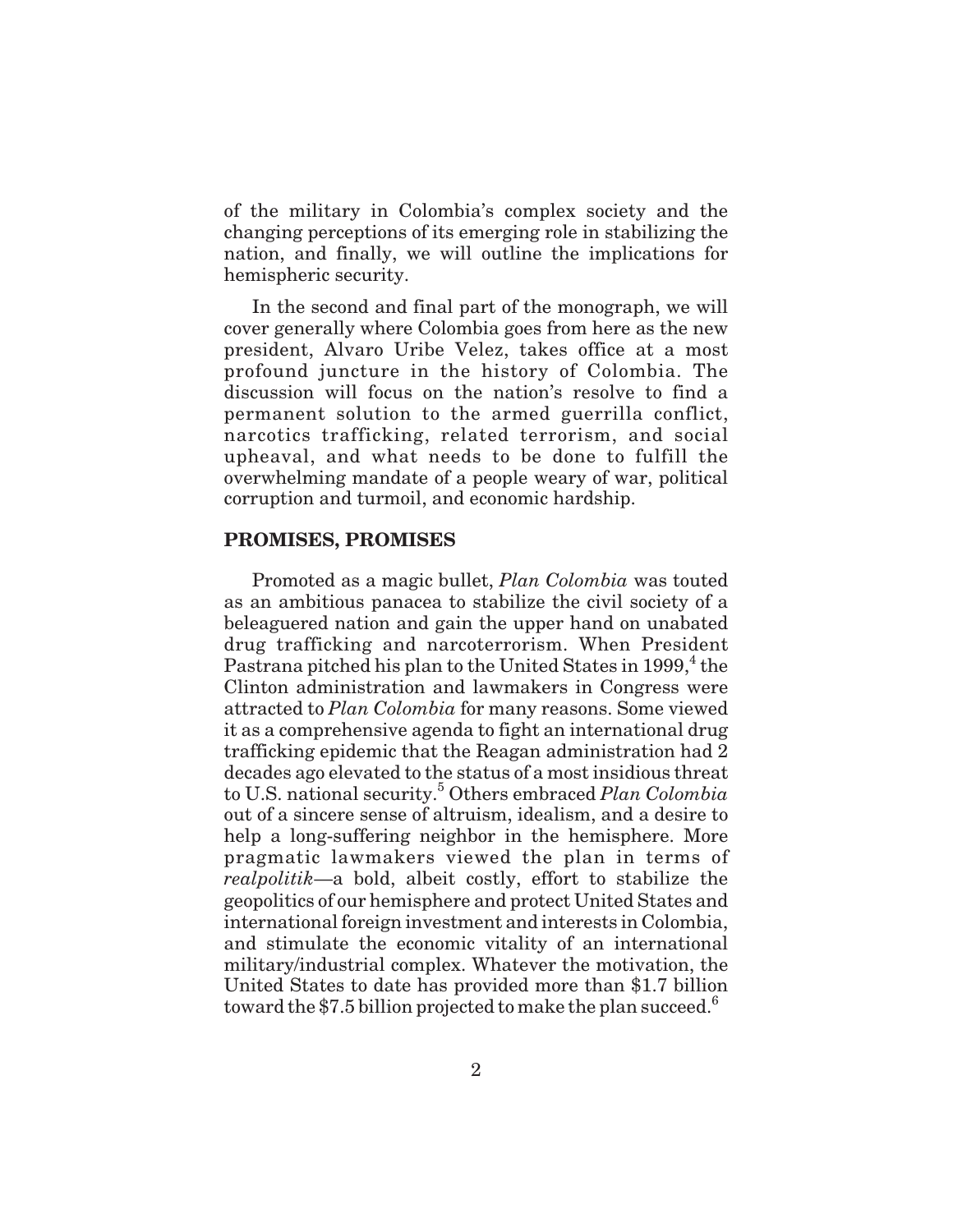Unfortunately, no sooner had the ink dried on *Plan Colombia* than a number of events conspired to disrupt its implementation. The European nations and Japan, which initially supported the plan and pledged more than \$300 million<sup> $\ell$ </sup> to the endeavor, pulled the plug on their support, blaming and criticizing the United States for supporting a plan that was in their view too skewed toward military aid. They argued that the position of the United States on military aid would only heighten tensions in Colombia rather than help stabilize the country through funding of the plan's humanitarian elements.8 The position of the European partners and Japan, however, is not on firm ground, for while they were criticizing the U.S. military role in Colombia, they were simultaneously hosting and toasting Revolutionary Armed Forces of Colombia (FARC)<sup>9</sup> guerrillas on European tours and treating them as esteemed celebrities, $10$  and seeming to ignore the nexus between drug trafficking and the FARC and other irregular combatants in the Colombian civil war.

The implementation of *Plan Colombia* also contributed directly and indirectly to the growing Colombian diaspora, a brain drain of the best and brightest to other countries, and accelerated the displacement of rural inhabitants as a result of aerial eradication campaigns gone awry and more collateral damage occurring from counterdrug/ counterguerrilla operations. Moreover, the Colombian government was unable to articulate clearly how it would come up with the balance of funding, some \$5 billion, to keep the plan afloat—especially after guerrillas have in the last year hit major oil pipelines and processing facilities from which revenues would be drawn to pay for Colombia's share of the plan.<sup>11</sup> While congressional testimonies indicate that as of May 2002 the Colombian government had already spent more than \$3 billion on *Plan Colombia*,<sup>12</sup> significant concern remains regarding where Colombia will locate the remaining \$2 billion, especially after the departure of the Pastrana administration in August 2002.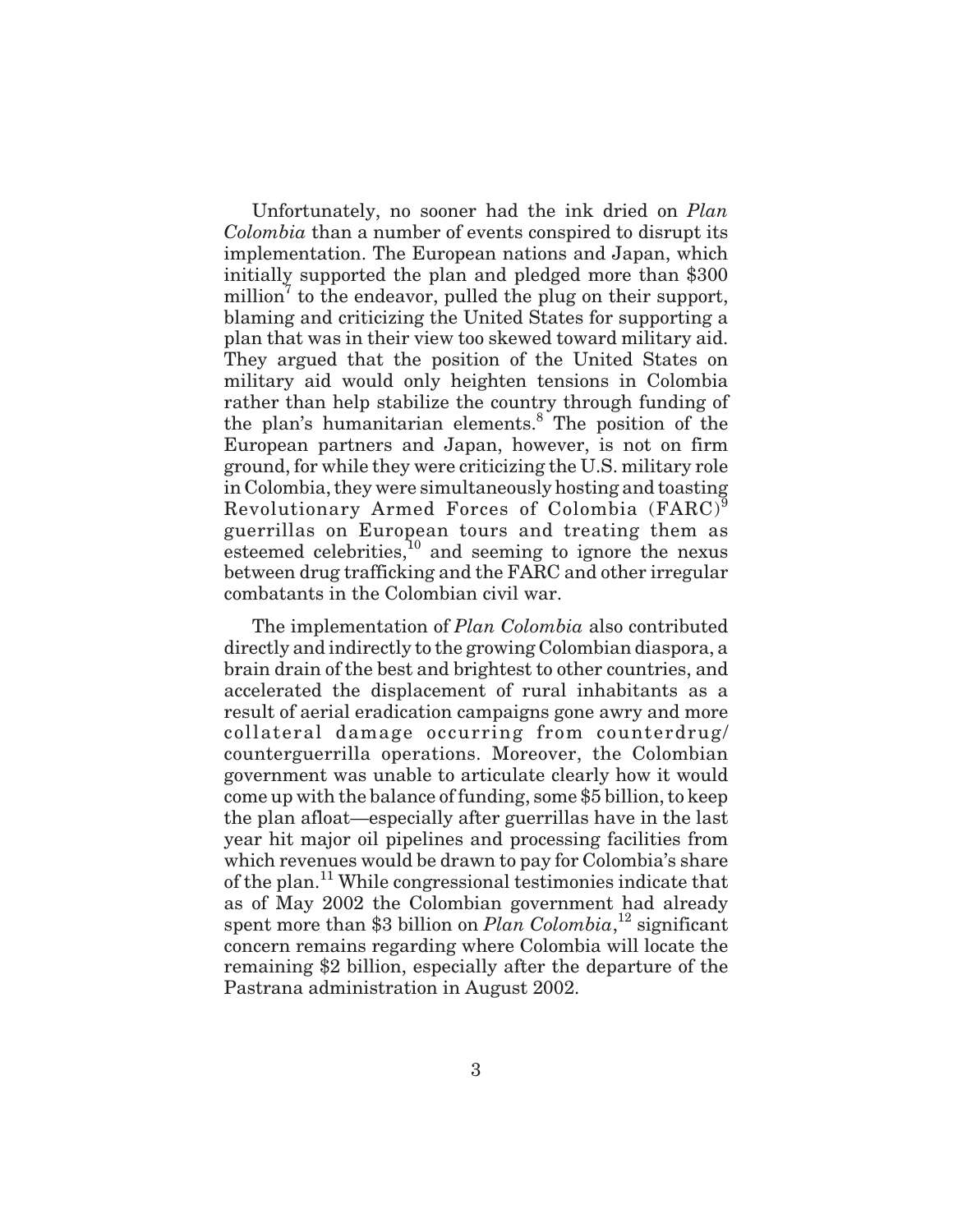Perhaps most unfortunate of all negative aspects of *Plan Colombia*, however, is that Colombian citizens had little say in the matter of the plan's creation and implementation. Most Colombians feel, justifiably, that the plan has been forced upon them by a Colombian president who did not first consider the collective will and wishes of the nation. This sentiment was well-expressed by a former Colombian peace commissioner who, in August 2001, wrote:

The plan was never consulted, discussed, or debated within Colombia before it was presented abroad. Neither the directly-affected local communities nor their elected officials were brought into the decision-making process. While the U.S. Congress has held countless hearings and open sessions on *Plan Colombia*, the Colombian Congress has yet to hold its first.<sup>13</sup>

The problematic timing of its implementation is another critical shortcoming of *Plan Colombia*. Although it was conceived late in both the Clinton and Pastrana administrations, each viewed the plan as a legacy project that would define the efforts each president made to fight the war on drugs and stabilize Colombia's downward spiral into anarchy and civil war. On the U.S. side, congressional support for Clinton's promotion of the plan was achieved only after tough political maneuvering and much public debate, coupled with key visits in 1999 and 2000 by Pastrana to the United States to lobby lawmakers. Throughout the plan's formulation process, many Republican lawmakers derided the Clinton administration's dismal track record in implementing prior counternarcotics and rule of law initiatives in Latin America. At a hearing on August 6, 1999, Congressman John Mica (R-FL) called the administration's approach to Colombian aid "schizophrenic" and criticized the administration's inability to provide materiel and training to the Colombian armed forces in a timely and efficient manner:

While very publicly calling for \$1 billion in emergency aid last week, this same Administration requested only \$40 million for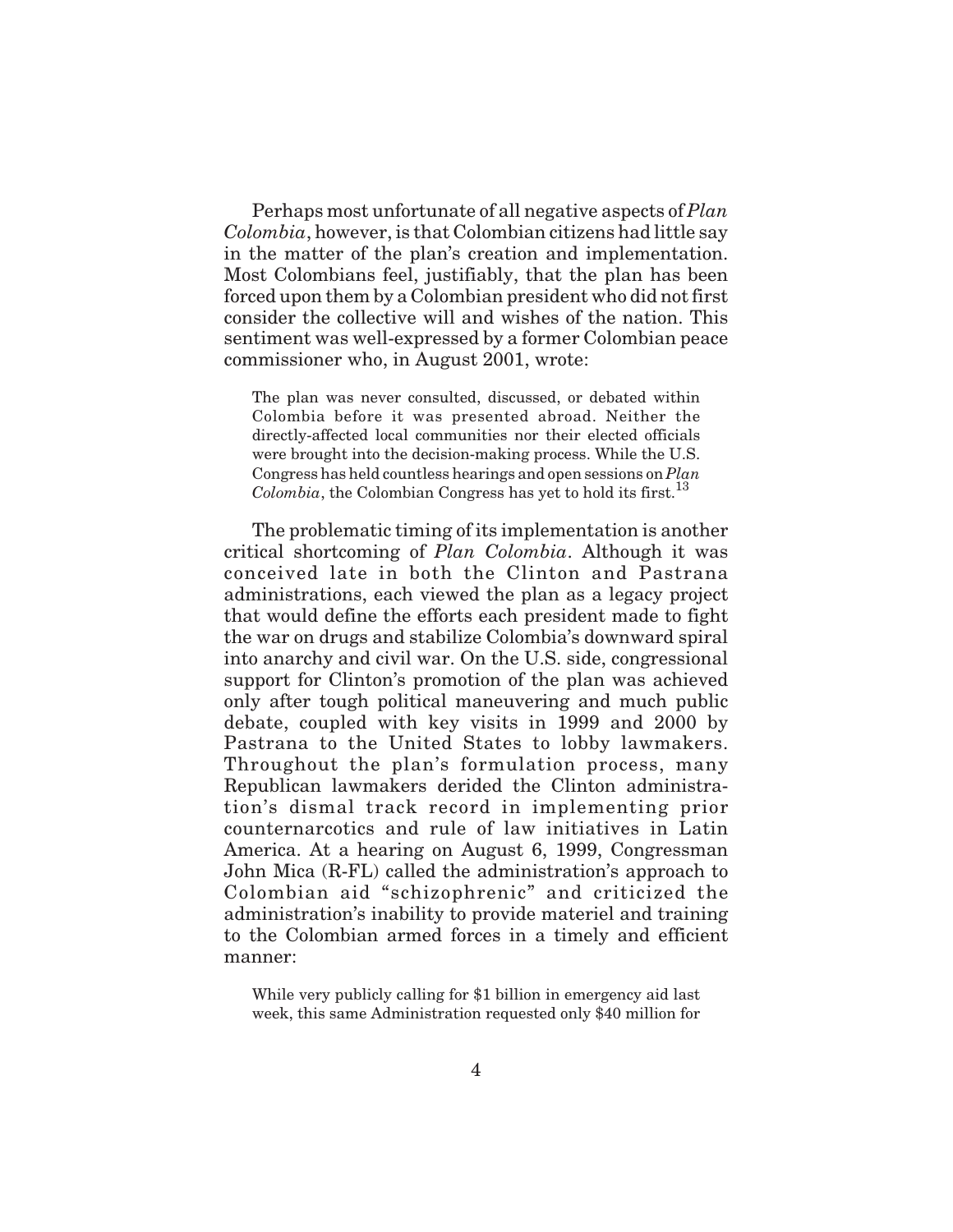Colombia just six months ago and blocked assistance there two years ago. Indeed, in a bold display of hypocrisy, the Administration's FY-2000 budget request did not include a single dollar of the \$280 million authorized by Congress for Colombia under the Western Hemisphere Drug Elimination Act, an emergency congressional appropriation initiated by Mr. Hastert.

Worse still, this Administration has resisted congressional efforts to ensure that needed drug-fighting equipment makes it to Colombia in a timely manner. The Administration has fought us on Blackhawk utility helicopters for the past 3 years and, to date, not a single Blackhawk helicopter has yet made it to Colombia. Notably, there is one sitting, right now, on a tarmac in Stanford, Connecticut as we speak.

Likewise, this Administration fought us on upgraded Huey-II helicopters for the Colombian National Police. Again, to date, only two of twelve upgraded Huey-II helicopters have made it to Colombia, despite the fact that, right now, there are four Huey-II helicopters, outfitted and ready to go, sitting on a tarmac in Ozark, Alabama.<sup>14</sup>

Some Democrats, too, expressed skepticism during the formative stages of funding for *Plan Colombia*. In his statements before the House Appropriations Committee on March 9, 2000, Congressman David Obey (D-WI) said:

In my view, all of the American money, all of the American helicopters, all of the American military advice in the world cannot achieve the successful outcome on this problem if you do not have the sustained will and determination on the part of the Colombian people and their elite, their economic and social elite, to deal with the core problems in that society that must be dealt with if we're going to get a leg up on this problem. I think the key lesson we learned in Vietnam is that this country can never do for another country what that country can do for itself if that country does not have the will to do everything necessary to deal with its problems.<sup>15</sup>

Democratic lawmakers also had serious reservations about the lack of attention the plan paid to rule of law and civil society components, such as drug education, health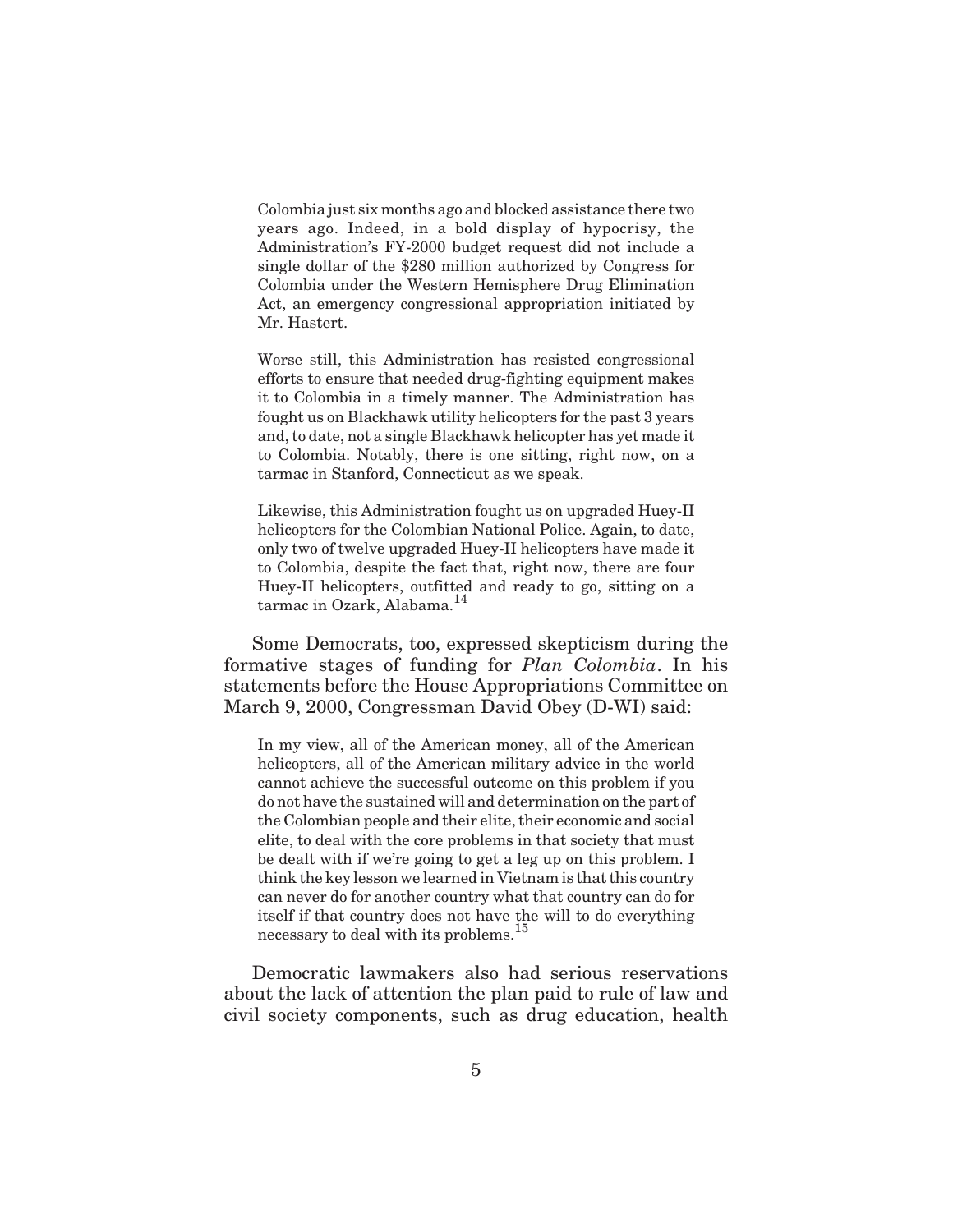reform, judicial reform initiatives, and substantive efforts to improve the human rights records of the Colombian armed forces. That concern led to a number of adjustments to the plan, including adoption of restrictions established by Senator Patrick Leahy (D-VT) during the drafting of the Foreign Appropriations Act of 1997.<sup>16</sup> Under the so-called Leahy Amendment, Colombia would be required to vet carefully all Colombian military and law enforcement officials for complicity in alleged human rights abuses before assigning them to operational units funded under *Plan Colombia*. 17

Despite such widespread skepticism toward the plan as formulated, the Clinton administration persisted in selling to Congress promises that realistically could not be kept, especially as rumblings surfaced prior to implementation that the United States would soon be abandoned by its international partners in the enterprise. Republican lawmakers began raising formal concerns about the plan in March 2001. In testimony before a House investigative panel, Rep. Ben Gilman, former chairman of the House International Relations Committee, said, "It [*Plan Colombia*] is not a pretty picture. Our policy lacks any clarity. As we learned in Vietnam, that means real trouble."<sup>18</sup>

Now, more than a year into *Plan Colombia*, the U.S. Congress has been asked by a new Colombian president to increase spending yet again, even as charges of Colombian corruption surrounding the management of plan programs come to light. Senator Leahy summed up Congressional sentiment during a recent visit to Capitol Hill by then Colombian president-elect Uribe: "The results of *Plan Colombia* have been disappointing. . . . After spending more than \$1.5 billion, in many respects the situation is worse today than before *Plan Colombia* began."<sup>19</sup> The Senator's opinion should not come as a great surprise to those familiar with Colombia's record in handling, or rather mishandling, foreign aid in the war against drugs, narco-terrorism,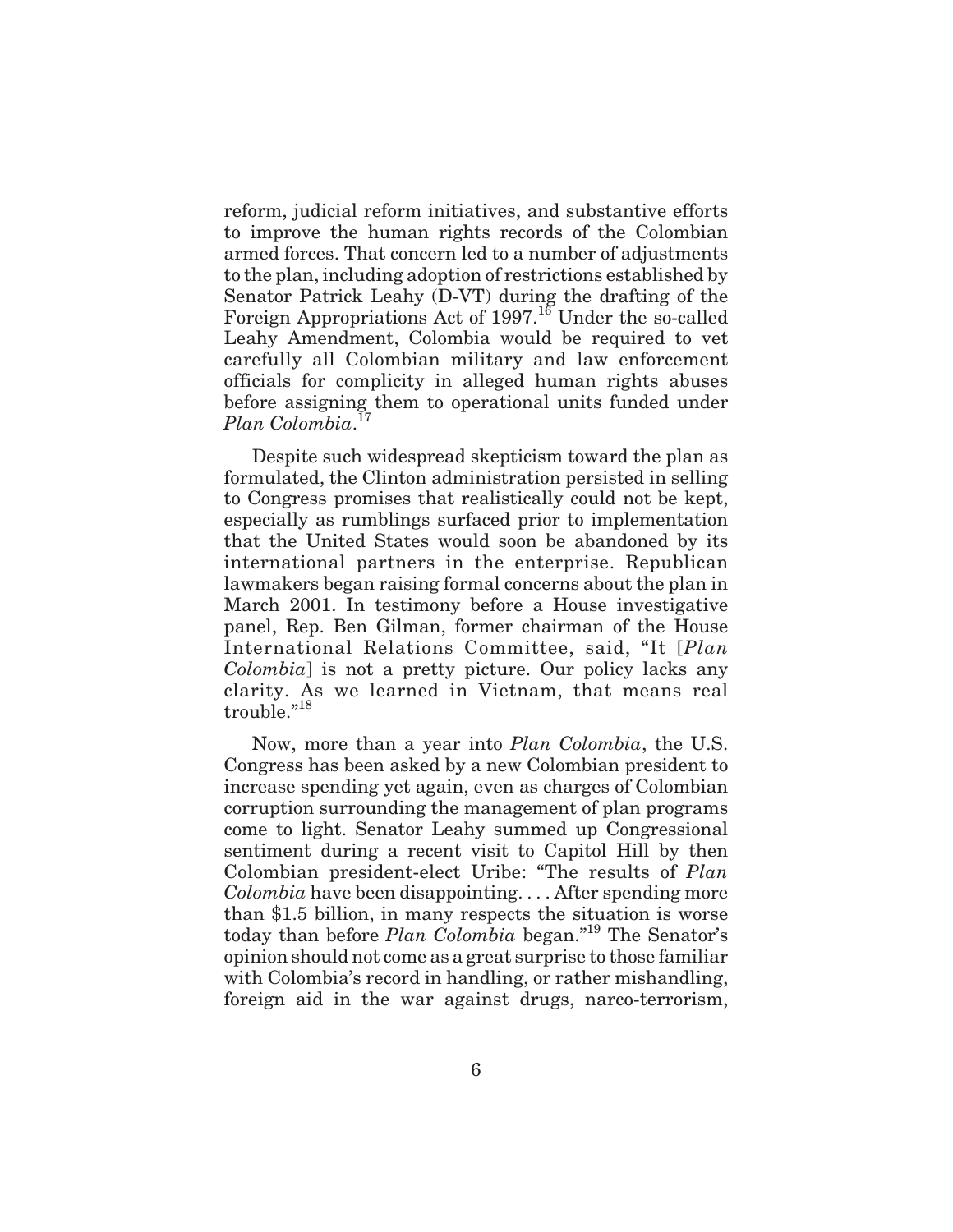political violence, and, by association, the war against the half-century-long insurgency.<sup>20</sup>

No one can deny, however, that *Plan Colombia* has yielded some positive results and changes in Colombia. Mutual legal assistance efforts under *Plan Colombia* and prior commitments resulted in the extradition of 23 drug kingpins during  $2001<sup>21</sup>$  Officials claim 818 coca base labs and  $221$  HCL labs were destroyed,<sup>22</sup> and significant damage done to coca and poppy crops through the aerial spraying of more than  $84,000$  hectares.<sup>23</sup> The Colombian military has made laudable strides in professionalizing the officer corps and in greatly improving the training, command and control, personal conduct, and salaries of personnel, as well as orchestrating a successful public relations campaign to improve the image of the military and national police. That said, however, the Colombian military continues struggling to provision and train personnel to meet logistical and tactical obligations.

But for few quantifiable successes, *Plan Colombia* has been victimized by its largesse, and emasculated by the unrealistic promises of funding made by the Colombian government that never materialized. To make matters worse, allegations have recently arisen that corrupt members of national police counterdrugs units have siphoned off millions of dollars of *Plan Colombia* funding. The scandal has led to the firing or reassignment of top officials, and has had a debilitating effect on the morale and credibility of elite counternarcotics forces that were touted as the crown jewel of *Plan Colombia*. As has been demonstrated repeatedly in the past, as soon as one fire is put out, another fire flares up.

*Plan Colombia* has also been flawed from inception for one very important reason that has remained largely ignored: its backers never acknowledged the obvious linkage between combating drug trafficking and fighting the guerrilla insurgency. Moreover, the framers of the plan in the administration had to walk a fine line between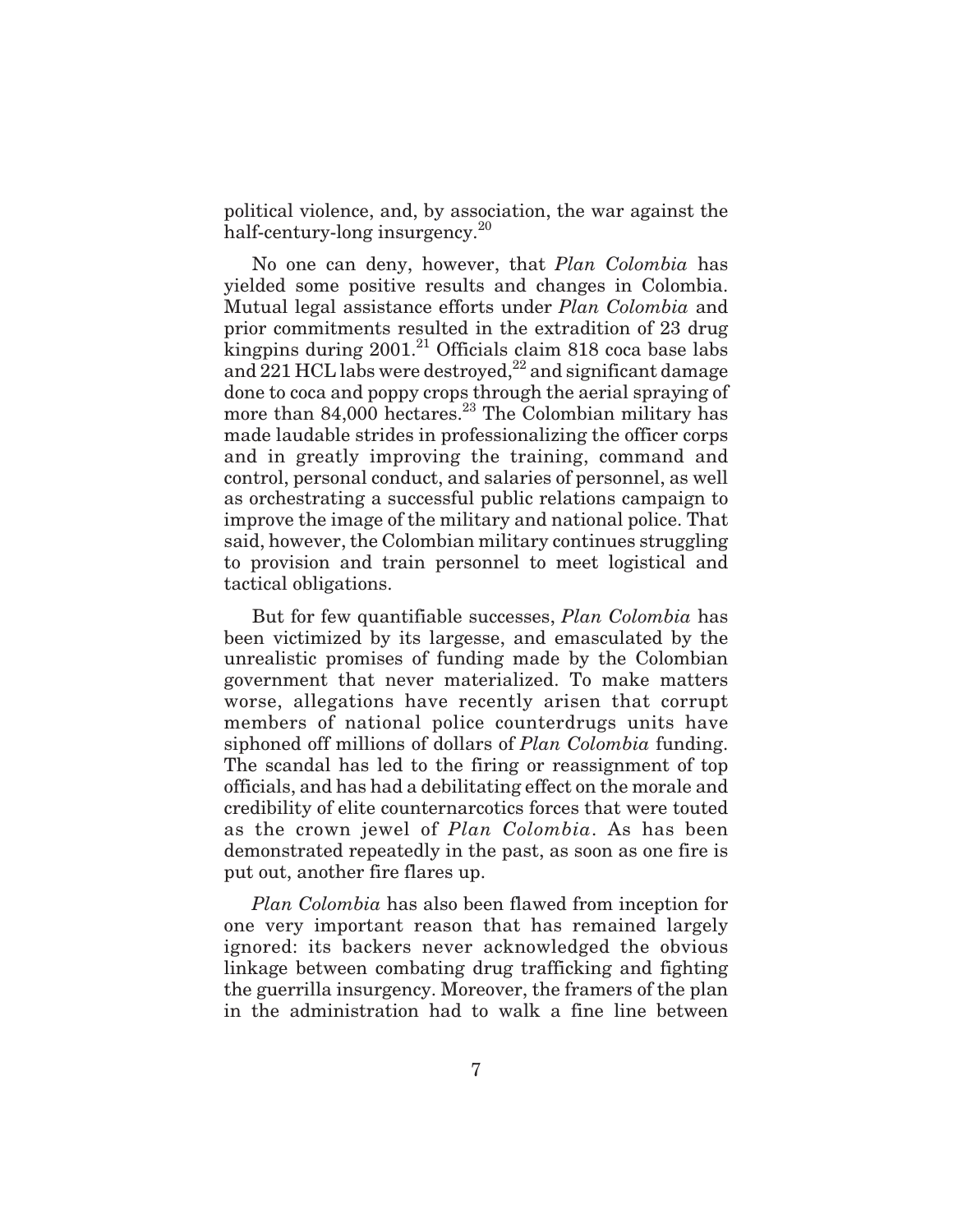provisions in U.S. foreign policy that allow for the support of counternarcotics initiatives in Colombia and regulations that prohibit direct U.S. involvement in Colombia's internal conflicts. But the conundrum for the United States is that the Colombian domestic crisis is also a U.S. national security threat, which coincidentally since September 11, 2001, has taken on an entirely new dimension with regard to the involvement of Colombian guerrilla groups in international terrorism.

The challenge, then, quickly is becoming one of how the United States can find a way to reconcile the linkage between fighting a war against drug trafficking and going after Colombian guerrillas under the auspices of the war against terror. Some analysts will admit that trying to delineate between the two is impossible under the current construction of *Plan Colombia*, or rather under the current obligations and rules of engagement that have tied up a considerable amount of U.S. foreign aid. For instance, *Plan Colombia* provided helicopters for moving drug interdiction forces around the country to conduct counternarcotics operations and provide cover for aerial fumigation missions, yet prohibited the use of the same helicopters directly in counterinsurgency operations. But the nexus between interdiction and eradication missions and operations against the guerrillas who are themselves drug producers and traffickers could not be separated. This catch-22 of sorts persisted until last June during meetings in Washington between President Bush and then President-elect Uribe, when the Bush administration requested to Congress that the helicopters and other support apparatus under *Plan Colombia* be made available for the Colombian military to use in counterinsurgency operations.<sup>24</sup>

The success of *Plan Colombia* in part was also predicated on linkage to the Pastrana administration's hopes of negotiating a peace accord with the FARC guerrillas and pacifying other combatants. But Pastrana's efforts failed. Unabated kidnappings and assassinations by the guerrillas (including the brazen murder of the ex-minister of culture,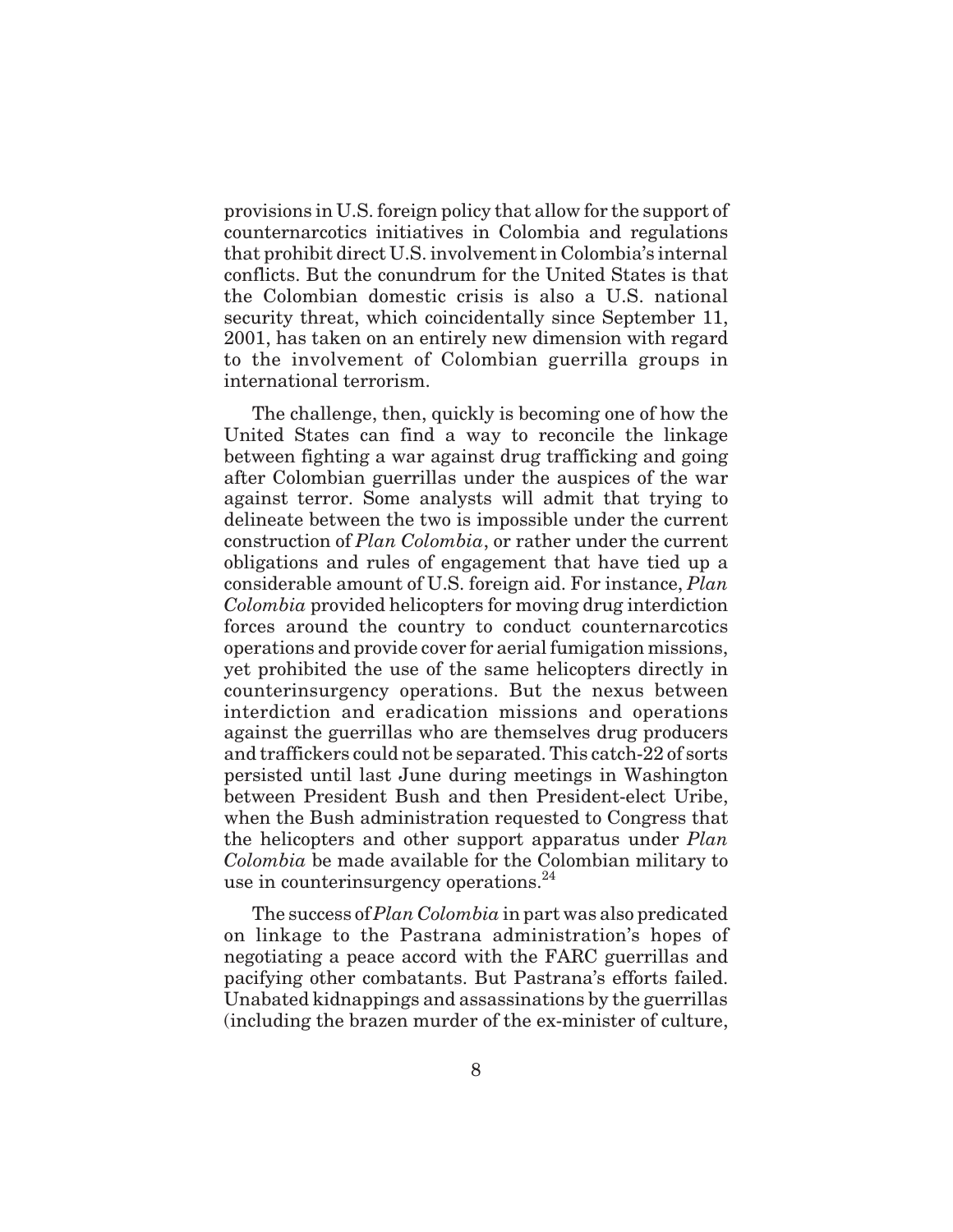the kidnapping of the governor of Antioquia, and the kidnapping of presidential candidate Ingrid Betancourt), and continued attacks on the nation's infrastructure forced the administration to face the reality that the FARC and other irregular combatants would never give up all they gained during the Pastrana presidency. Moreover, after more than 40 years of fighting, the guerrillas see no gain in submitting to the rule of law and abandoning their lucrative way of life. One Rand Corporation adviser best summed up the conundrum when he wrote:

Demobilizing or disarming would deprive their leadership of authority and expose them to retaliation. They recall that many of those who accepted previous amnesties and entered the political process as candidates were gunned down. In addition to ideological reasons, there are the tens of thousands who have suffered at their hands, lost relatives, paid ransoms [and] would have personal scores to settle. And peace would end a profitable enterprise. $^{25}$ 

When it finally became all too clear that the peace process was doomed, Pastrana made two serious errors. First, he allowed United Nations (U.N.) Peace Envoy James LeMoyne<sup>26</sup> to attempt negotiations at the 11th hour, just prior to Pastrana's deadline for the FARC to return to the peace table or give up the distention zone.<sup>27</sup> This angered many Colombians who saw LeMoyne's actions as postponing the inevitable, costing the lives of many Colombian military personnel and innocent civilians, and giving the guerrillas precious time to disappear into the jungle and mountains.<sup>28</sup> Second, Pastrana waited far too long to make good on his ultimatum to retake the distention zone from the FARC, forfeited any tactical element of surprise, and thereby squandered a window of opportunity for the Colombian armed forces to hit the guerrillas hard as soon as Pastrana's deadline ended at midnight on January 14, 2002. The great shame of Pastrana's indecisiveness and the interference of the U.N. Envoy is that the Colombian people overwhelmingly favored Pastrana's ultimatum and were ready to support the military's move to retake the zone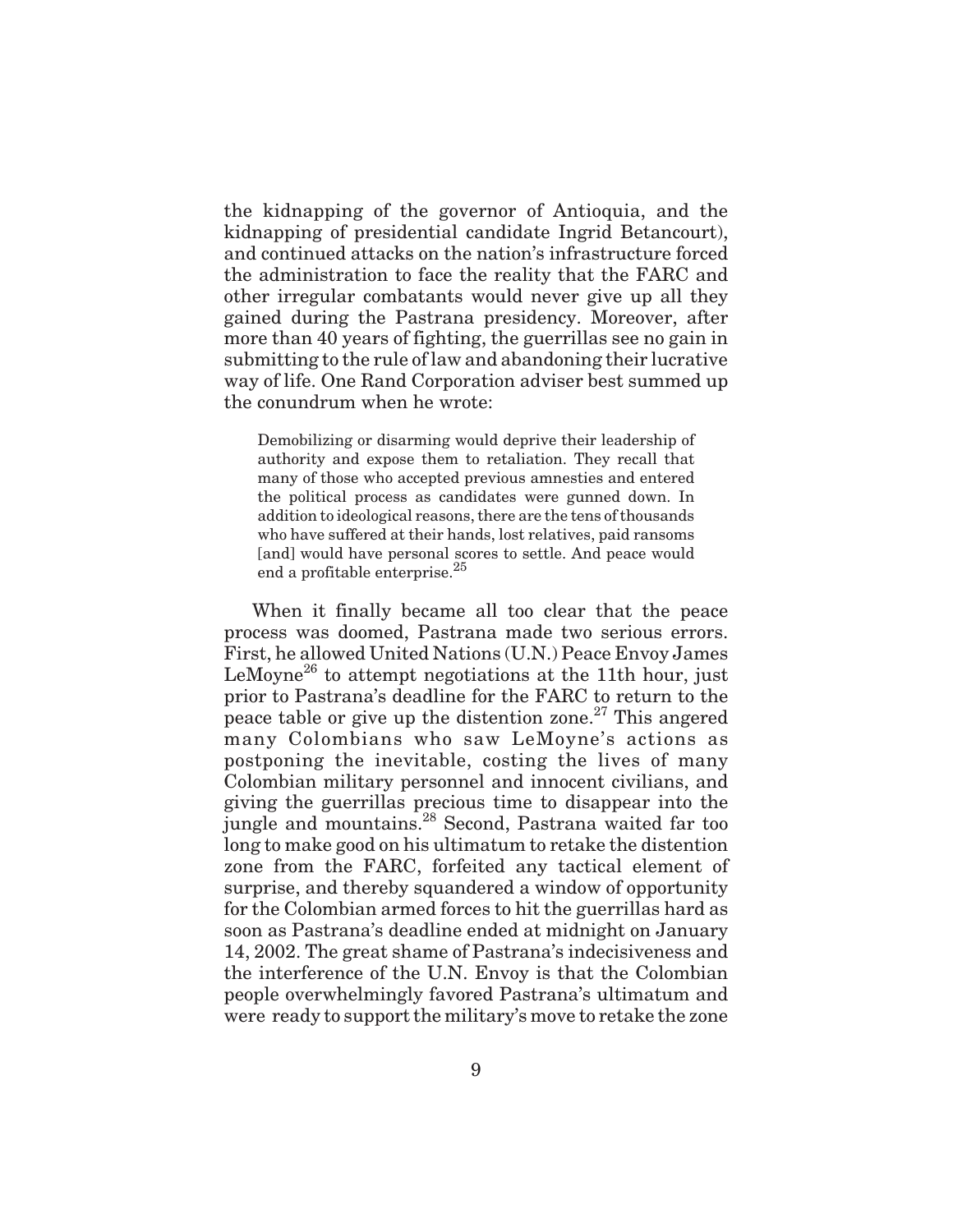of distention and rout the FARC once and for all. Pastrana simply squandered the public resolve.

# **The State of the Nation.**

In August 2002 the Pastrana administration left office, and its former officials departed for new jobs or homes abroad. *Plan Colombia* has been left adrift in a sea of uncertainty, political violence and narcotrafficking continue unabated, and the guerrillas and drug cartels thumb their noses at the incoming administration.

In spite of the situation on the ground in Colombia, the U.S. administration still shows a willingness to step up to the plate and work with President Uribe, and has already succeeded in obtaining from Congress an additional appropriation of  $$538.2$  million beginning in October.<sup>29</sup> The new package essentially will result in *Plan Colombia* morphing into yet another foreign policy strategy in which supporters will argue that dealing with the drug war means dealing with the Colombian insurgency, which *de facto,* means fighting the international war against terrorism on a Latin American front.

Colombia's immediate future began last January with the collapse of the peace negotiation with the FARC. Success at the peace table had been an oblique but critical component to the success of *Plan Colombia*. Unfortunately, President Pastrana badly miscalculated and compromised his own political position by being too accommodating to the FARC. One could argue, in fact, that the peace process was doomed early in Pastrana's administration when he granted the FARC status as a legitimate political entity and ceded to the rebels a zone of distention in Southern Colombia comprising nearly 40 percent of national territory—an area roughly the size of Switzerland. Giving the FARC the distention zone was a serious failure for the national security of the state, for the specific territory ceded to the FARC, the Llanos de Yarí, was critically valuable to FARC's operations. The Colombian army had long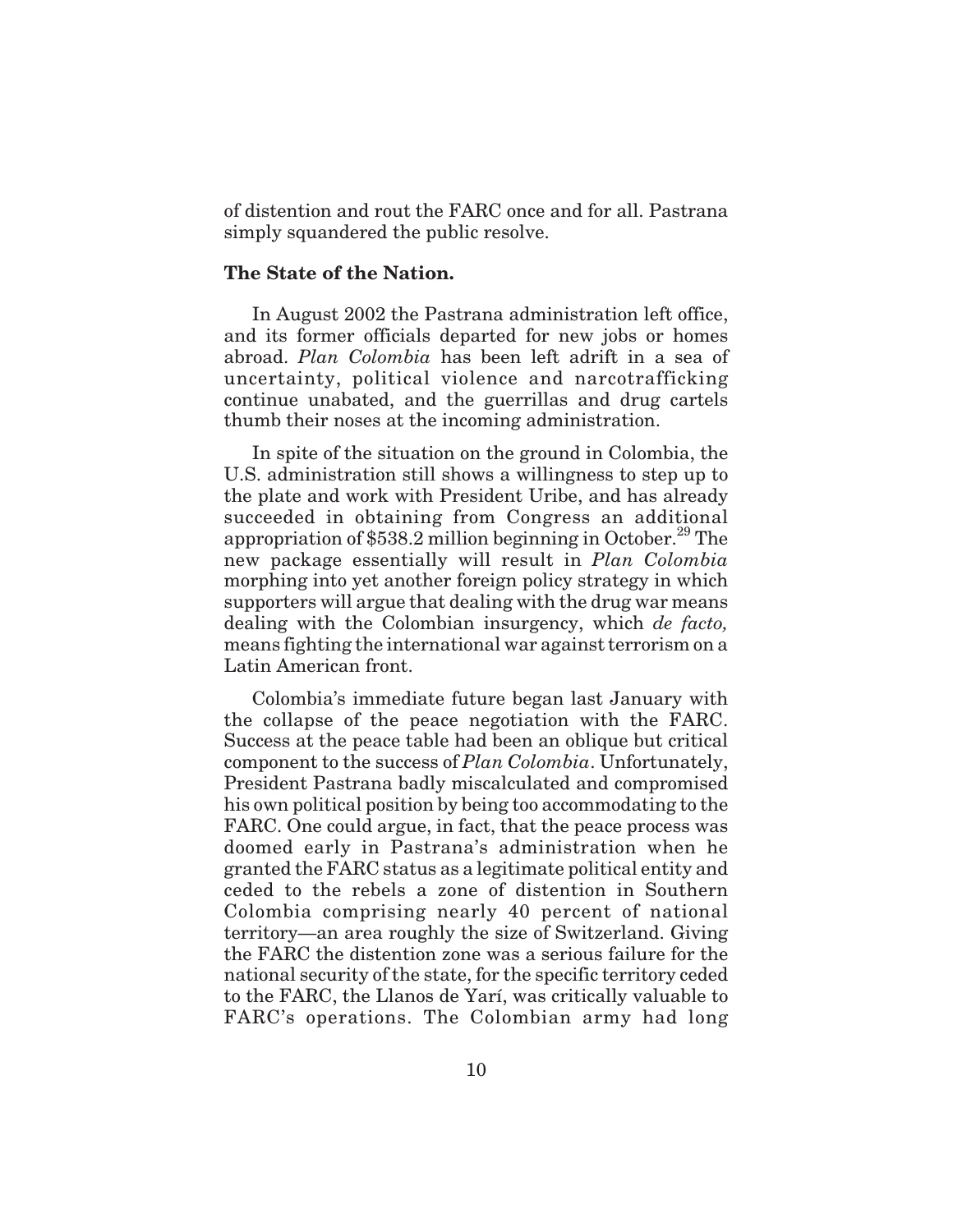considered the Llanos to be a key strategic rear guard area for the guerrillas, affording them excellent communications between the most important cities in southern Colombia, good roads and favorable terrain for the rapid deployment of troops, good resources for sustenance, and an infrastructure capable of supporting the alternative society and narco-based economy the guerrillas were well into establishing.<sup>30</sup> Regardless of any other decisions he would make during his administration, Pastrana failed the moment he allowed the FARC to dictate national policy.

External forces also conspired to torpedo *Plan Colombia*, not the least of which was Europe's willingness to dance to the FARC's tune, giving FARC commanders diplomatic celebrity and sending official European delegations to the distention zone for talks on any number of topics such as economic assistance, global politics, and humanitarian aid.

The result of Pastrana's mistakes is that Colombia's civil society now finds itself at a unique crossroads in its history:

- The civil infrastructure has deteriorated precipitously;
- The social programs and health systems are overwhelmed by the forced displacement of rural inhabitants;
- Violence and crime have skyrocketed in the cities;
- Grievous brain drain threatens the future of Colombia as the best and brightest emigrate to other countries (resulting in the loss of an insulating buffer between the extreme left and extreme right wing elements);
- Corruption in the government remains problematic for reform; and,
- The Colombian military has so far been unable, despite respectable effort, to provide the personnel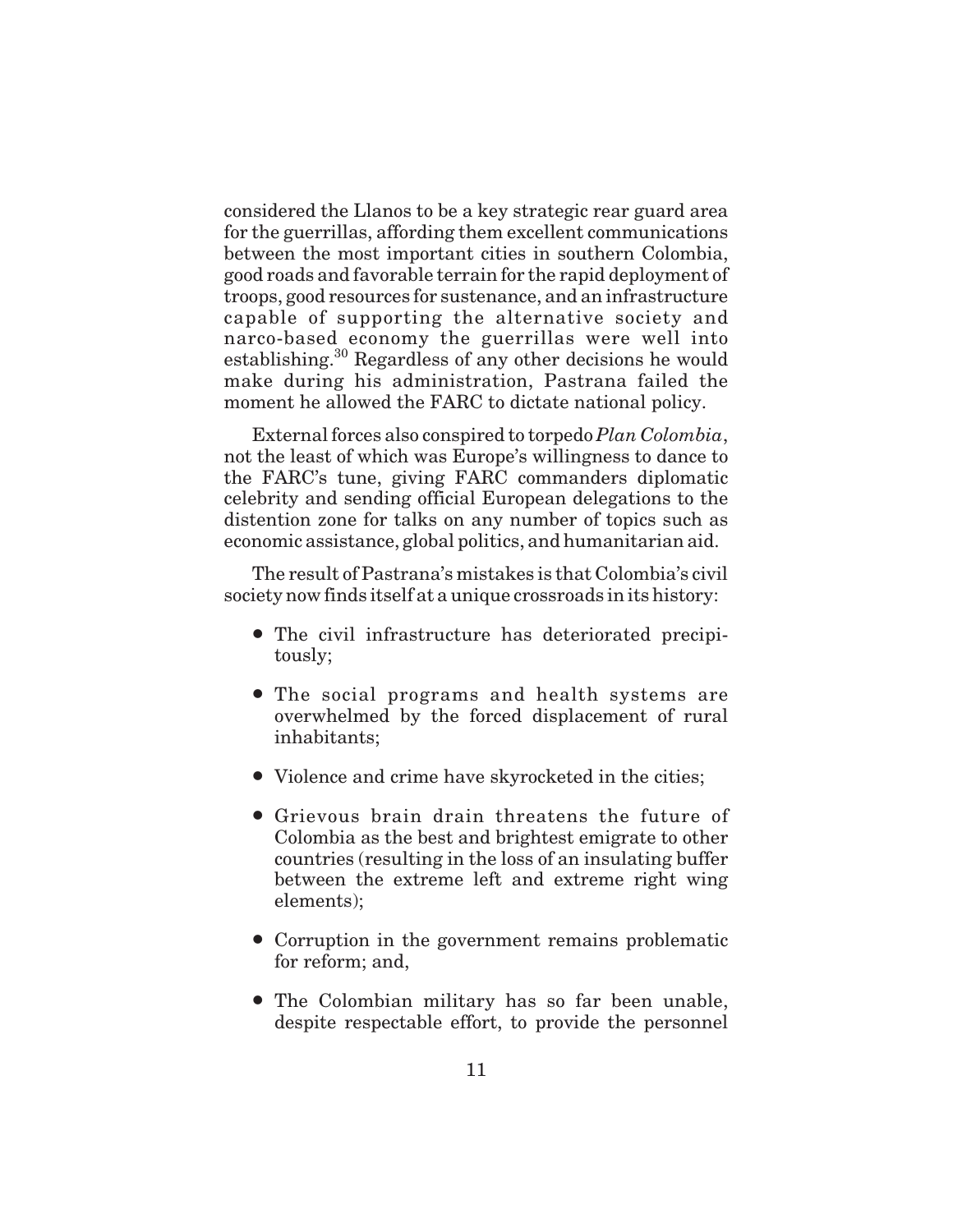and command and control to manage the materiel already made available under *Plan Colombia*.

Yet, Colombians have determined to turn the situation around if possible, beginning with a presidential election in May 2002 that clearly signaled a rejection of Pastrana's legacy. The new president, Alvaro Uribe, is the antithesis of his predecessor. Campaigning on a law and order platform, Uribe was swept into office with 53 percent of the vote and the mandate of a nation to deal decisively with the FARC, with corruption, with all forms of criminalism, and to enforce the rule of law throughout the country. He brings to office an energy and reputation for hard work that has become known in Bogotá's political circles as "el ritmo paisa" (paisa rhythm), referring to the strong work ethic and shrewd business acumen long attributed to the people of Antioquia province (known as Antioqueños) from which Uribe and many members of his administration come.<sup>31</sup>

The election of a hawk also signals a sea change even among the Colombian elite who, after decades of burying their heads in the sand, have grown tired of paying ransoms and extortion money to criminals and guerrillas. Polls taken at the end of 2001 showed overwhelming lack of support for the Colombian government, and in one poll last December, more than 78 percent of respondents felt that Colombia was heading down a bad road. Just 3 months later, when Pastrana finally called out the troops, polls showed nearly 98 percent of respondents supported the government's military actions in the field, but still held a majority view that the government was incompetent, corrupt, and incapable of governing the nation during this time of crisis.<sup>32</sup> This negative view of the Colombian government was confirmed in August when a survey carried out by the Colombian Confederation of Chambers of Commerce in the cities of Bogotá, Cali, Medellín, Barranquilla, Cartagena, Bucaramanga, Popayan, Cucuta, and Pereira of 900 businessmen who enter into contracts with government bodies revealed that 70.3 percent of them believed that corruption in government had increased in the 2 years since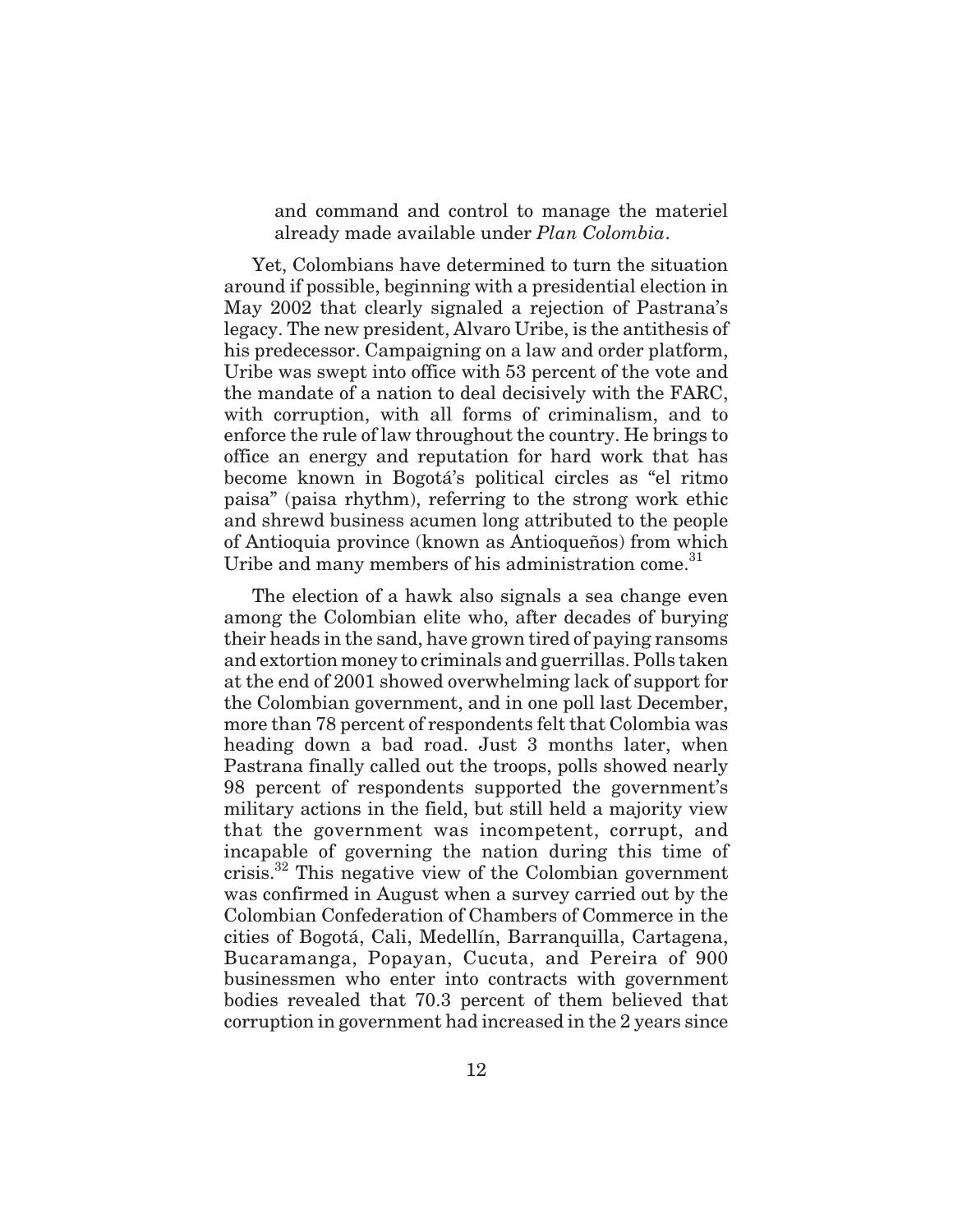a prior survey had been taken.<sup>33</sup> One can understand then why a straightforward leader like Uribe was elected to replace someone a majority of Colombians now consider to be a traitor. $34$ 

If the United States is to stand with the new president and continue the effort to help a country that has so much potential for the hemisphere, it is critical that lawmakers on Capitol Hill quickly gain a greater understanding of the new dynamic of a people who have finally said enough is enough and are becoming ever more ready and prepared to make the sacrifices necessary to bring peace to Colombia. U.S. lawmakers also need to appreciate that Colombia is a nation divided along class lines, united by a common cynicism toward the central government. The poor, particularly in the rural outlying regions of the nation, have long ago become indifferent toward the government, believing nothing the government says and holding out particular animosity for the *Bogotanos* whom they feel have little knowledge or interest in what is happening anywhere but in the capital city. Similarly, the middle and upper classes see the government as a failed administration unable to contend with a peace process that in the end was little more than a dog and pony show. All three classes of the society share the opinion that the leadership of the nation is paralyzed by decades of corruption and incompetence that have finally brought the nation to it knees—in the public sector, in the private sector, in the cities, in the countryside, and in the hearts and minds of the people.

# **The Elements of Crisis: Unchecked Corruption.**

A better future must begin with drastic reforms in the political will of the government. Such reforms must be driven by the resolve to end corruption, in both the national legislative branch and at the regional level, and to prosecute officials decisively and to the fullest extent of the law.<sup>35</sup> The problem, however, is that corruption is so entrenched in the government<sup>36</sup> that terms of art have evolved over the course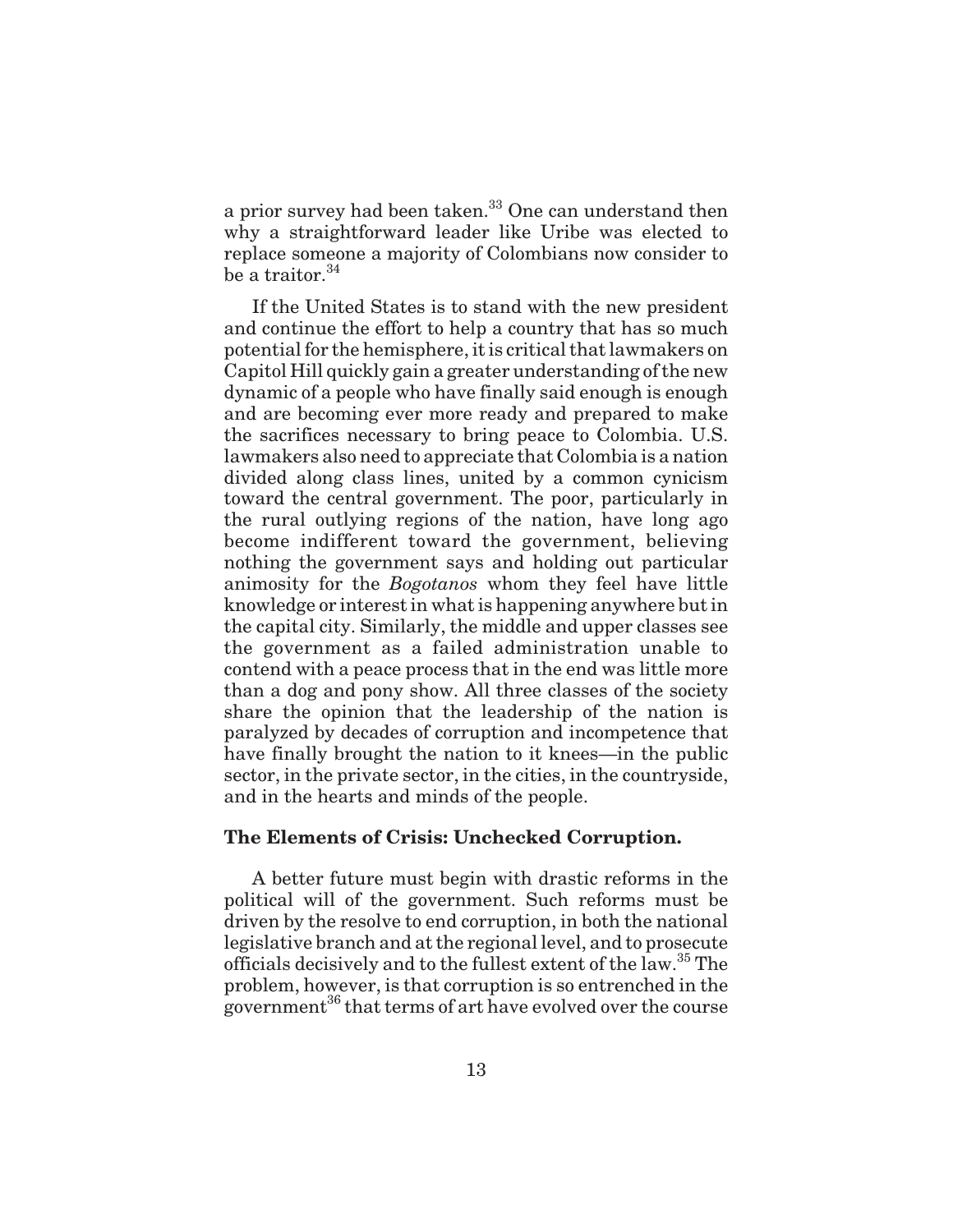of many generations to describe how corruption has been an accepted and even admired form of exerting power, influence, and control among the traditional ruling factions. Traditionally, one's reputation and success in politics has been measured by one's success in adhering to the principle that no one general law applies to all and at all times. Each individual is regulated by whatever law one can secure from one's leaders. In this way, "a politician expects to demonstrate his ability to shield his supporters from the rigorous application of the laws,"37 and thus a protracted patron/client relationship is consummated. The politician who does this best is esteemed as *un verraco*.<sup>38</sup>

While foreigners perceive that corruption in Colombia relates primarily to the drug trade and related illegal enterprises, Colombians worry more about the impact of institutionalized corruption on the delivery of services and direct government benefits. It is well documented that Colombians are more tolerant of drug traffickers who have built hospitals, childcare facilities, and housing projects for the poor than they are of government officials who do nothing to provide safe water, secure roadways, and ensure a dependable mail.<sup>39</sup>

Time and again, Colombian politicians have come to the United States and other nations for aid, pleading ignorance of past sins, and promising to behave better in the future. Time and again, the United States has weighed the priorities of geopolitics and its own national security requirements against the risks that significant portions of aid will be siphoned off into private pockets and has moved ahead, despite overwhelming evidence that aid money disappears in copious amounts. Lawmakers in the United States would do well to reconsider the advice given by George Washington who, in his farewell address in 1796, said,

It is folly in one nation to look for disinterested favors from another; that it must pay with a portion of its independence for whatever it may accept under that character; that by such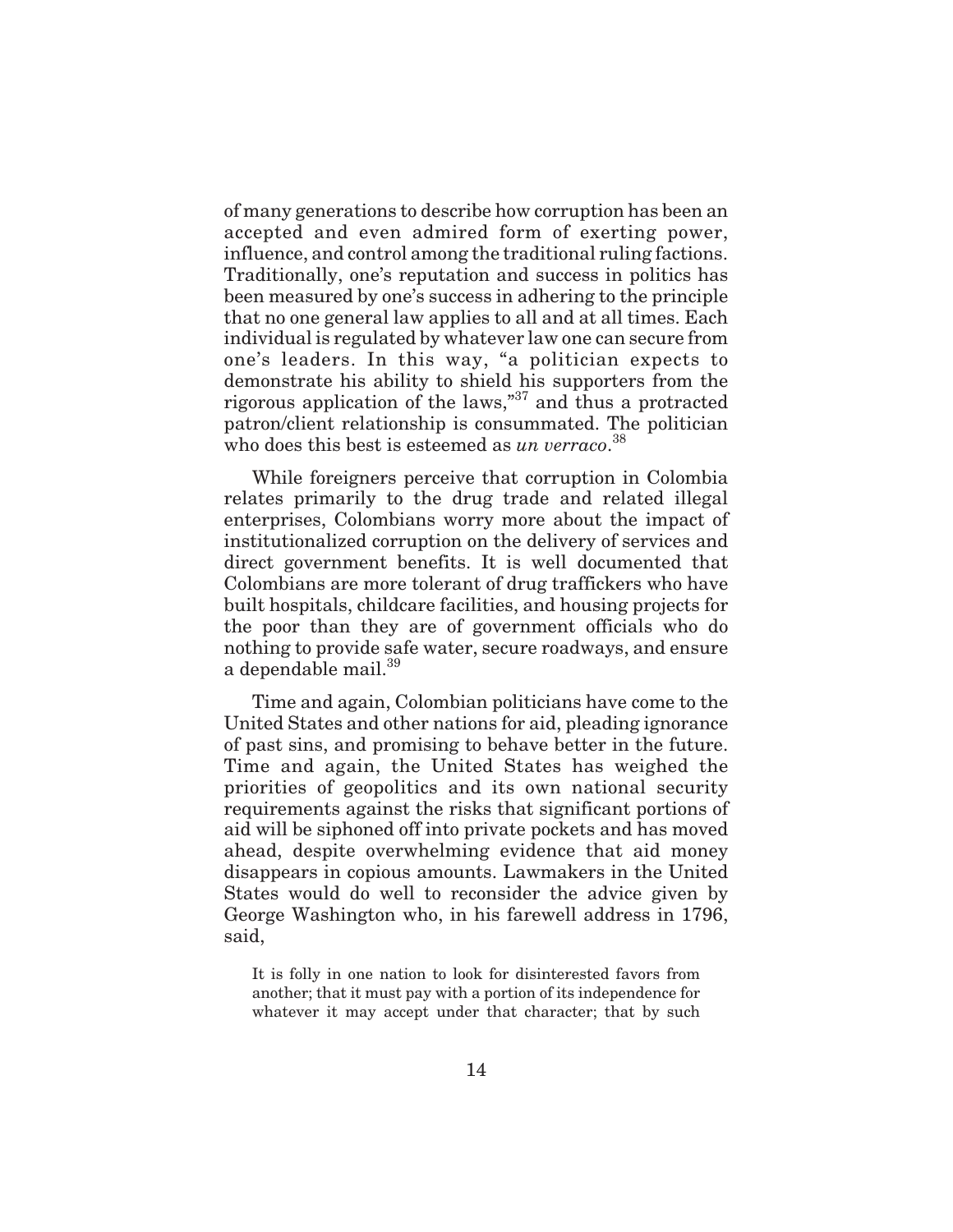acceptance it may place itself in the condition of having given equivalents for nominal favors, and yet of being reproached with ingratitude for not giving more. There can be no greater error than to expect or calculate upon real favors from nation to nation. It is an illusion which experience must cure, which a just pride ought to discard.<sup>40</sup>

While President Pastrana promised an administration of integrity in calculated contrast to the scandal-ridden prior administration of Ernesto Samper, actual government corruption increased during Pastrana's time in office. It was no surprise to most Colombians that prominent banking and financial institutions were linked to scandals involving corruption. Such entities include Caja Agraria, Banco del Estado, BCH, Dragacol, Foncolpuertos, and Fondo de Prevensión del Congreso (Congressional pension fund).<sup>41</sup> Many of the scandals involved individuals who had been placed in crucial managerial positions as payback for political favors owed them, despite evidence of murky pasts and questionable conduct. Even as scandals consumed the institutions, the individuals continued to enjoy the full backing and confidence of the politicians who had promoted them  $4\overline{2}$ 

A number of reports have also been produced by the press about the purchase and theft of large inventories by government entities. Not long ago, for example, the Colombian Congress purchased carpets and toilet paper during the final hours of budget appropriations in such volume that political critics noted wryly that the Congress would be using the inventory well into the next century. Favoritism in the awarding of government contracts also continued at epidemic proportions. In one month alone during 2001, the Office of the Attorney General detected over 2,000 illegal contracts. In one state, illegal contracts were awarded for more than 59 million pesos immediately following the issuance of a memo by the Attorney General to adhere to the Law of Government Contracts.<sup>43</sup> No doubt the agencies responsible for checking and overseeing the proper functioning of certain entities were either negligent,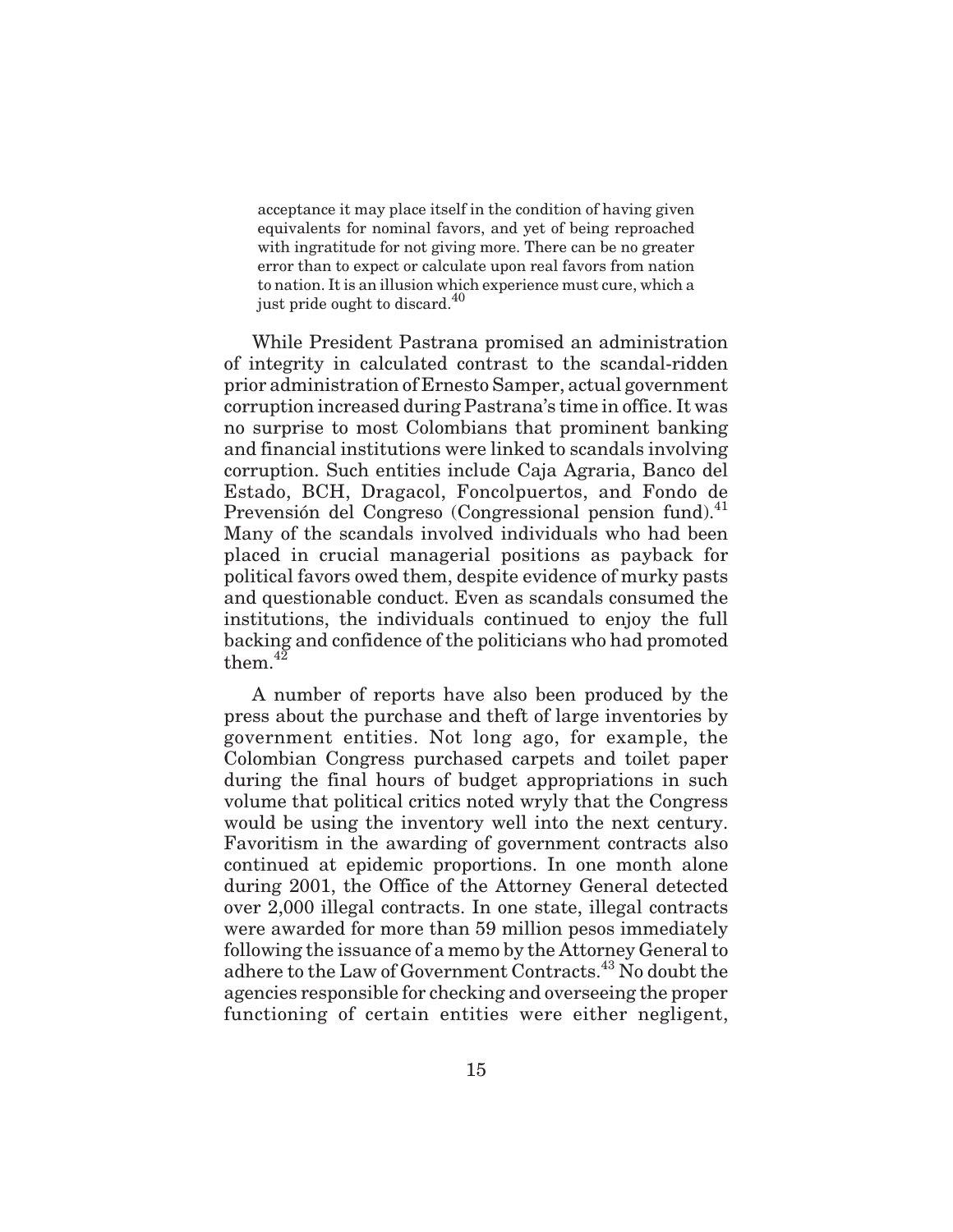incompetent, corrupt, or all three. There is a saying at play here at which many politicians wink: "Hecha la ley, hecha la trampa" (when a law is made, a swindle is made).

It is inevitable then, that scandal would inflict *Plan Colombia*. In May, reports surfaced that more than \$2 million of*Plan Colombia* funds were discovered missing and believed taken by more than 20 corrupt officers of the elite counterdrug forces (other sources place the number of police involved in the scandal at greater than  $60$ <sup>44</sup> At least 12 officers were fired for using the money for "personal ends," such as buying gas for their automobiles, and the scandal soon led to the resignation of the agency's head, General Gustavo Socha.45 President Pastrana, however, vehemently insisted that "not a single peso" of the plan had been misplaced, but at this writing, no proof has been produced that that funds were not diverted.<sup>46</sup> Another scandal surfaced in early June regarding the origin of money used to finance the construction of a commercial building and other construction projects by the president's former head of personal security, Colonel Royne Chavez.47 Colonel Royne's confused excuses about the funding and function of the multistory structure only raised more questions when he was unable to identify exactly who his partners were in the project, and why a penthouse complete with sauna and whirlpool bath would be built atop a building ostensibly to be used as a public parking garage. $^{48}$ 

In April another military commander, Colonel Édgar Bejarano, the former private secretary of General Luis Ernest Gilibert, director of the national police, was discovered to have close ties with FARC Front 42 in the state<sup>49</sup> of Cundinamarca.<sup>50</sup> Bejarano was also investigated by the U.S. embassy for having sidetracked *Plan Colombia* funds by writing at least 52 memorandums in which he claimed that, under orders of General Gilibert, moneys reserved for anti-narcotics operations would be diverted to other administrative uses.<sup>51</sup> Bejarano was also found to be the owner of a company supplying meats to the 1300 cadets at the national police academy, despite the fact that his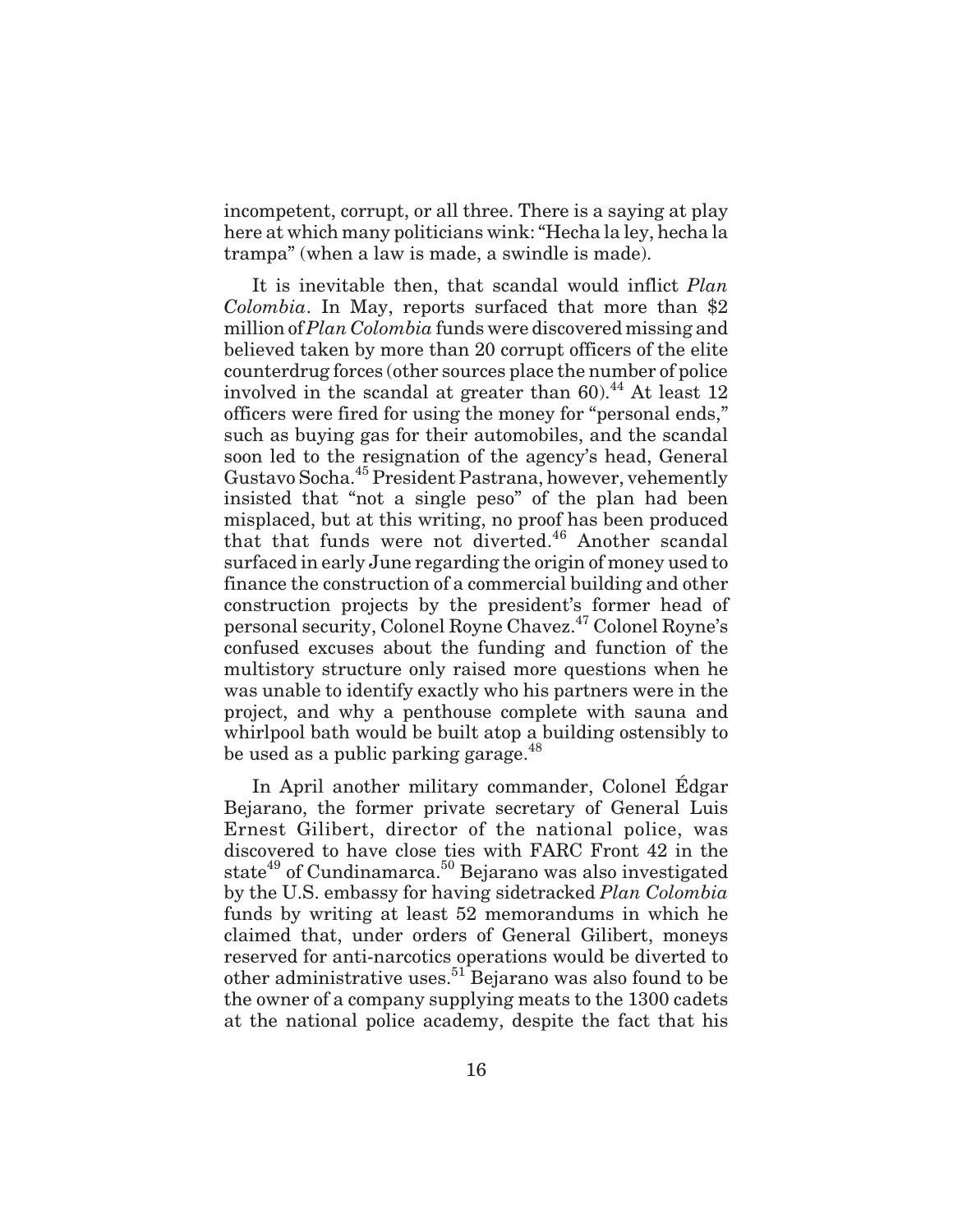company was not on the approved list of food service contractors. The revelation of Bejarano's involvement with guerrilla forces came just after he was promoted to assume command of the national police forces in the state of Quindío. Investigative reporters with *Cambio* magazine intercepted cellular phone calls between Bejarano and FARC guerrillas that indicated that he had 1) met frequently with a man named Santos Montañez, reputed to be FARC's chief of kidnapping in Cundinamarca, 2) had given the FARC munitions, 3) had provided intelligence on police operations in the region, and 4) had used his influence to move forces away from areas of operation so that the FARC could operate freely. The evidence against him led to his forced retirement after the U.S. Embassy petitioned the Pastrana administration for the colonel's removal. General Gilibert insists that he was unaware of any of his private secretary's depredations, despite the fact that the two men have been close friends and colleagues for more than 30 years. Gilibert's denial of knowing about the corruption of his subordinates exposes not his ignorance, but rather the Code of Silence entrenched among the officer corps.

In the meantime, Colonel Bejarano's sister, Fabiola Bejarano Chávez, herself a captain in the national police, was exposed for her association with a private company that provides security and espionage services to multinational corporations in Colombia. She was accused of negligence in her functions as a police officer by violating the prohibition against public officials engaging in private employment. In addition to her duties as a police captain, Bejarano had been assigned to work for Pastrana's peace commission. In relation to that work, she claimed that, because the police building had no room for her to work, she was compelled to move her office to the building in which the company providing the security and espionage services is based. $52$ When reporters called the company to get information on the story, Captain Bejarano herself answered the phone.

Each week *Cambio*, *Semana*, and the nation's major newspapers report new cases of corruption in both the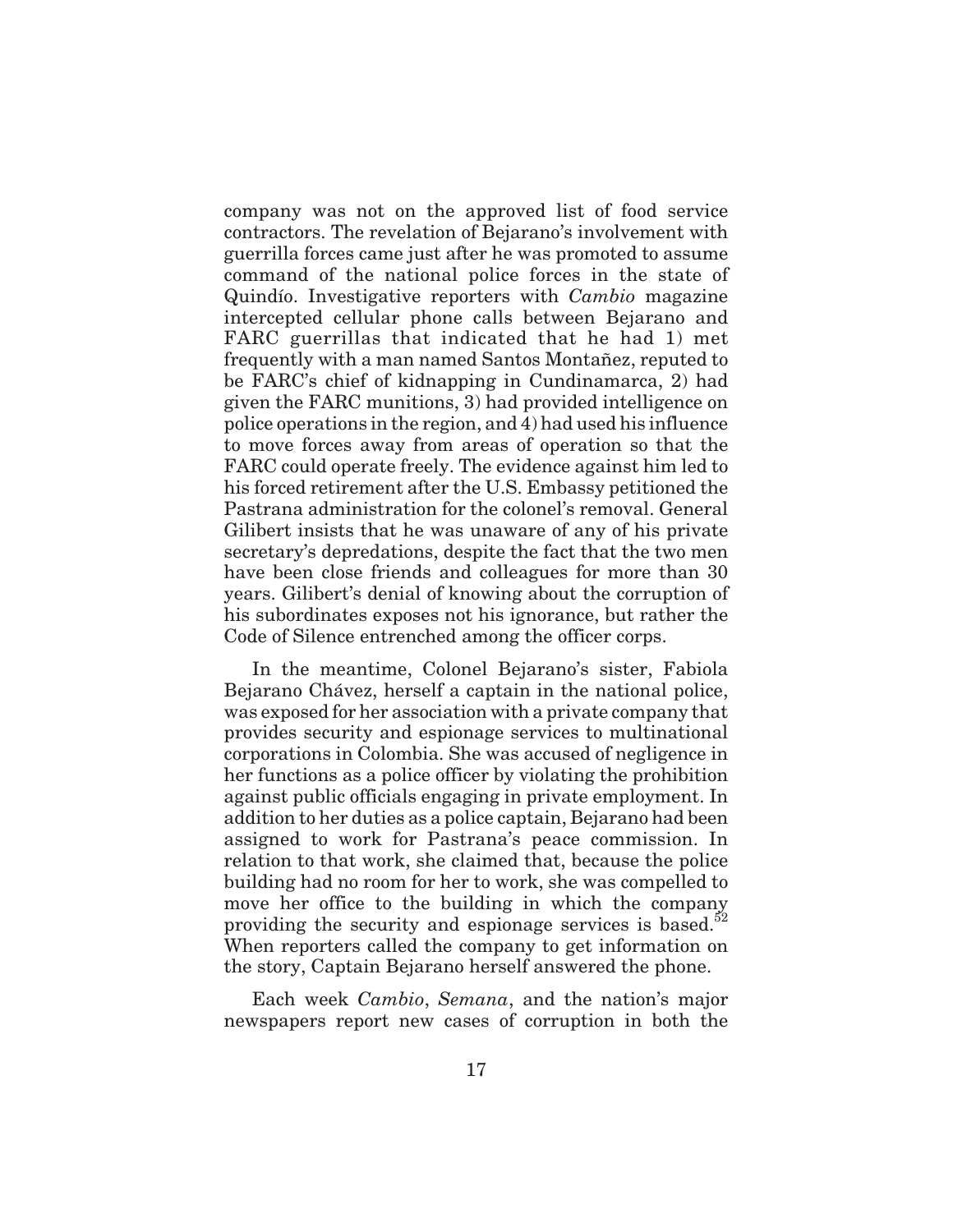military and the civilian government. The revelations provide a steady diet of intrigue and malfeasance against the people of Colombia by the officials and leaders sworn to protect the nation from precisely the individuals they themselves have become. Rather than being outraged, many Colombians are resolved to the simple fact that corruption is part and parcel of everyday life in their land. A number of other acts of corruption came to light during the last year of the Pastrana administration, but they largely escaped being reported in the U.S. press. Among them:<sup>53</sup>

- September 2001—General Laureano Villamizar, commander of the national police in Cali, is forced to retire after revelations surfaced regarding his direct involvement with narcotraffickers while he was a Lieutenant Colonel.
- September 2001—Walter Cortés Cortés, a known narcotrafficker and money launderer shows up as a guest, along with President Pastrana, at the wedding of the same Colonel Royne who later comes under scrutiny for his building project.
- November 2001—The prosecutor general's office opens an investigation into irregularities in the exclusive contract for the purchase of airline tickets by the national police from a travel agency owned by the wife of Colonel Marino Escobar, the director of management for the police. The travel agency's office just happens to be located in the headquarters of the National Police.
- January 2002—The Fiscalía and National Police investigators reveal that a band of Bogotá-based kidnappers known as "Los Calvos" is comprised of active duty police, retirees, and common delinquents. The band kidnaps people and then sells them to the guerrillas and is thought to be responsible for 25 of the 40 kidnappings reported in Bogotá during 2001.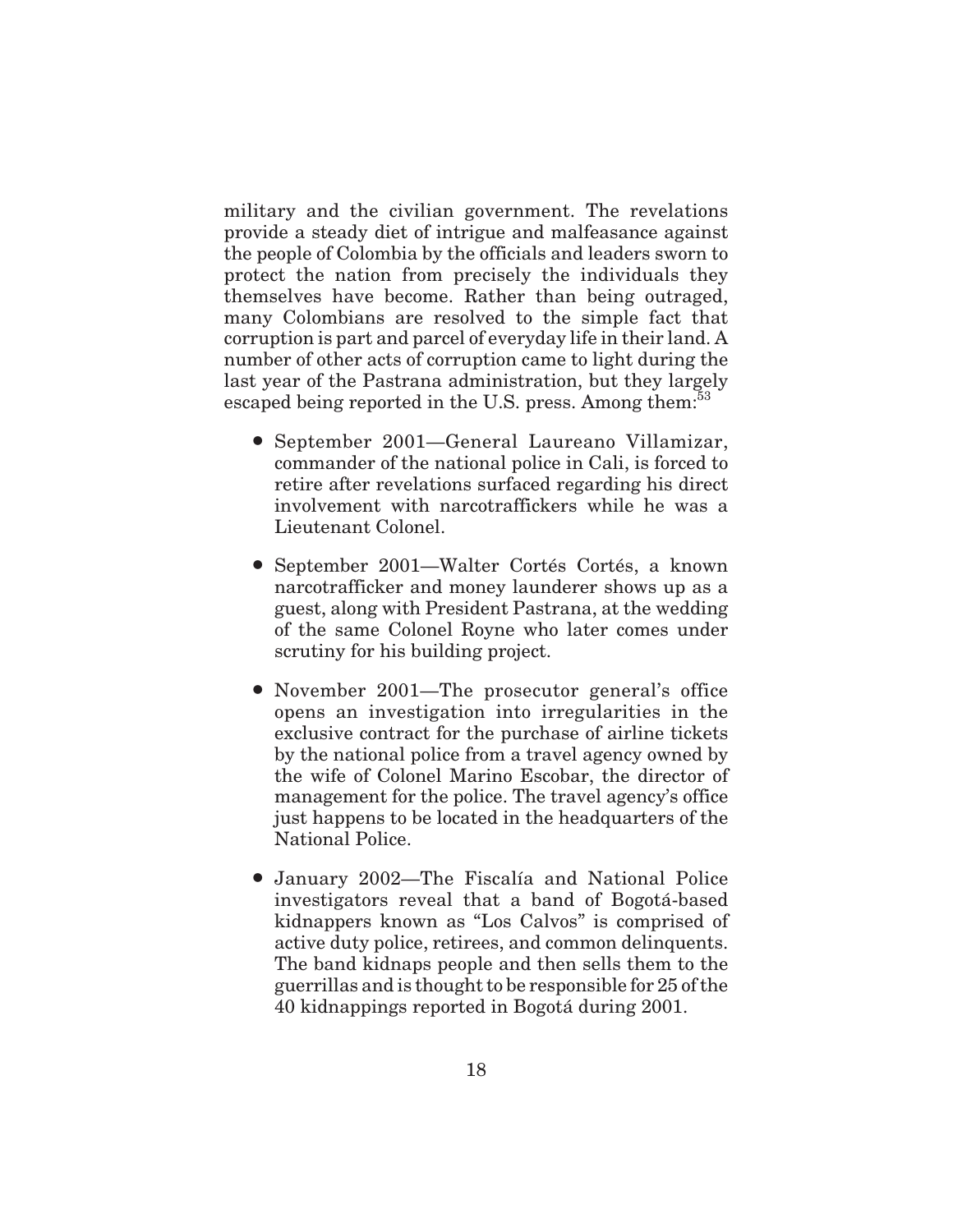• May 2002—U.S. Embassy antinarcotics official, William Duncan, says that his people have detected that officials of the Colombian Antinarcotics Police are mixed up in the misappropriation of funds from an embassy account.

More difficult to explain or accept, however, is a report from a confidential source with close ties to the highest levels of government who told me in August that less than a few hours prior to ordering the military into the distention zone following collapse of the peace talks in January, Pastrana ordered Black Hawk helicopters—ones given to Colombia under *Plan Colombia*—to airlift the FARC leadership out of the distention zone and out of harm's way. My source indicated that some in the Colombian military command were outraged and went so far as to label Pastrana's actions treasonous. One has to consider if his inexplicable actions could not be construed as complicity in supporting groups the United States had earlier labeled international terrorists.

In June the Pastrana administration was unable to respond to a leaked U.S. Government Accounting Office (GAO) summary that questioned why the Colombian government had been unable to provide 250 pilots for flight training in 14 Black Hawk and 30 Super Huey helicopters given under *Plan Colombia*, and why the Colombia air force had made "very little use" of U.S.-provided A-37 aircraft for drug interdiction operations.54 The GAO also noted in the summary that, while nearly 150,000 hectares of coca crops have been sprayed, an equally large area under drug cultivation remains in 23 of the 32 Colombian departments.<sup>55</sup> Moreover, the GAO criticized Pastrana for moving too slowly to beef up the military and not earmarking more of the national budget to military spending.<sup>56</sup>

While much of the focus is on public corruption and exposing transgressions against the public trust, such as illegal government contracts, embezzlement, and the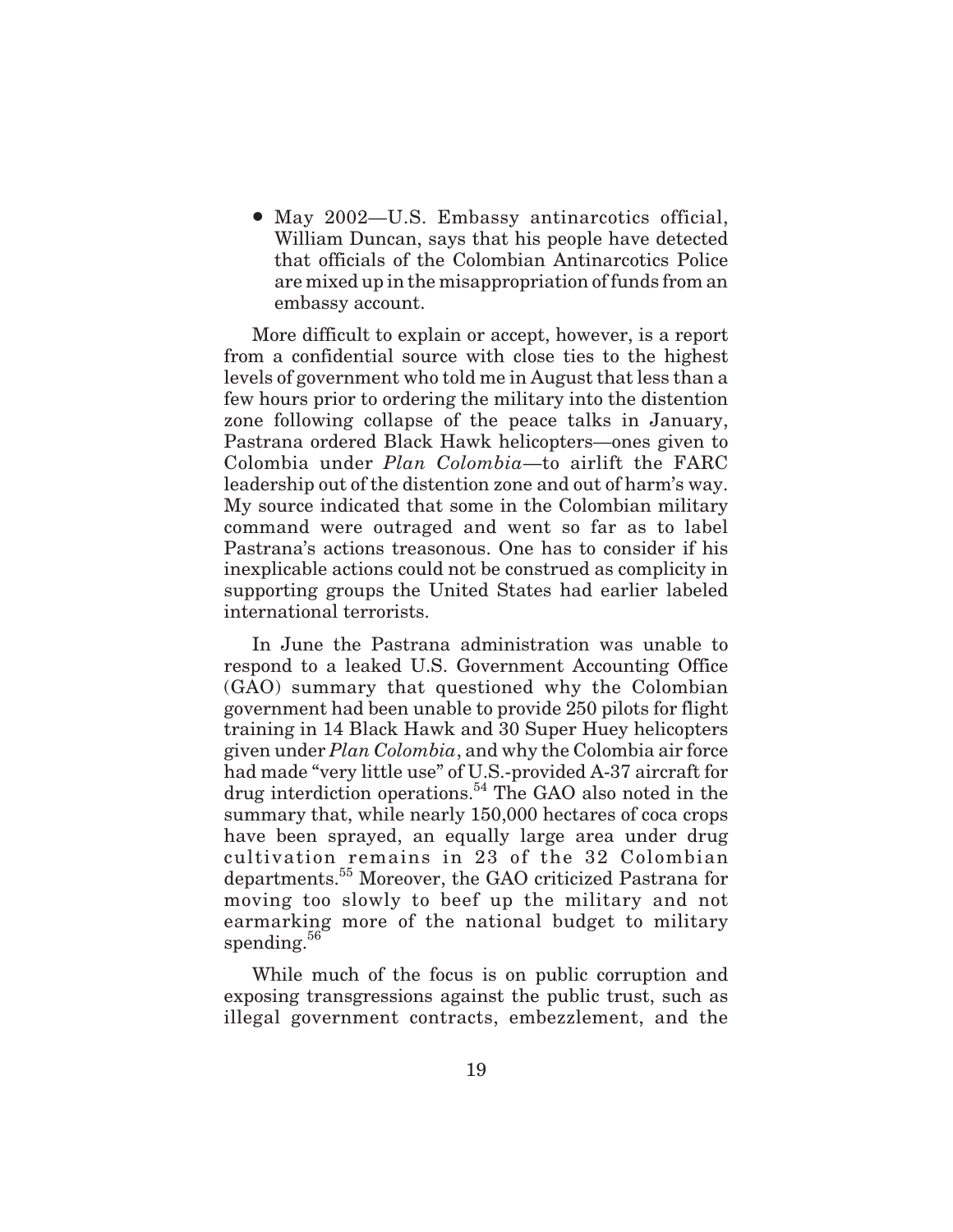diversion of money from targeted projects, there is little discussion of corruption in the private sector—a problem as insidious and destructive as the institutionalized manifestations. Colombians tend to perceive private collapses as separate, unrelated events without looking too deeply into the underlying causes of the crises. Yet, if Colombians tend to misunderstand the dimensions of these crises, they are only overlooking a significant piece of the bigger problem, for many of the private collapses are the direct result of institutional corruption. This is a linkage Colombians must consider in the process of confronting corruption and moving toward greater transparency and accountability in the government.

# **The Elements of Crisis: A Lack of Leadership.**

If evidence of corruption is proof of the lack of honest and competent leadership within and emanating from the central government, then Colombians note cynically that the money corrupt actors have stolen from the country could have already been used to build a first-world nation, with a well-educated citizenry, a high standard of living, an efficient economy, and a well-managed and cost-effective infrastructure.

Since the founding of the Republic, Colombians have believed in their manifest destiny, and that the many blessings bestowed upon them as a people defined their character, work ethic, and relationships toward the rest of the hemisphere. Even while the groundswell of political violence was building into the 1960s, the romantic notion of Colombian intellectuals, like Umaña Luna, in his 1962 book on political violence, maintained that regardless of the threats to the society, a great nation persisted, and Colombians were "a people of immense possibilities, of values that should not continue to be underestimated ...a people that despite everything, still believes, loves, and hopes."<sup>57</sup> But 36 years later in 1998, in reaction to the assassination of his son, a human rights activist, Luna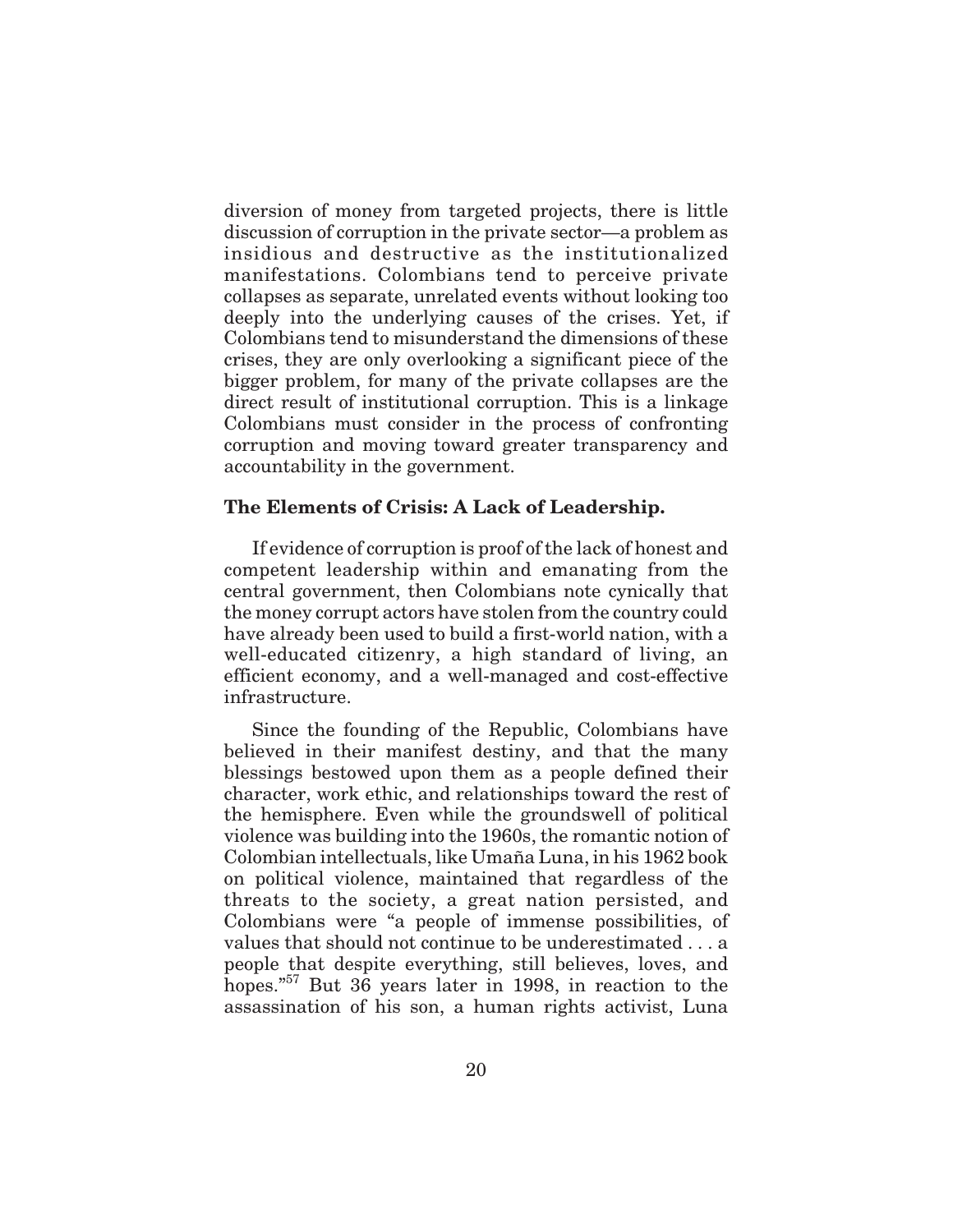stated a very different sentiment. "This is a country of cowards, of shamelessness, of vagabonds, of thieves and assassins. I don't give a damn about the country. It pains me to be a Colombian and to live in the midst of a bunch of assassins."<sup>58</sup>

While Luna's outcry is the anguished reaction to the death of a loved one, others in Colombia note that his angry words are an accurate reflection of the societal point of view. In his compelling analysis of the Colombian crisis, Anthony Maingot noted the sentiments of one editorialist, who wrote that Colombians have moved "beyond just being scandalized and shocked by the situation<sup>"59</sup> and are now overwhelmed by "a sense of powerlessness and detachment."<sup>60</sup>

The perception of the lack of leadership originates in the presidential office and spreads like a virus throughout the nation. Convinced, by example after example, that there is no leadership at the national level, the state and local governments feel abandoned by the centralized authority, which remains aloof and insulated from the country's ills in Bogotá. A former mayor from a small town in Tolima department, now awaiting an asylum hearing in Florida, told me of an instance where the guerrillas were attacking his town. He called his cousin, a Congressman in Bogotá, begging for help, for military intervention, for anything to lift the siege. His cousin's response was in effect, "Call me back when the shooting stops, and we'll send the army to remove the bodies." Without faith in the capacity of the central authority to lead during a crisis, how can the Colombian government appeal to the hearts and minds of its citizens for support and affirmation? How can the Colombian government maintain credibility as it approaches other countries for assistance?

Given such a record of indecision and impotence, every new Colombian government has a Herculean task to convince citizens that it is capable of leading and of overcoming the crisis. Every 4 years a new administration attempts to distance itself from the transgressions of the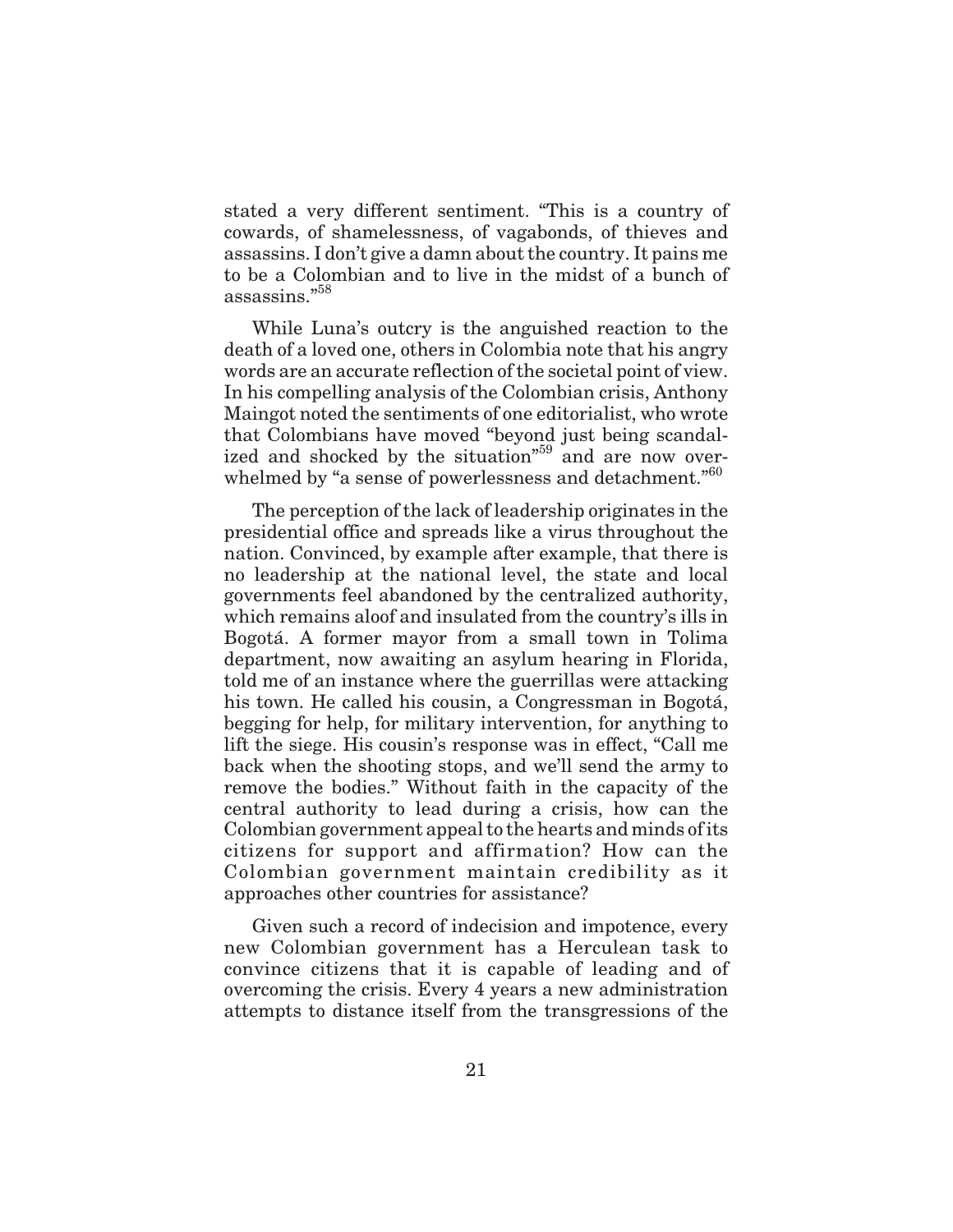prior government, and each administration fails in the effort. Perhaps nowhere has the lack of decisive leadership shown more obviously than in Pastrana's failed negotiations with the insurgents, and Colombians are clearly fed up.<sup>61</sup> One Colombian interviewed in the press commented recently, "Talks get postponed . . . and what are they negotiating, anyway? The kidnappings continue, the attacks continue."

Colombians wanted to see results from the Pastrana administration, to see a payoff for their patience while the government proceeded with the peace process. But the payoff never happened. The war that was inevitable is now underway, and Colombians are left to contemplate the lives lost during the negotiation period, deaths that may have been prevented had the Pastrana government chosen a more decisive and forceful policy—beginning first and foremost with recognizing from the outset that the guerrillas and other combatants were nothing but organized criminals, murderers, drug traffickers, kidnappers, extortionists, and power hungry demagogues deserving of no political legitimacy. An attitude of decisiveness was paramount to any success in dealing with the rebels, and clearly the Pastrana administration did not possess such a trait.

The resistance to accountability and transparency also remains a critical missing component in the government's ability to lead the nation. John Adams once wrote, "Liberty cannot be preserved without a general knowledge among the people, who have a right . . . and a desire to know . . . the characters and conduct of their rulers."62 There can be little progress in making the Colombian people feel that there is a trustworthy and competent leadership capable of upholding the interests of the people and the rule of law as long as the government at all levels remains closed to scrutiny and not liable for its actions. Government officials must be forced to submit to independent audits of their tax returns and financial statements; they must be required to submit to full disclosure in the same manner as is done with those seeking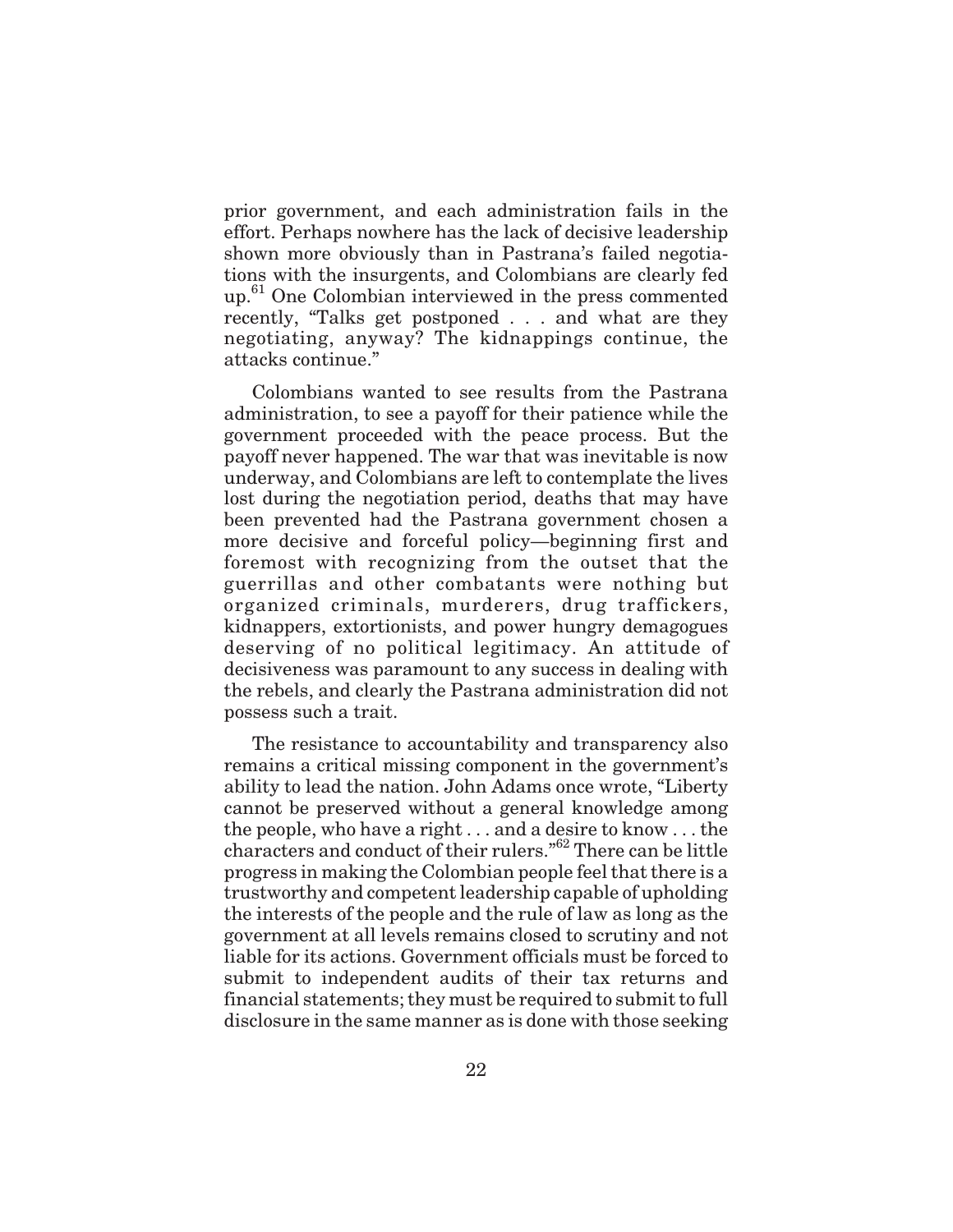public office and government appointments in the United States.

Not only has the country lost millions of dollars to corruption; the nation has also suffered the loss of its ability to sanction corruption among those sworn to uphold the rule of law. Until 1999, about 1,500 police officers were sanctioned annually for various acts of corruption. That annual average dropped to about 450 officers after 1999. This drop in numbers is not the result of less corruption, but indicates instead that the leadership during the Pastrana administration grew impotent and incapable of policing itself, the military, and the police forces under its command.

The lack of leadership has also resulted in the irretrievable loss of police officers and troopers whose lives might have been spared had the officer corps and civilian officials exerted greater care and stewardship over law enforcement personnel. The indictment against a failed leadership command structure is in the numbers: In the last 10 years, more than 2,000 police officers have been killed fighting guerrillas. Many of those losses were unnecessary and due directly to corruption and/or incompetence. More than a few police commanders and army officers have the blood of their own troopers and soldiers on their hands.

The lack of leadership also negatively affected the relationship between the United States and Colombia under *Plan Colombia*. The growing perception of the Colombian people is that the Pastrana government shot itself in the foot, that ongoing institutional corruption and unabated drug trafficking led to a "clouding [of] relations between the two countries," and that the dynamic between the two nations is no longer one of "power among equals, but rather of Colombia's subordination."<sup>63</sup> Many feel that President Uribe must now carve a new path with the United States and promote a new sense that the Colombian government has a clear mission, has confidence in itself, and places the interests of the Colombian people ahead of the interests of its northern neighbor.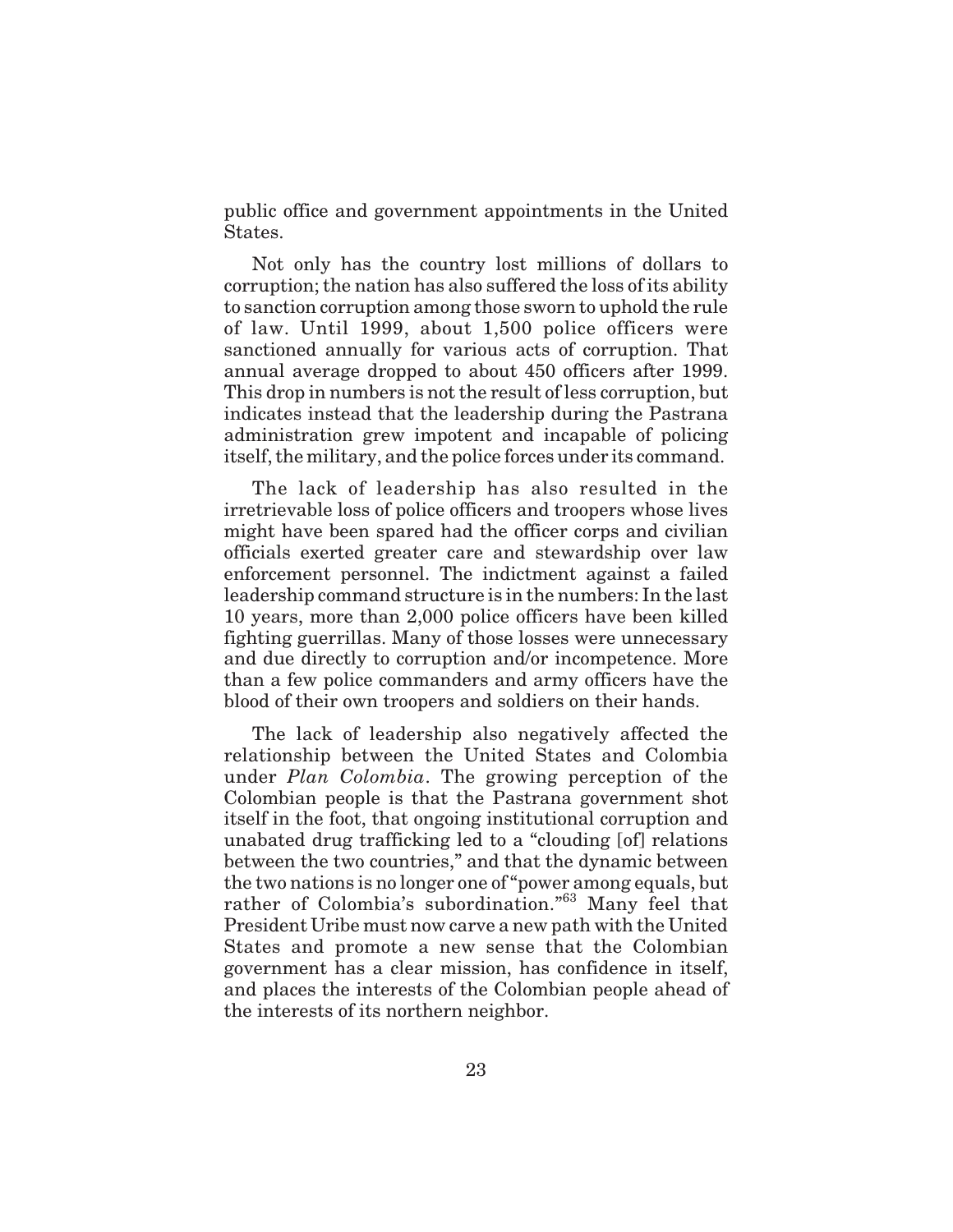# **Status of the Armed Forces.**

If there is a ray of hope for the immediate future of Colombia, it resides in the covenant between the Colombian armed forces and the Colombian citizens whose constitutional rights the military has sworn to protect. According to some, the civilian perception of the armed forces today is vastly different from even 2 years ago. Even with the exposure of scandals by individuals high in the command echelons of the military and the National Police, recent polls rank the armed forces as the most respected institution in the country. This is due in part to tremendous efforts on the part of the armed forces to improve its image, to modernize its forces, and to professionalize its officer corps. Human rights groups must grudgingly acknowledge that the armed forces is trying to reform, to teach personnel to work within the constraints of human rights, and to respect the rule of law. There is much still to be done, but these efforts must be recognized and applauded for the sake of fairness and objectivity. The military has a difficult job to do, for it is fighting an insidious opponent who has neither scruples nor morality, and will do anything it takes to preserve the evil empire of narcotrafficking, extortion, and terror it has cultivated over the last 4 decades. The human rights groups that criticize the Colombian armed forces but remain mostly silent about atrocities carried out by the guerrillas need to exercise greater objectivity, for their rhetoric and interpretation of the facts are prolonging the conflict and unnecessarily causing additional loss of life and property.

Most Colombians grew cynical of the peace efforts by the Pastrana administration and viewed the involvement of foreign human rights organizations and foreign peace negotiators as counterproductive to resolving the decades-long conflict with the FARC. In November 2001, for instance, U.N. representative Hina Jilani went to Colombia to promote a peace settlement. She proceeded, however, to make a number of critical statements, particularly toward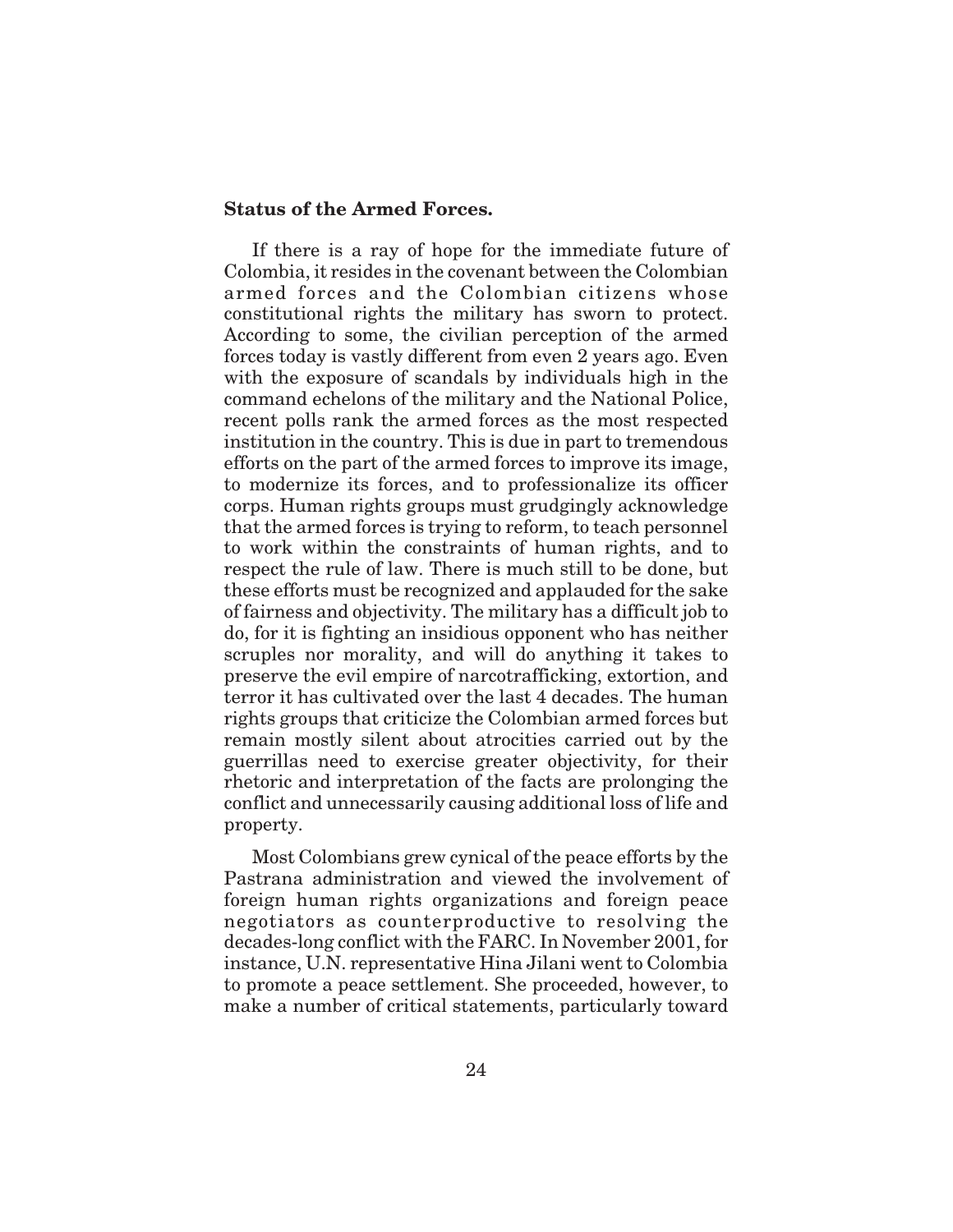the Fiscalía General, which she accused of having no effective investigation into human rights violations committed by the army through its complicity with paramilitary forces. One editorialist writing in *Cambio* at the time noted that human rights violations were no secret in Colombia, and that many in Colombia thought her statements were damaging. He further criticized Jilani for refusing to accept that anyone besides the State could be a violator of human rights.<sup>64</sup>

Pastrana's tough-talking rhetoric, too, while trying to reach a peace agreement with the FARC was in contradiction to his actions. For example, he extended the deadline for the FARC to relinquish control of the distention zone no less than nine times leading up to January 2002 when the peace process collapsed. When Pastrana finally gave the FARC an ultimatum, polls nationwide indicated the people were ready to support the ultimatum and were prepared for war. Then in another about face, Pastrana allowed the U.N. envoy and representatives from ten nations<sup>65</sup> to hold more talks after the first 48-hour deadline had passed for the FARC to clear out of the distention zone as of Friday, January  $11^{66}$  The Colombian people, especially those in the countryside who blame external interference for prolonging the guerrilla war, were shocked by and resentful of Pastrana's reticence. Few Colombians believed the peace talks had much hope of succeeding after negotiations had dragged on for more than 2 years without either side beginning to address a single point in the original peace agenda. All the while the peace talks were wearing on, military attacks by the FARC continued, and the Colombian people demanded a military response and wondered why the government should bother with the effort. Rafael Pardo, a former defense minister, was quoted at one point as saying, "I've never seen people so fed up with the peace process."<sup>67</sup> The Pastrana government and the foreign entities in the peace process either ignored or never understood the will of the Colombian people. When the talks finally ended and Pastrana called the military into the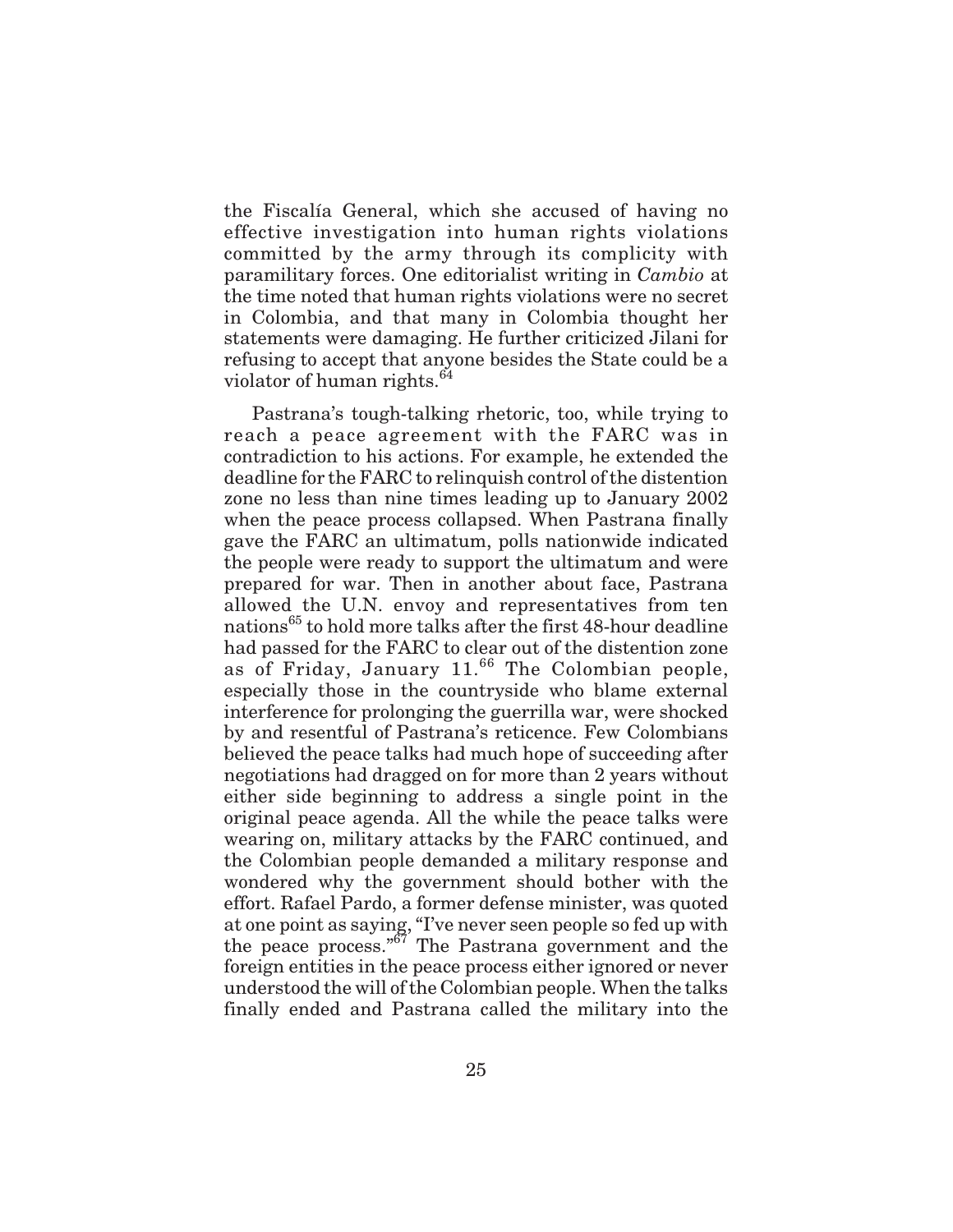distention zone, polls showed that more than 97 percent of Colombians responding supported the end of negotiations.<sup>68</sup> Colombians were ready for THEIR military to take the field and do THEIR job. Some Colombians I spoke to in the farming areas surrounding Rionegro in Antioquia state were quite disgusted with peace talks and with the presence of the foreign peace negotiators, saying, "They don't live here." Moreover, most Colombians never believed there was any peace to negotiate, that the guerrillas never wanted peace—only concessions, and that enough was enough with bending over backwards to appease them. When the FARC proposed in February 2002 to return to negotiations with the government, a poll showed that more than 90 percent of respondents were against such a proposal. $69$  Clearly. Colombians had had enough.

The ultimate failure of the peace talks has, however, opened a tremendous opportunity for the military to establish itself as a bright light in the government structure after enduring years of both justified and unjustified criticism. The crisis has forced the military establishment to confirm its capability to take on well-armed, well-trained, and highly motivated combatants. Years of criticism toward the army had reduced morale and readiness. Yet, the military was expected by the same critics to take center stage in the civil war and drug war. While Colombians have not forgotten that the military is guilty of many sins, Colombians are willing to support a better trained and much better equipped military to rescue their nation from chaos.

However, one significant problem with the military that has yet to be resolved remains: the simple fact that the poor do the fighting and dying in the countryside, while the able-bodied young men and women of the urban middle and upper classes remain insulated, aloof, and protected from military service.<sup>70</sup> No one in Colombia can deny that this is true.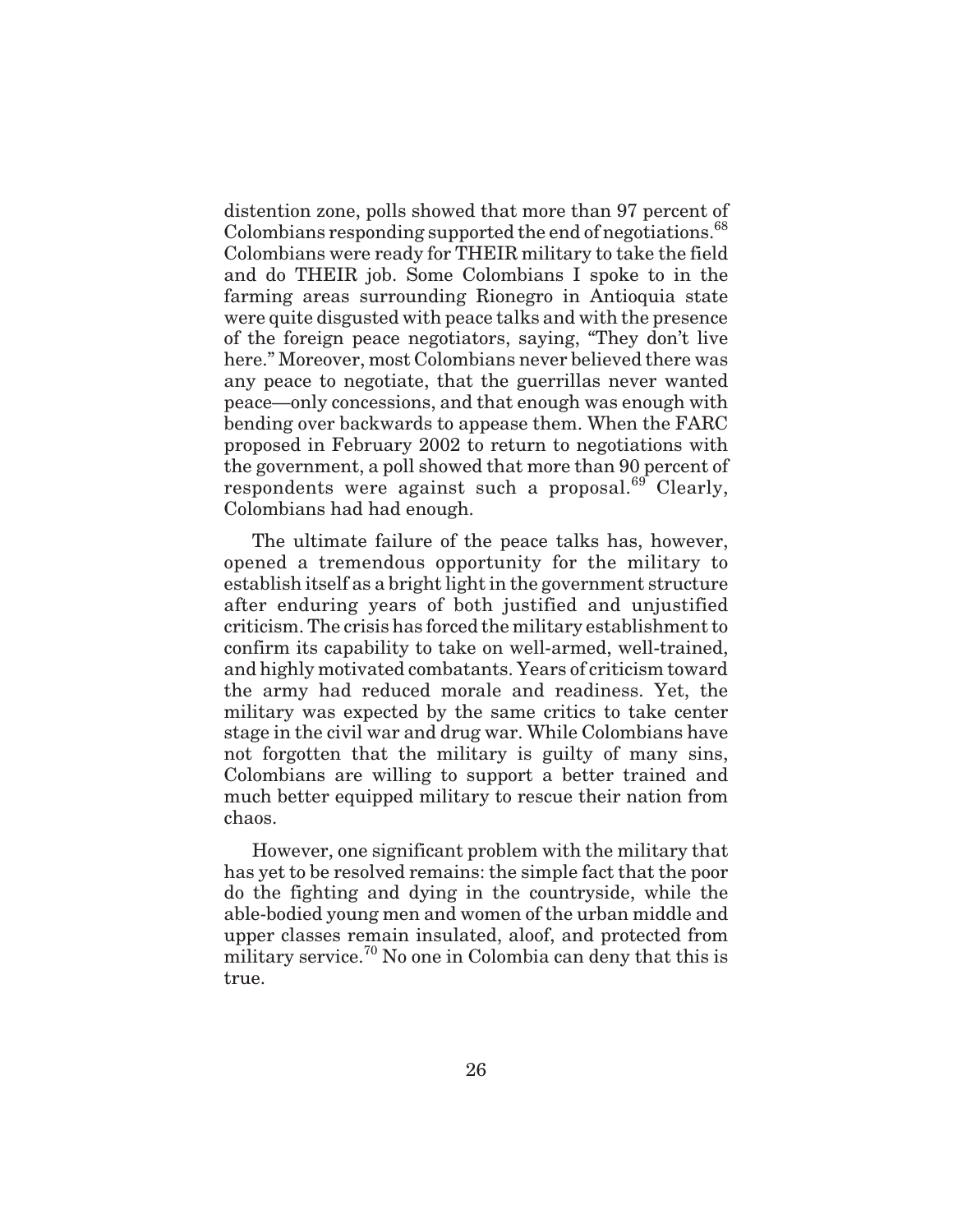During a trip to Colombia less than 1 year ago, I was speaking with a noncommissioned officer who told me, with great sadness in his voice, about how he felt that he was fighting and sacrificing to protect the land so that the elite could go to their farms safely. He looked at my young daughter and said, "I have a 3-year-old brother I haven't been able to see or to play with." The emotion in his remarks articulated an inferiority complex among the ranks, an uneven burden that personnel conscripted from the peasant class carry with them into service. Despite efforts to professionalize the military and recruit from all sectors of the society, the perception of the lack of fairness persists and is not healthy for the army, for the country, or for the goals the executive leadership formulate for bringing peace and normalcy to the nation.<sup>71</sup> It is also no secret that parents of the upper classes continue to resort to tried and true methods for shielding their children from military service. Colombians, however, can no longer have it both ways. If they want the military to solve their problems, all classes of the society must support the military and contribute equally to the effort.

Many Colombians have perceived that either the civilian government was hesitant to commit the armed forces to the battlefield, or that the military leadership itself was incapable of taking any offensive action other than rattling sabers. That perception began to change, however, when Pastrana finally ordered air strikes against FARC positions in the distention zone. The public reacted by displaying great national pride, the highest it has been in decades, and cheered the images on television of Colombian pilots taking off and returning from air strikes against guerrilla targets. Feeling as if a dam had finally burst, some Colombians were going as far as to call for foreign troops to come help in the fighting, and called for the removal of limitations set by the United States and direct foreign involvement in the conflict. In fact, a poll taken in February immediately following the military move into the distention zone indicated that more than 92 percent of Colombians responding believed the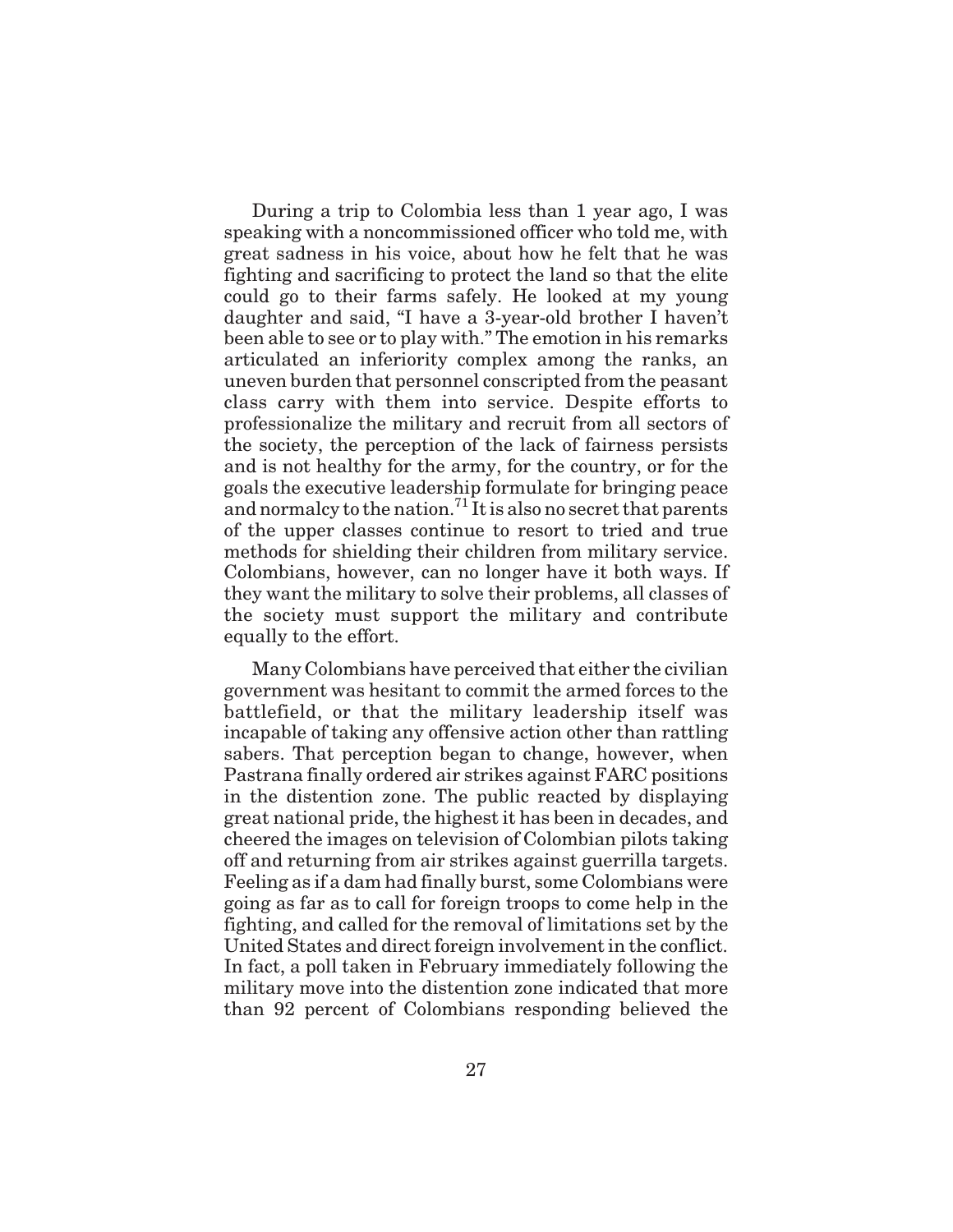United States should take an active role in the war against the guerrillas.<sup>72</sup> Even with broad popular support, some organized groups in Colombia continue to resist foreign involvement in Colombian matters, such as the labor union General Confederation of Democratic Workers (Confederación General de Trabajadores Democráticos, or CGTD), which announced on September 10, 2002, that it was absolutely opposed to military aid from the United States.<sup>73</sup>

Any hesitation the civilian government may have had about committing the military to the field was publicly and dramatically removed in August when President Uribe summoned his military commanders for what is known in the military parlance as a "come to Jesus" meeting,  $74$  and told them in no uncertain terms that is was time to get out from behind their desks and into the field with their troops—where they belonged.<sup>75</sup> In addition, the distractions of costly education and training junkets to the United States and elsewhere would henceforth be curtailed.<sup>76</sup> He has also admonished military commanders to either do their jobs or resign.<sup>77</sup> Commander of the Armed Forces General Jorge Enrique Mora underscored Uribe's goals and stated that the new mission of the armed forces would be to "prevent, rather than react to the attacks" by guerrillas against the Colombian people and the regional and local government infrastructure.<sup>78</sup> Likewise, President Uribe's highly regarded defense minister, Martha Lucia Ramirez, reinforced another key aspect of the new administration's security agenda—that improved effectiveness of the military requires "transparency, respect for the constitution, the nation's laws and human rights. $\mathbb{R}^{79}$ 

Despite past scandals in the uppers ranks of command, many dedicated officials remain who have tried to reform the military and the National Police, such as General Rosa Jose Serano, former head of the National Police, who during his tenure discharged more than 12,000 personnel for corruption, human rights violations, and drug trafficking. $80$ Serano is proof that honest and tough leaders capable of meeting national objectives can be cultivated and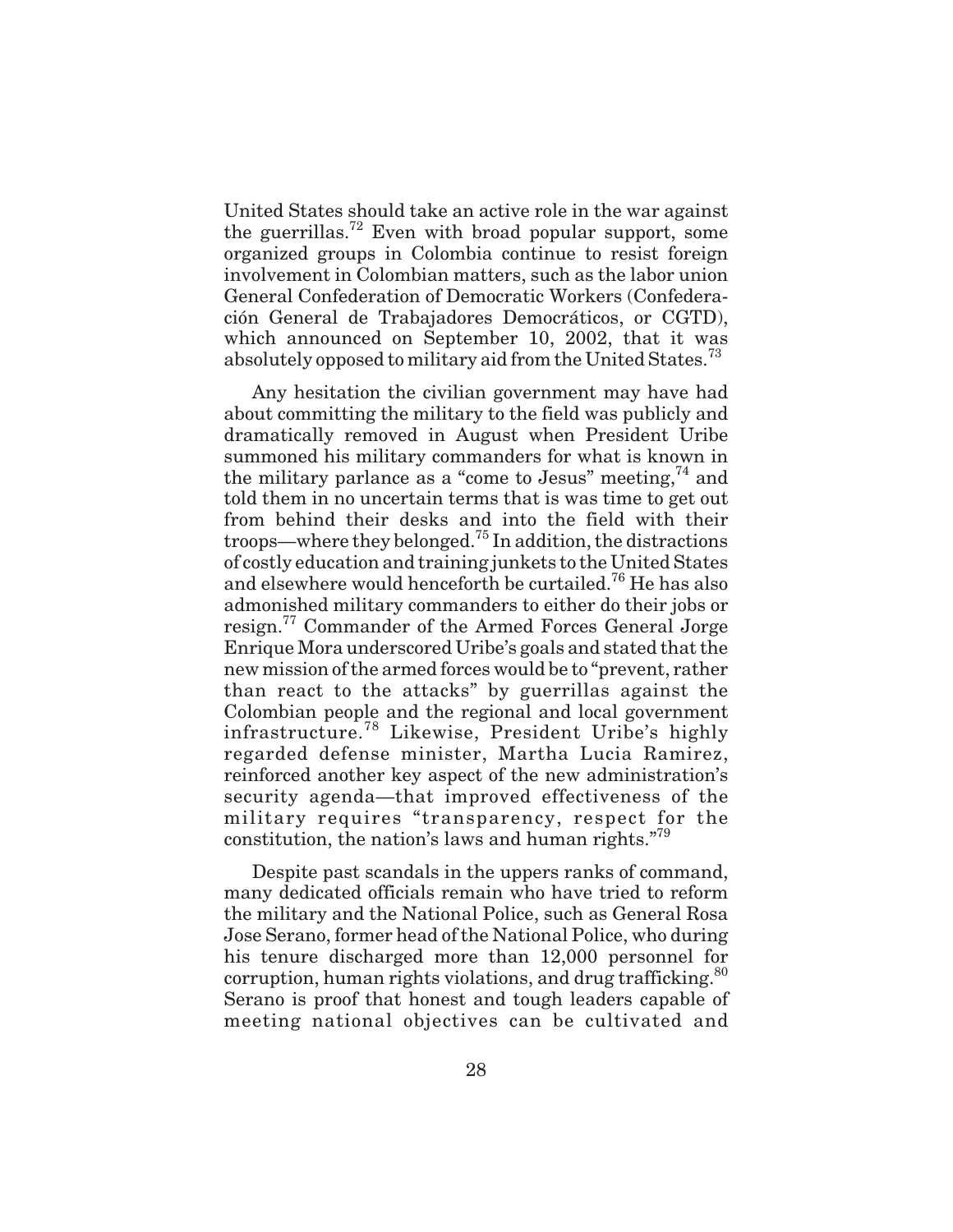empowered in the officer corps. Serano's leadership may have inspired a new movement among the officer corps of the National Police to fight corruption from within. A group of anonymous officers known as Dignity are working to overcome the code of silence among the military and police leadership by exposing corruption and educating fellow officers and their troopers in their responsibilities to be honest and faithful stewards of the rule of law.<sup>81</sup> Their movement is gaining notoriety and support, is spreading into the military branches, and is bringing hope to a nation that demands transparency and accountability.

One persistent problem with the National Police and the armed forces has been that increases in resources remain confined largely to the main cities and have trickled down into the rural areas too slowly or not at all. But the situation has begun to change under *Plan Colombia*. At the end of last year, for instance, the National Police began moving back into 192 population centers nationwide to regain control of areas that had come under guerrilla control, with the intention of providing better security in the rural areas. A key element is for newly formed *carabineros* units (mounted police) to increase patrols and protection of rural farmers and to establish new rural police stations and mobile squads capable of rapid response. The plan got off to a good start and includes the training of 10,000 mounted police over the next few years.<sup>82</sup> The plan also includes efforts to improve relations with the civilian population by conducting civic-police activities that foster better relations between citizens and law enforcement.<sup>83</sup>

One troubling concern about the reform efforts underway in the armed forces, however, is whether the civilian population realizes positive improvements are taking place and that the traditional *status quo* is yielding to a new order among the armed forces. Two years ago, before the military embarked on a public relations campaign to improve its image, there was resistance to making the army and the national police stronger. Improving the military capability was seen by many as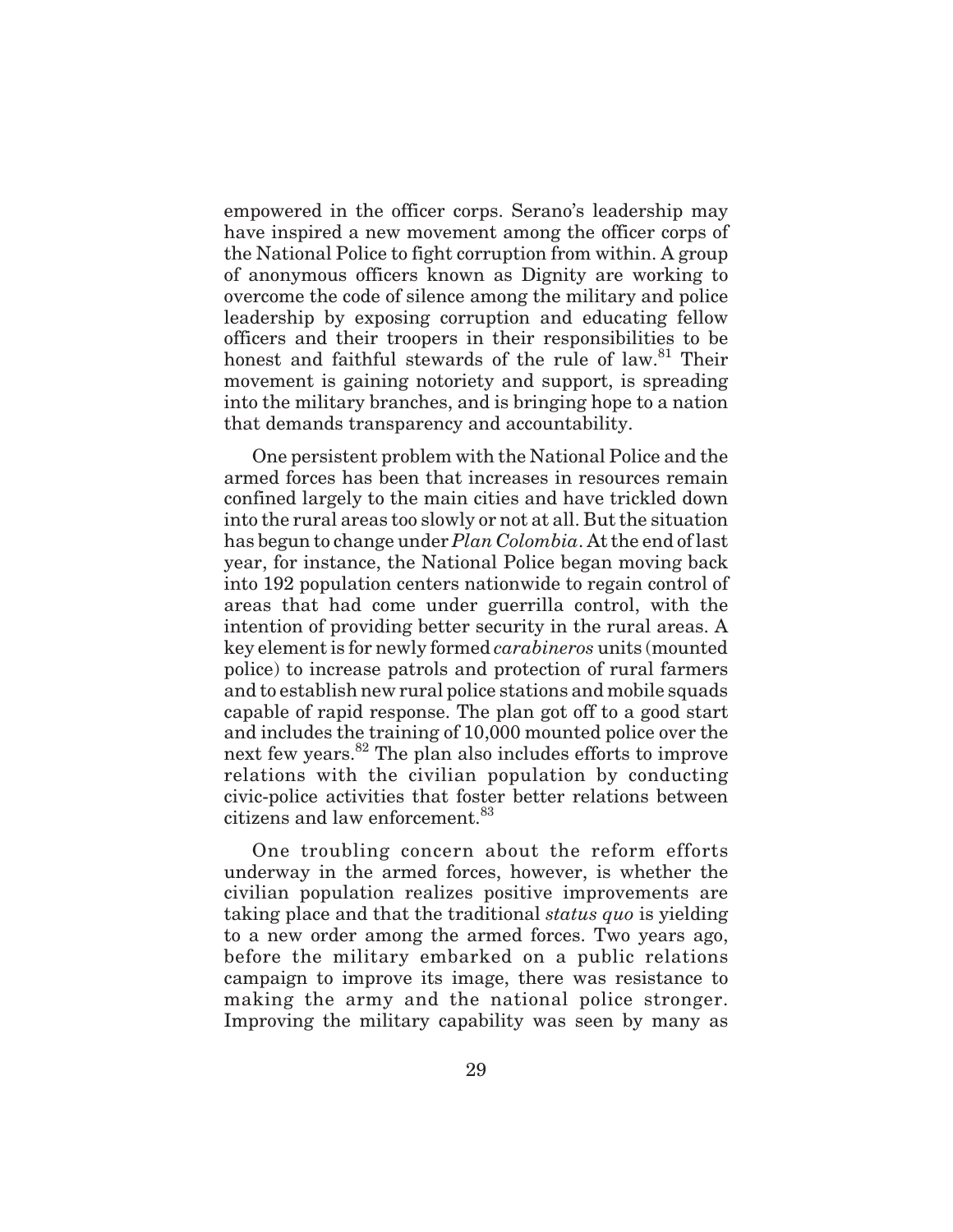opening the door for further U.S. interference in Colombia's internal affairs. There has long been a love-hate relationship by the Colombian civilians toward the armed forces and national police. After all, the military's human rights record and its combat effectiveness over the last 4 decades have been far from admirable. Blame for the military's record cannot be laid solely at its doorstep, however. Prior civilian governments never established a clearly defined role for the armed forces in the national security agenda. The lack of a clear agenda allowed for breakdowns in the chain of command and undermined the military's credibility and effectiveness. Corruption grew throughout the armed services, regional and local commanders used the forces under their commands for personal gain or to settle personal vendettas, and the lines defining the rule of law became blurred in many areas of the country. Understandably then, Colombians are skeptical in the face of government efforts to improve the military's image, adhering instead to the adage that actions still speak louder than words. The military, therefore, finds itself in the position that regardless of slick public relations campaigns, it must produce results even as it remains under a microscope of scrutiny by the Colombian people and watchdogs abroad. Unless and until a clear role in the national security agenda is defined for the armed forces and embraced by its institutional components, the goal of winning the hearts and minds of the civilian population will remain elusive. If the August summit between the Uribe administration and the military leadership to define that role is any indication, many are hopeful that a positive new relationship between the citizens of Colombia and its military forces will emerge.

The United States has a very important role to play in the future of Colombia's national security strategy, and the Uribe administration understands this and is working to increase U.S. involvement in military planning and preparedness. More than any other nation, the United States has the experience and capability to assist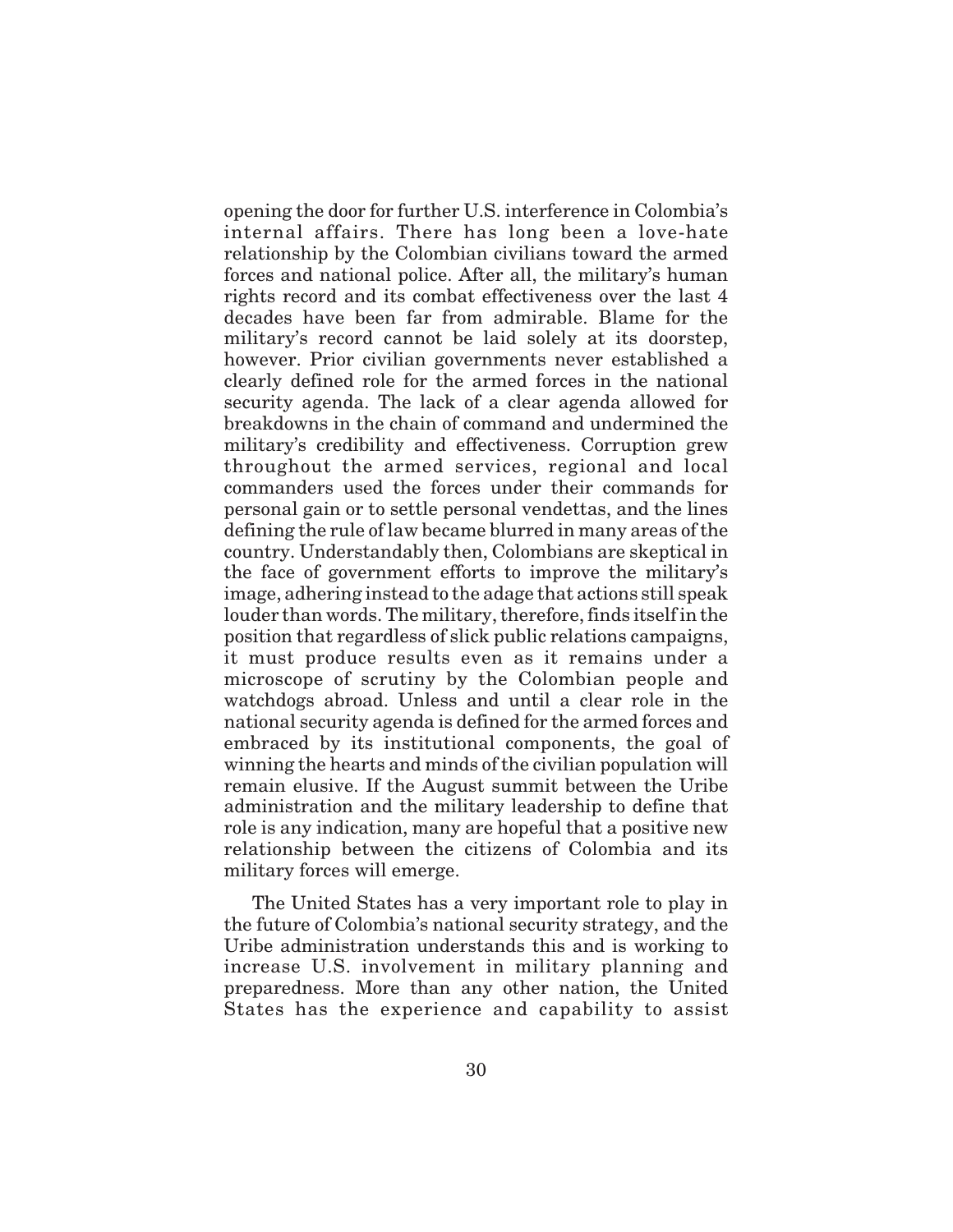Colombia's armed forces' institutions, having over the last 50 years trained "more than 100,000 foreign police and soldiers annually, both within the United States and in about 150 countries around the world."84 Following the attacks of September 11, the Bush administration embarked on a new agenda to train foreign governments to confront the threats of global terrorism as manifested within the national borders of nations. President Bush made this clear in his speech of March 11, 2002, when he proclaimed:

In the current stage of the war, our coalition is opposing not a nation, but a network. Victory will come over time, as that network is patiently and steadily dismantled. This will require international cooperation on a number of fronts: diplomatic, financial and military. We will not send American troops to every battle, but America will actively prepare other nations for the battles ahead. This mission will end when the work is finished—when terror networks of global reach have been defeated. The havens and training camps of terror are a threat to our lives and to our way of life, and they will be destroyed. <sup>85</sup>

Colombian terrorists, guerrilla groups, white collar criminals, and their alliances with other criminal organizations around the world threaten to destabilize the entire western hemisphere. The United States can ill afford to ignore the threat that looms at its own doorstep, a mere 3 hours by air from the U.S. mainland. September 11 changed the game for the U.S. involvement in Colombia, and the Colombian armed forces must now realize and come to terms with the fact that their mission in Colombia will now become inextricably linked with the fight against global terrorism. The Colombian military must get its own house in order and prepare itself for the international role it will soon be called upon to play.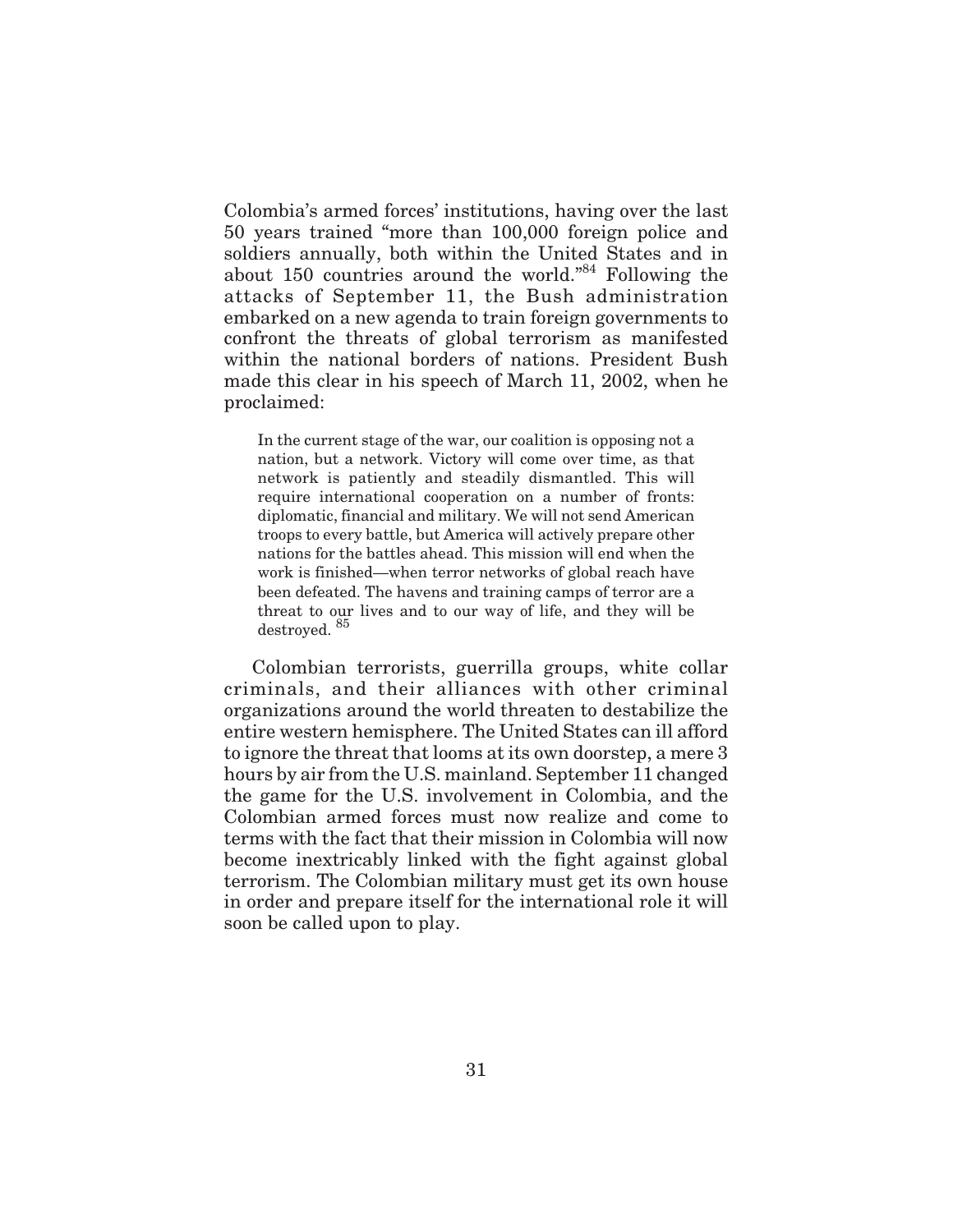#### *Plan Colombia* **Since September 11.**

The war against the guerrillas took on new meaning for Colombia in the aftermath of the attacks on the World Trade Center and the Pentagon on September 11, 2001. In his address to the joint session of Congress and the American people on September 20, President Bush stated in no uncertain terms,

. . . we will pursue nations that provide aid or safe haven to terrorism. Every nation, in every region, now has a decision to make. Either you are with us, or you are with the terrorists. From this day forward, any nation that continues to harbor or support terrorism will be regarded by the United States as a hostile regime.<sup>86</sup>

One could make a reasonable argument that as of last September, the Pastrana administration fell into the category of a "hostile regime" for 1) providing safe haven by allowing the FARC to maintain an autonomous region, not unlike the Hezbollah's control of the Bekaa Valley in Lebanon, 2) inexplicably allowing FARC officials to travel abroad under quasi-diplomatic status while at the same time they were under indictment in Colombia for acts of terrorism, kidnapping, murder, extortion, and sundry other crimes against the Colombian people—including actions that could easily constitute crimes against humanity, 3) allowing IRA mercenaries, narco-terrorists, Hezbollah guerrillas and other radical Islamic fundamentalists into Colombia to provide the guerrillas with training on urban warfare, bombmaking, terrorism, and 4) doing nothing to curtail the known practice by the FARC of trafficking in Colombian passports and identities for Islamic terrorists.

September 11 placed the Pastrana government in a tricky situation, for here was a government supported by the United States to the tune of \$1.5 billion under *Plan Colombia*, in addition to having received additional millions in various types of military and nonmilitary aid. Yet, for nearly 4 years the Pastrana administration gave *de facto*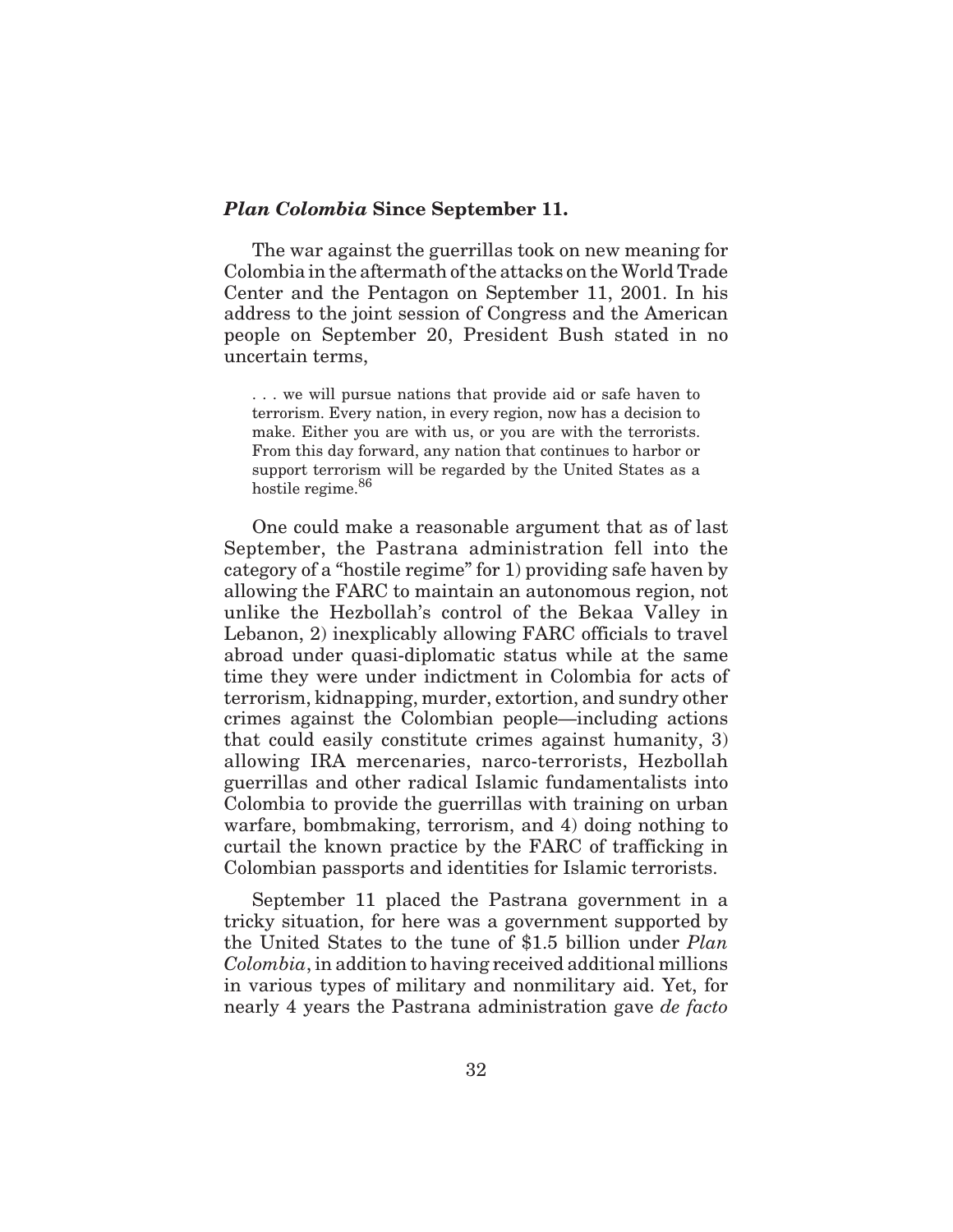shelter and political status to a guerrilla group<sup>87</sup> that would soon be on the State Department's list of terrorist organizations. In addition, he did little to curtail the murderous and terrorist activities of the Auto Defenses Unificados de Colombia (AUC), which would join the FARC on that list. Moreover, the troubling links between the AUC and Colombian military in the commission of human rights atrocities further reduced Pastrana's credibility relative to the new international war against terrorism.

One can also argue that Pastrana's policies placed the Bush administration in a difficult position because, having inherited *Plan Colombia* from the Clinton administration, Bush was committed to support the Pastrana government even while Pastrana allowed the FARC to solidify its power base, terrorize innocent civilians, conduct military operations against the government, and expand its drug production and trafficking operations. Four events following the September 11 attacks, however, conspired to save U.S. policy in Colombia and neutralize the question of a double standard between the United States and Colombia with regard to the war against terror. First, the peace talks with the FARC broke down, and Pastrana finally moved to retake the zone of distention. Second, the United States passed comprehensive counterterrorism legislation. Third, the Organization of American States (OAS) adopted the Convention Against Terrorism, with Colombia being a prominent signatory. Fourth, the European Union (EU) reversed its position on the FARC by declaring it a terrorist organization along with the AUC and all Colombian paramilitary groups.

Whereas Pastrana's policies were unclear and contradictory, the incoming President Alvaro Uribe leaves little doubt as to his position on the guerrillas and irregular combatants: submit voluntarily or otherwise to the rule of law. In this regard, the focus of *Plan Colombia* for the Uribe administration will be on fighting the guerrillas, because he recognizes the inescapable linkage between drugs as the driving engine that keeps the guerrillas in the field. To this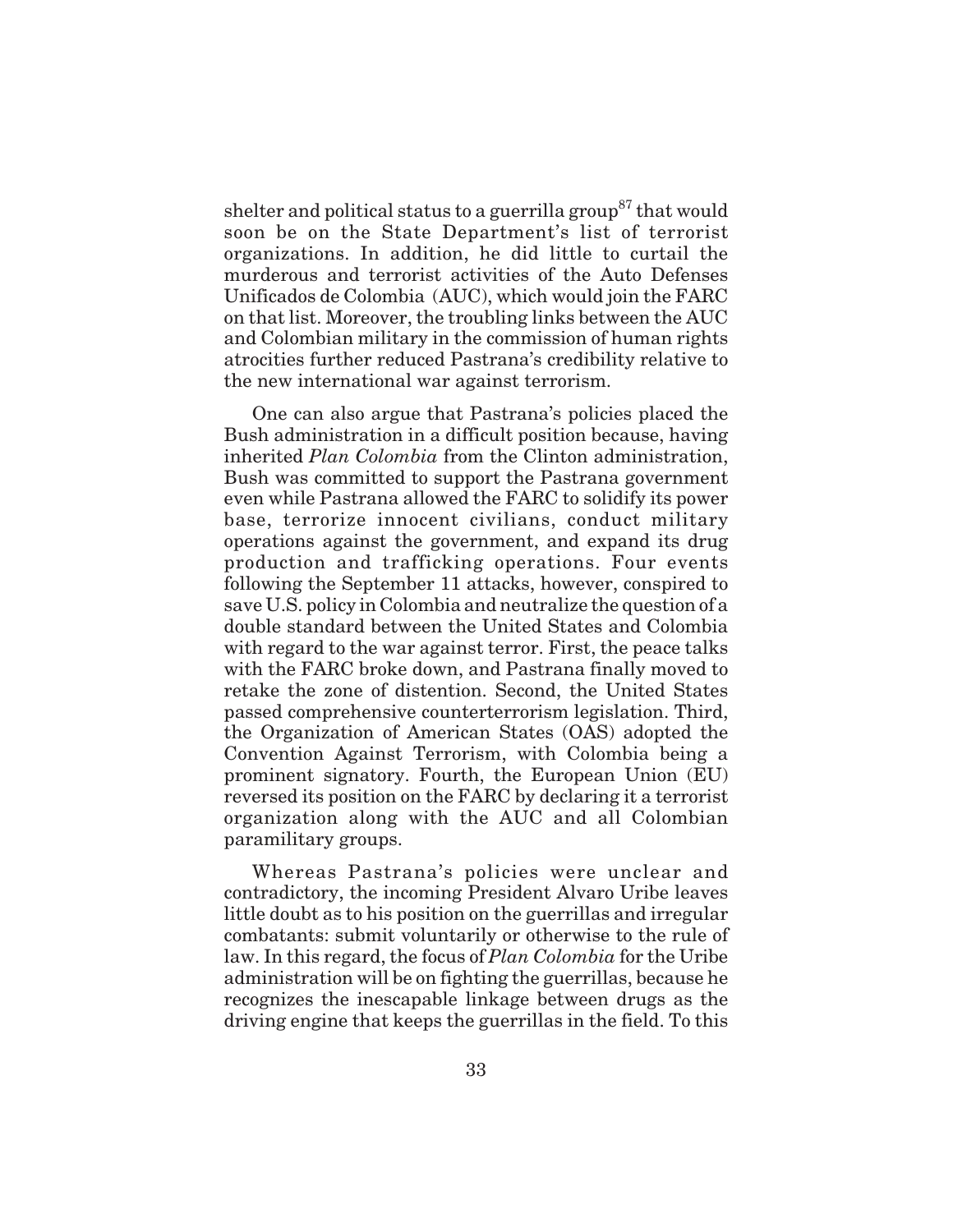end, his first order of business will be to convince the United States of that linkage, and that attacking the guerrillas means fulfilling Bush's mandate of fighting the war against terrorism as well as fighting the war against drugs.

# **Implications For Hemispheric Security.**

If *Plan Colombia* was intended as a framework for addressing Colombia's internal problems with drug trafficking and social chaos, the potential impact on the security of Colombia's immediate neighbors and other nations in the hemisphere was certainly not overlooked. Fallout from *Plan Colombia* was anticipated by the United States and Colombia's border states, and planning quickly moved forward for initiatives to mitigate the impact of *Plan Colombia* in the region.

In testimony before the U.S. House International Relations Committee in June 2001, Deputy Assistant Secretary of State for International Narcotics and Law Enforcement Affairs James Mack noted that *Plan Colombia* was "the first step in responding to the crisis underway in Colombia," and that the Andean Regional Initiative (ARI), proposed by the Bush administration in 2001 was intended as "the next stage of a long-term effort to address the threat of narcotics and the underlying causes of the narcotics industry and violence in Colombia, while assisting Colombia's neighbors to ward off those same dangers in their own countries."88 Part of the \$882 million earmarked for the ARI included \$731 million for the Andean Counterdrug Initiative (ACI), intended to provide assistance for "social and economic development as well as for counternarcotics and security efforts—the narcotics scourge throughout the Andean region."89 Both initiatives were meant to respond to the significant challenge to fragile democractic institutions in the region while protecting U.S. interests, and the Congress eventually approved \$625 million for the ACI, which went into effect in January 2002.<sup>90</sup> Recognizing that drug trafficking "does not respect"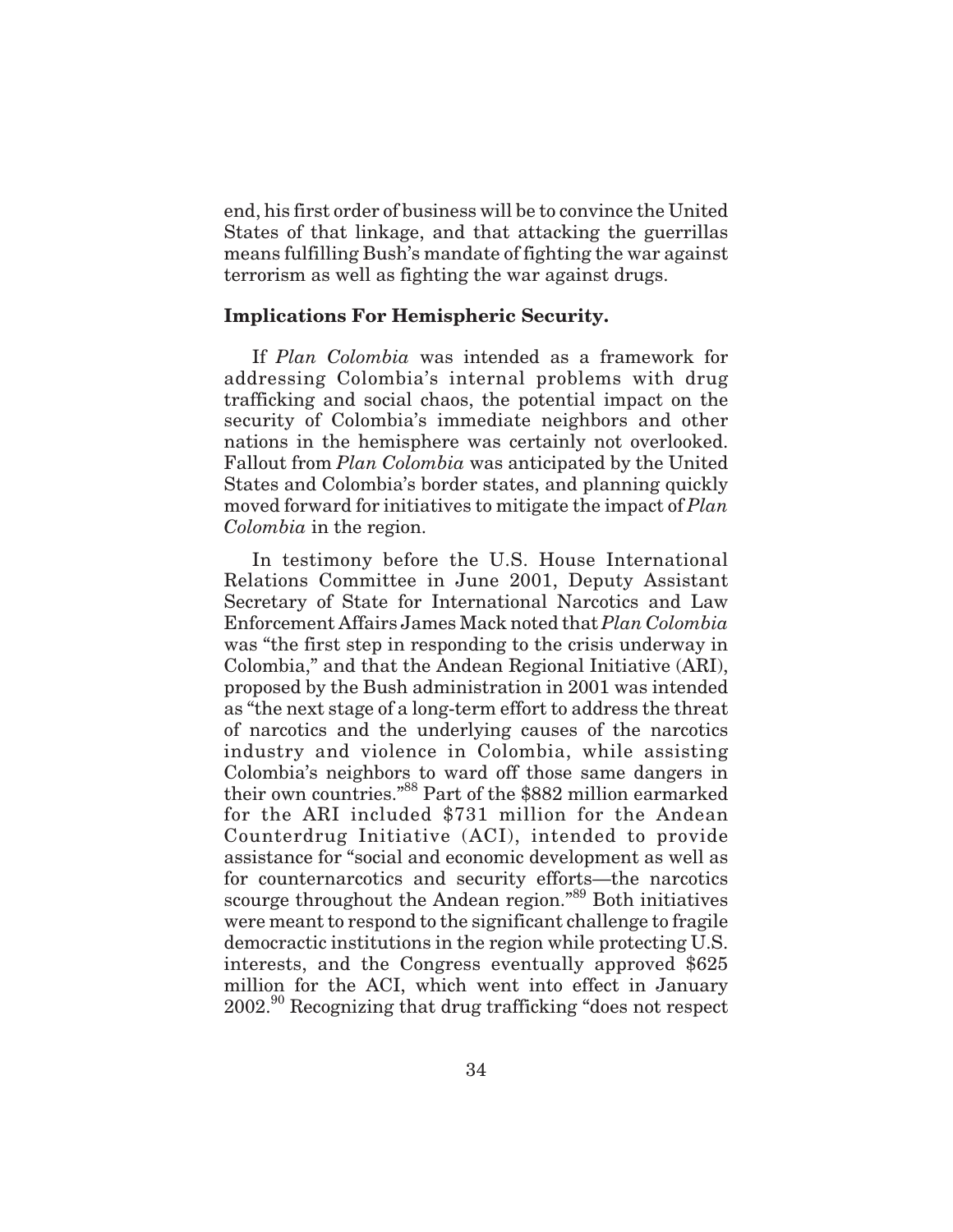national borders and that both feeds and feeds upon the other social and economic difficulties with which the Andean region is struggling," the ACI was described as "a regional versus Colombia-centric policy and a comprehensive and integrated package that brings together democracy and development as well as drug initiatives."<sup>91</sup> The full ARI program was divided 50/50 between counternarcotics and alternative development/institutionbuilding programs, while the ACI component was a 60/40 split between counternarcotics and development/ democracy.<sup>92</sup> Under consideration during the State Department's formulation of the ARI and ACI proposals was the concern by Colombia's neighbors of spill-over from Colombia's porous borders resulting from

pressure applied by the Government of Colombia (GOC) in southern Colombia [which would] result in the flight of refugees, guerrillas, paramilitaries, and/or narcotics traffickers across porous borders into other countries. We will work with the countries of the region to strengthen their capacity to cope with potential outflows.<sup>93</sup>

The stated goals of both initiatives were to promote and support democracy and democratic institutions, foster sustainable economic development and trade liberalization, and significantly reduce the supply of illegal drugs to the United States at the source.<sup>94</sup>

The State Department noted the following about the situation in the region:

Since we believe *Plan Colombia* will result in major disruption of the cocaine industry, ACI's regional approach becomes even more of an imperative. Traffickers will undoubtedly try to relocate as their operations in southern Colombia are disrupted. We believe they will first try to migrate to other areas inside Colombia, then try to return to traditional growing areas in Peru and Bolivia. But if those options are forestalled, they may well seek to move more cultivation, processing and/or trafficking routes into other countries such as Ecuador, Brazil, or Venezuela.<sup>95</sup>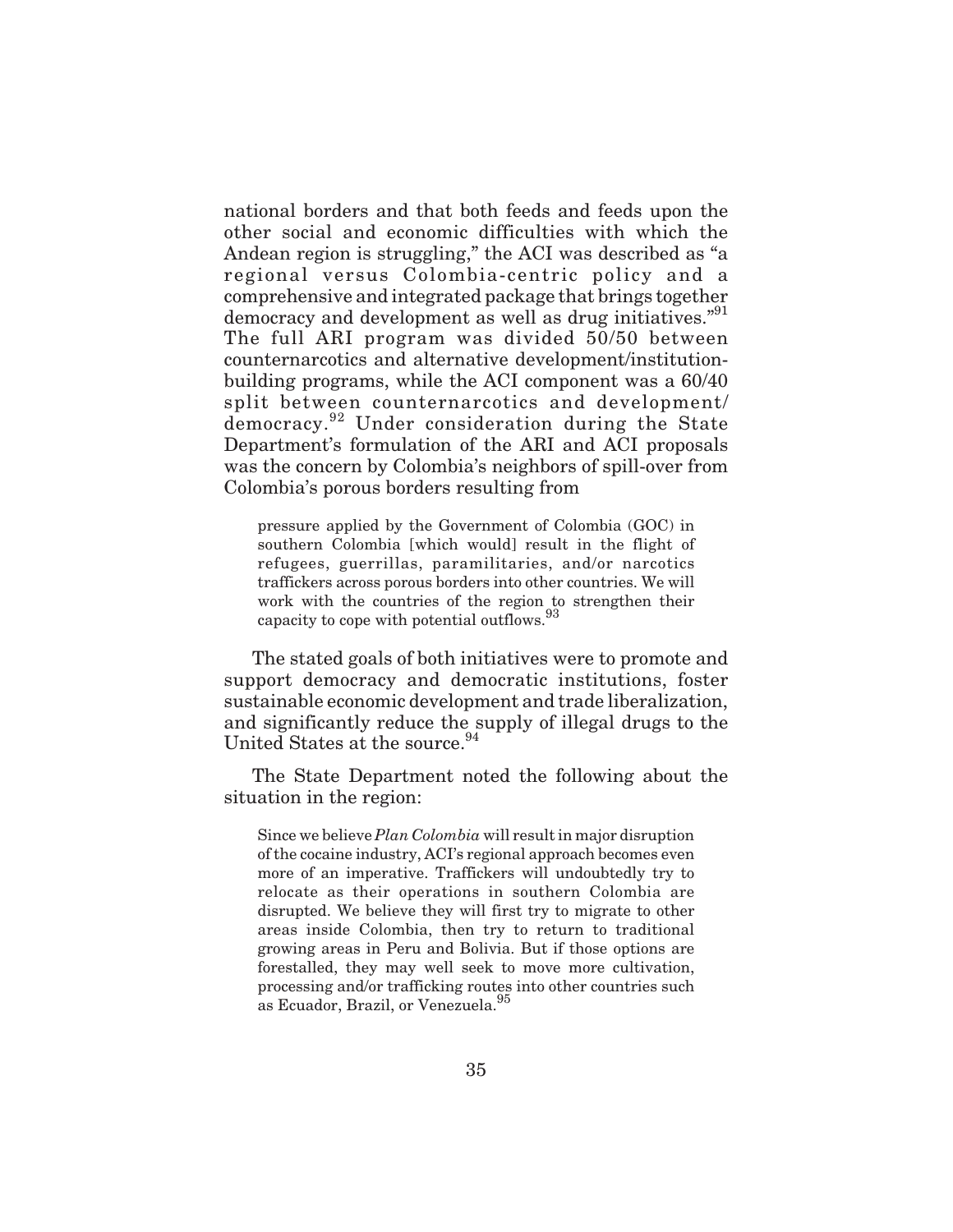From the outset, Colombia's neighbors expressed grave concern over the effect of the plan on their own national security, and declined, tacitly or otherwise, to support it. Border states quickly ramped up security along their frontiers to discourage refugees and combatants from leaving Colombia.

After declaring *Plan Colombia* its biggest security risk, Brazil instituted Operation Cobra, a 3-year plan involving the deployment of 6,000 troops along its 1,000-mile-long Amazon border, with another  $6,000$  held in reserve.<sup>96</sup> The deployment, particularly in an area called the Dog's Head which borders the Colombian department of Vichada, is intended to combat the incursion of FARC combatants across the frontier and to attempt to interdict and suppress drug trafficking by the FARC and other drug producers in the region.

In Venezuela, authorities stepped up drug interdiction efforts along its Colombian frontier and in last year's Operation ORINOCO seized several tons of cocaine entering the country. The role of Venezuela, however, has been uncertain and very troubling to Colombia and the United States. President Hugo Chavez has given aid, weapons, and cover to FARC units using Venezuelan territory for staging operations back into Colombia. He has also hosted FARC commanders and even invited a public spokesman for the FARC to address Venezuela's National Assembly.<sup>97</sup>

Peru has much to lose due to the side effects of *Plan Colombia*. With the aid of the United States, the Peruvian government had made tremendous strides toward diminishing drug production and trafficking, especially among the indigenous communities along the Colombian border. But in recent months the FARC has been suspected of moving across the frontier into Peru and linking up with regrouped elements of the notorious Sendero Luminoso rebels.<sup>98</sup> The United States has tripled counternarcotics aid to Peru in response to the threat that a FARC presence in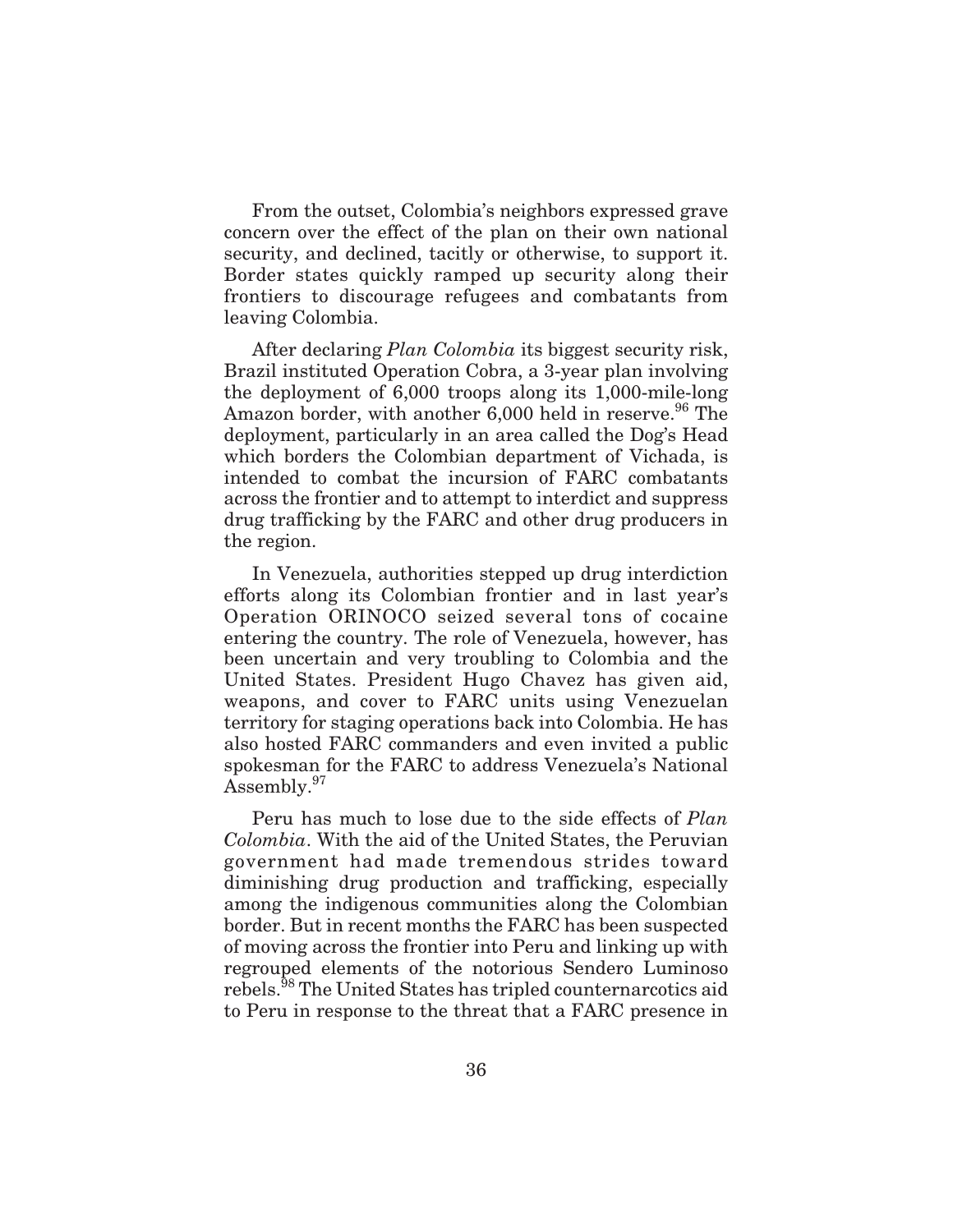Peru could destabilize the social and agricultural reforms that have been undertaken during the last decade.

After a successful fumigation campaign anchored U.S. counternarcotics efforts in Bolivia, the Bolivian government turned its efforts to combating drug production and threats of rebel insurgency through its Dignity Plan, which emphasizes "a comprehensive poverty reduction strategy."<sup>99</sup>

The spillover of *Plan Colombia* is of particular concern to Ecuador and Panama. In the last year, Ecuador has established a Northern Border Initiative to promote better security and development in the region bordering Colombia.<sup>100</sup> But indigenous groups and Ecuadorian environmentalists have cried foul against the collateral effects of *Plan Colombia*'s fumigation campaign along the Ecuadorian border. In September 2001, more than 10,000 Ecuadorians, mostly Indians, filed a complaint under the Alien Tort Claims Act against DynCorp, the Virginia-based contractor responsible for aerial spraying, seeking millions of dollars in compensation and an immediate halt to spraying. The complaint also alleges violations under the Torture Victim Protection Act.<sup>101</sup>

In Panama, the FARC, other irregular forces, and drug traffickers have long used the dense jungle region of Darien province for cover and for conducting transshipments of drugs from Colombia and smuggling of weapons through pipelines back into the Colombia. Because Panama has no standing military force and few military resources, the government has been nearly helpless, if not unwilling, to curtail the use of its most isolated territory by Colombian guerrillas and traffickers. But efforts are underway to close Panama's borders to foreign incursion and criminalism, and, of this writing, new legislation is about to be introduced in the National Assembly to request the return of the U.S. Marines to Panama, to reopen Howard Air Force Base, and to build two new bases, one in the zone of Colón and the other in the zone of Darién along the Colombian frontier.<sup>102</sup>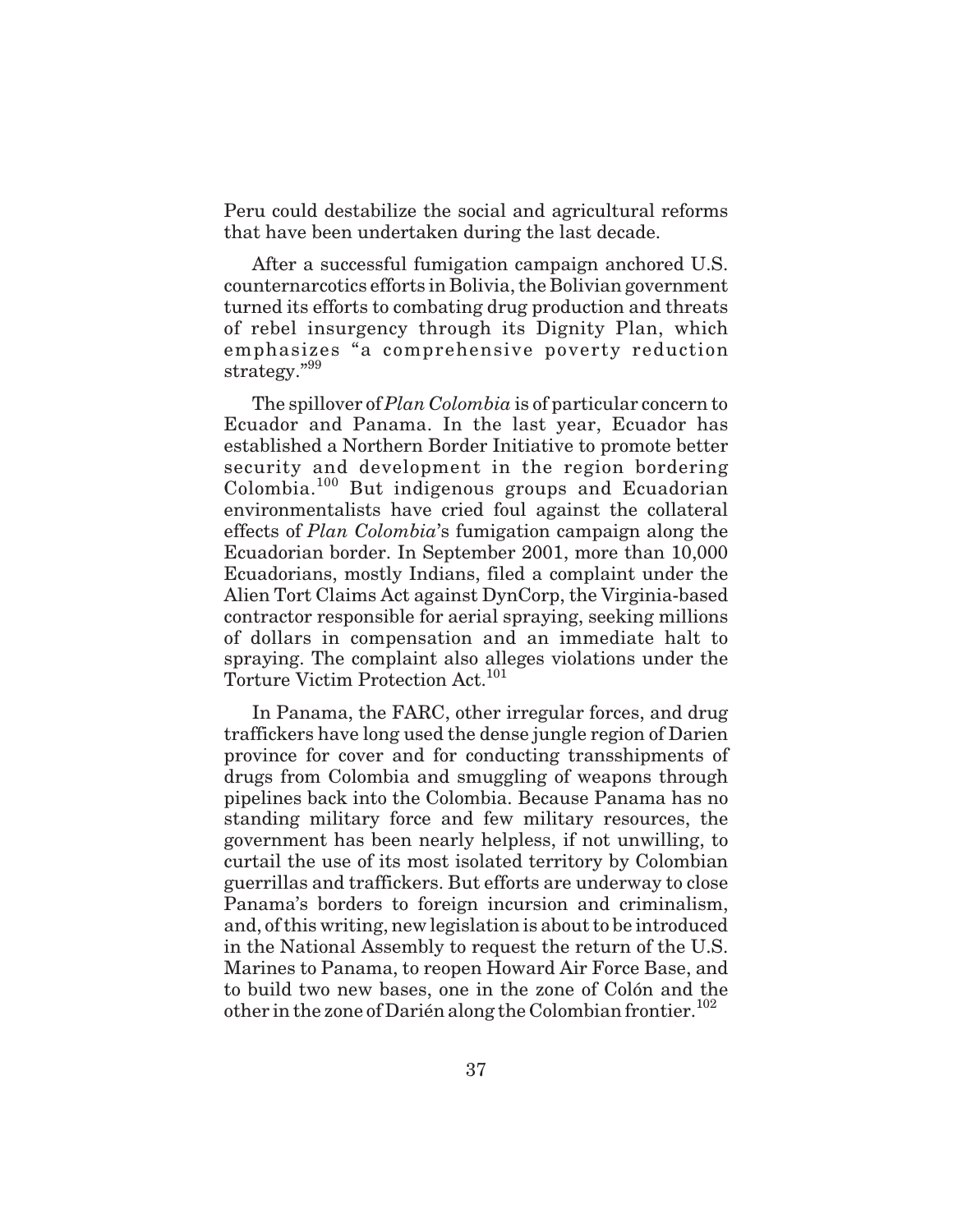Many of the FARC's ties abroad also extend to South American nations not bordering Colombia. Suriname has long been a transshipment point of drugs from Colombia to Europe, and recent reports indicate that the FARC have taken control of a "lawless area of Paraguay."<sup>103</sup> The question now arises as to how far *Plan Colombia*'s primary intent to combat drug trafficking in Colombia could extend into other countries in the region.

In addition to any effects *Plan Colombia* is having on regional security, Colombia and its neighbors are also threatened by the ingress of foreign terrorist organizations from beyond the hemisphere. The Irish Republican Army (IRA) is known to have provided training to FARC, and is believed to have been behind the deadly mortar attack against the Presidential Palace on the day of President Uribe's inauguration.<sup>104</sup> The Iranian-backed Hizbollah has also had ties with FARC going back at least into the early 1990s and is alleged to have been in business with FARC in the provision of false passports for Islamic terrorists using Colombia as a staging ground for illegal entry into the United States. Such was the case in 1998 when Mohamed Enid Abdel Aai, an Islamic terrorist linked to the 1997 massacre of 80 Western tourists in Luxor, Egypt, was arrested for using a forged passport obtained from Colombian sources while trying to reach a FARC base. He was subsequently deported to Ecuador.<sup>105</sup> General Jose Serrano, former head of Colombia's National Police, has also noted that more than 100 radical Islamic groups with ties to Iran, Iraq, and Afghanistan have operated in Colombia and other South American countries over the last decade.<sup>106</sup>

In 1999 a group of Iranian delegates, at the blessing of the Pastrana government, traveled to the FARC stronghold of San Vicente del Caguan to discuss the possibility of establishing a meat packing plant in the heart of FARC territory. Not only did it seem unusual that Iran, with very little presence of any in Latin America, would choose rebel held territory to establish such an enterprise, but the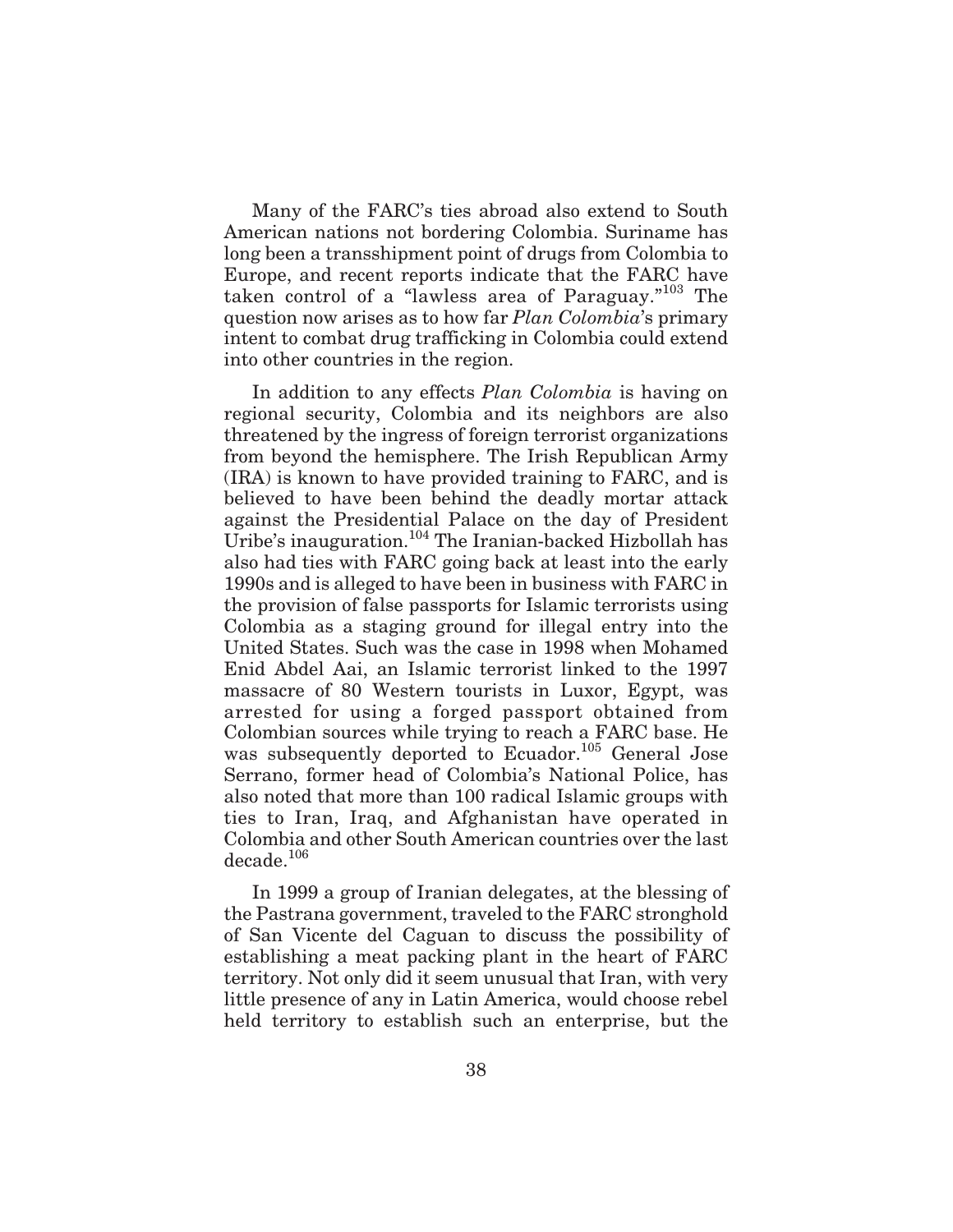location made little sense, given that the majority of cattle and meat production is more than 300 miles to the northwest on the other side of the Andes Mountains, and that the area around San Vicente del Caguan is mostly jungle, with no major roads and little infrastructure.<sup>107</sup> The Colombian military charged that the Iranians were not businessmen, but paid military advisers to the FARC, noting that the Iranians had resisted inspection of their baggage upon their arrival in Colombia. Nevertheless, the deal was sealed in October 1999, with Pastrana's peace commissioner, Victor Ricardo, signing the agreement as guarantor, although the project was later abandoned. The presence of Hizbollah in the tri-border region of Brazil, Paraguay, and Argentina, also known as the Iguazu Triangle, has been well-known for more than a decade and is assumed to have been the staging area for the group's deadly attack against the Israeli embassy and Jewish cultural center in Buenos Aires in 1992 and 1994, respectively.<sup>108</sup> According to a number of reports, Islamic fundamentalists have been able to run drug trafficking and money laundering operations with impunity in the region. One investigation by Argentinian authorities has focused on the activities of suspected Hizbollah financier, Assad Ahmad Barakat, part owner in a large shopping mall, Galeria Page, in Ciudad del Este, the largest city in the tri-border region. It is believed that Barakat has "used the shopping mall as a front to recruit Hizballah volunteers and as a large source of financial support for terrorist activities" including the embassy and cultural center attacks.<sup>109</sup>

Given the linkage between narcotrafficking and guerrilla insurgency in much of South America, and the ability of narco-guerrillas and drug cartels to utilize long-established pipelines for the shipment of drugs and weapons, it is evident that the United States cannot but play an ever increasing role in national security, counternarcotics, and regional development programs in the hemisphere. For this reason, it is imperative that the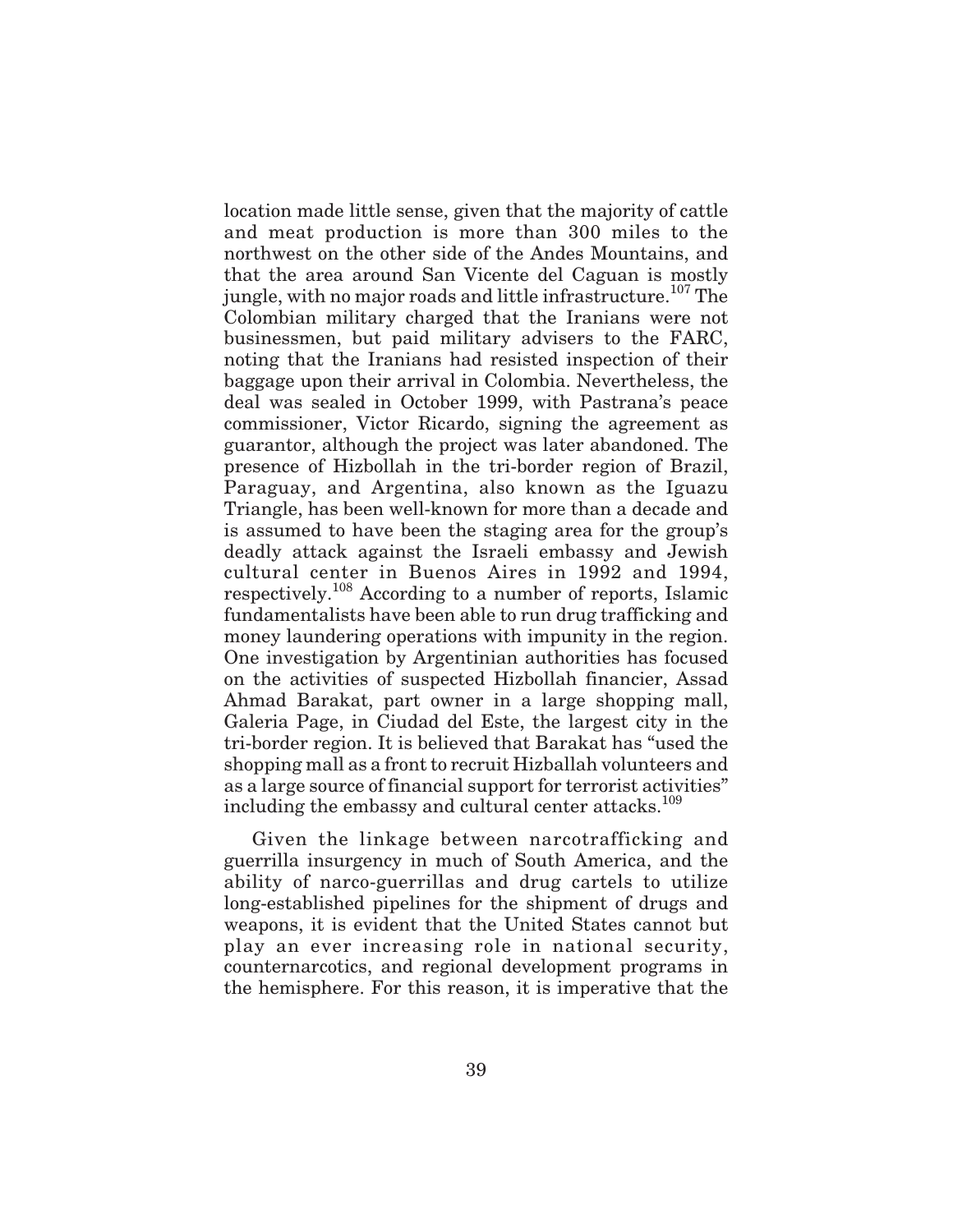FARC, as the primary accelerant for destabilization in the region must be removed quickly, decisively, and absolutely.

# **COLOMBIANS LOOK TO THE FUTURE**

Colombians' perceptions for the future are difficult to judge. The overwhelming priority for the incoming government is to stabilize the internal chaos, reestablish the rule of law in the rural regions, and deny the guerrillas access to their infrastructure and resources by carrying out decisive counterinsurgency operations, narcotics interdiction, and anti-money laundering campaigns. Moreover, the Colombian government infrastructure needs drastic attention. The health system is virtually paralyzed, with elderly Colombians bereft of any health benefits or aid, entire sectors of the society are without the most basic of social and government services, and institutionalized corruption at every level of the government continues to impede reform and reorganization. The crises of incompetence and of lack of conscience where it matters most in the body politic continue to strangle the will and wishes of the Colombian people, and cynicism toward and lack of faith in the government persists as a most pressing problem.

In addition to the challenges of reaching tactical and strategic goals set out in the national agenda and as articulated in the terms of *Plan Colombia*, there has been talk in Colombia since at least 1998 of an "asylum syndrome" as evidenced by a poll that showed that nearly half of all Colombians from all social classes want to leave the country.<sup>110</sup> An alarming and debilitating exodus is occurring in Colombia, both internally and externally, driven by the society's lack of faith in the ability of the government to uphold the rule of law. Those who have the means to do so flee to Miami, Boca Raton, Atlanta, Madrid, and elsewhere. Meanwhile, the poor campesinos, their agrarian lives in tatters, their lands seized by warring parties and feudal warlords backed by militia armies, living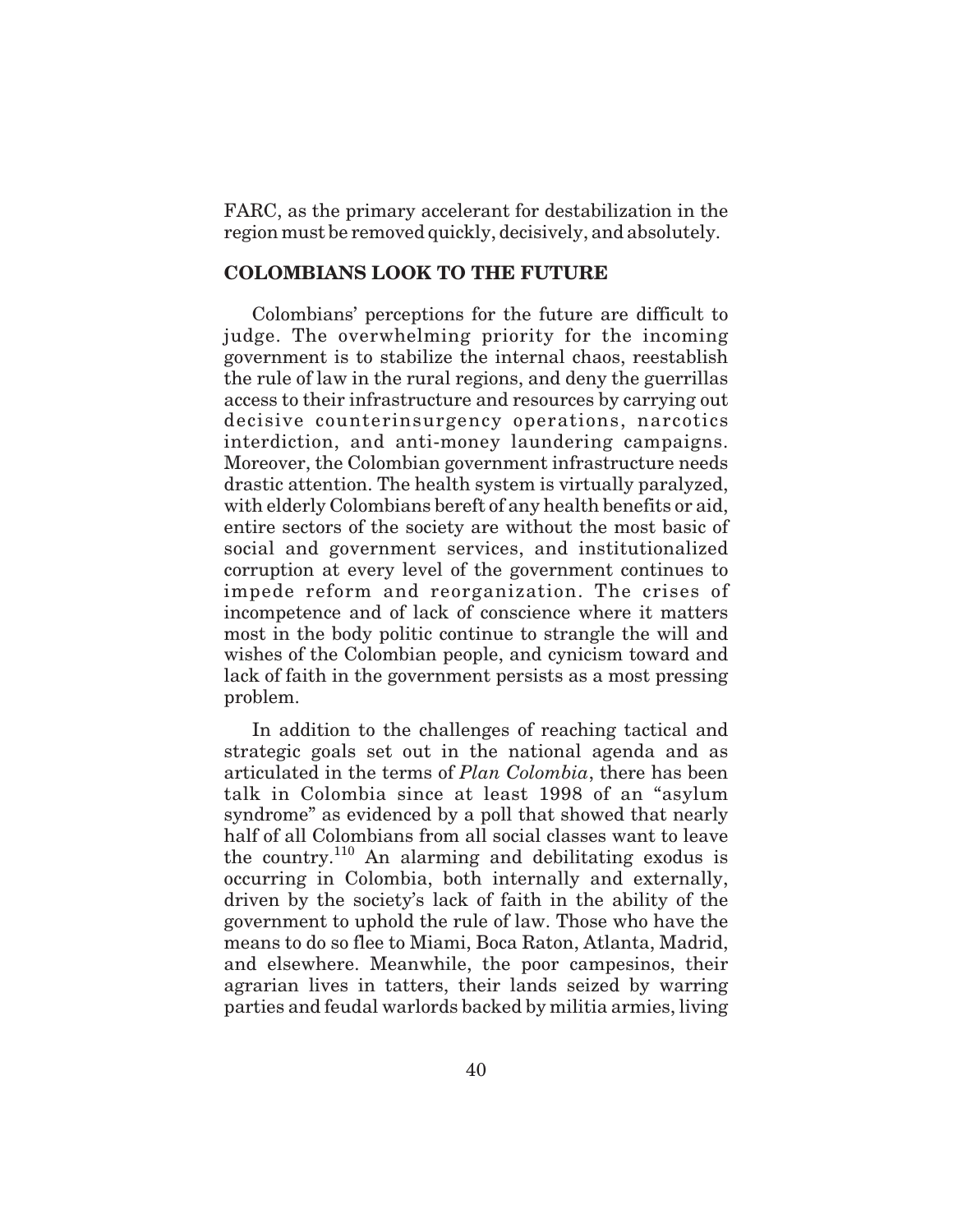amid the constant risk of being caught in the crossfire, have nowhere to run but to the already crowded cities where they fall prey to criminal gangs, social exploitation of various forms, and recruitment by the very groups that have caused their displacement. More than two million Colombians, a figure that amounts to one out of every 20, have left the country or fled their rural homes for the dubious safety of the cities. With their lives in doubt and the underpinnings of their livelihoods shaken, they are caught up in the maelstrom generated by the lack of protection, the lack of leadership, and the lack of security. Many Colombians who are to blame for the national crisis and the disintegration of the rule of law have themselves cashed in from their corruption and criminal conduct and have taken their illicit profits out of the country, settling comfortably abroad to wait out the crisis. Regardless of the motivation that has induced them to flee Colombia, anguish and anger are their traveling companions, albeit on different levels of reality. Ironically, however, instead of creating a shared feeling of loss among refugees and ex-patriots, the exodus has deepened the divisions in an already divided country.<sup>111</sup>

Colombians have a complex and contradictory, some say schizophrenic, view of the future. They see little hope that corruption will end, that scandals will subside, that the guerrillas and drug traffickers will be brought to justice, and that the civil society will be restored and constitutional rights enforced. Even as the new government is formed, there are already denouncements that some of the new president's staff and many members of the Senate and Congress are tainted by corruption and scandal. Five senators elected in June have already been removed for vote fraud, and there has been such arguing and physical scuffling over office space in the Congress that new congressmen were sleeping in their offices in order keep their spaces from being taken over by their colleagues, leaving one to wonder if perhaps it is not only the military personnel that should be vetted under the terms of *Plan*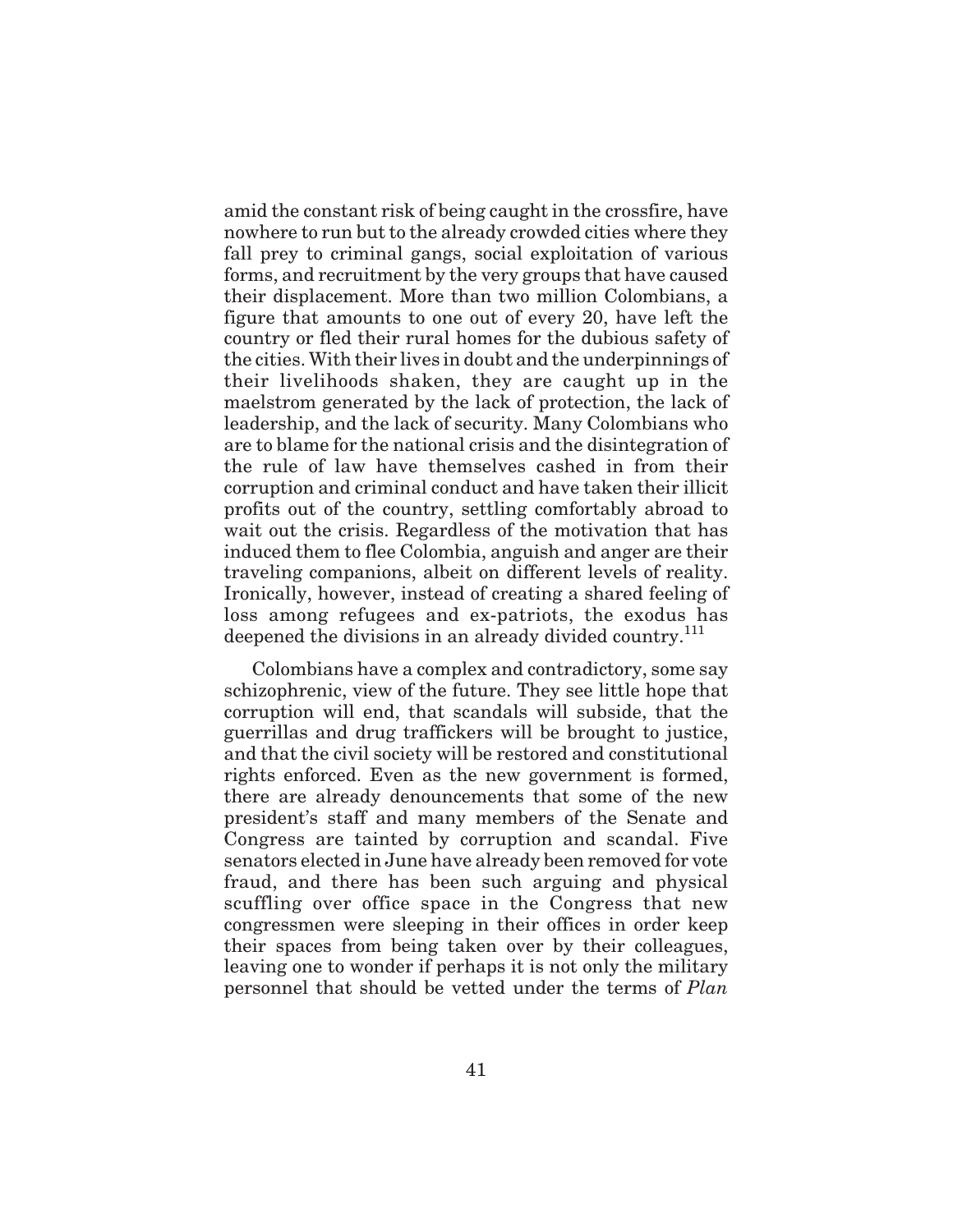*Colombia*, but all the incoming members of the civilian government.

Yet for all the criticism leveled at the politicians, most Colombians still love desperately the Colombia of their minds' eye and have never and will never lose sight of the nobility of Bolivar's great experiment of nationhood. They still view their nation as being on the threshold of first world status, a nation of brilliance, resourcefulness, beauty and resilience. Sophisticated Colombians are still easily swept away and moved to tears by the simple and heartfelt patriotism and love of country expressed by the rural peasants during national holidays and regional events like the Festival of Flowers in Medellín and the Coffee Festival in Manizales. Through all the turmoil, scandal and violence, love of country has no class bounds.

All Colombians who embrace the rule of law want peace. But they have lacked the leadership to show them the way to achieve their goals of a truly united nation. Into this dynamic the United States will no doubt continue to pour money, aid, programs, advisers, and good intentions. But without a drastic change in the consciousness of the political leadership, little will change for the better, and U.S. aid will be reduced merely to protecting its own commercial and strategic interests in Colombia.

### **CONCLUSION**

Colombia is like the horse being led to water that cannot be made to drink. The United States and other international partners can only do so much and can only go so far. All branches of the Colombian government must find the collective will and resolve to change the future. Once vilified by all sectors of the Colombian society and by nongovernment organizations at home and abroad, the Colombian armed forces have taken the first real steps into a new reality of nationhood in the new millennium. They have set a standard and raised the bar that the civilian government must now choose to respond to positively or risk total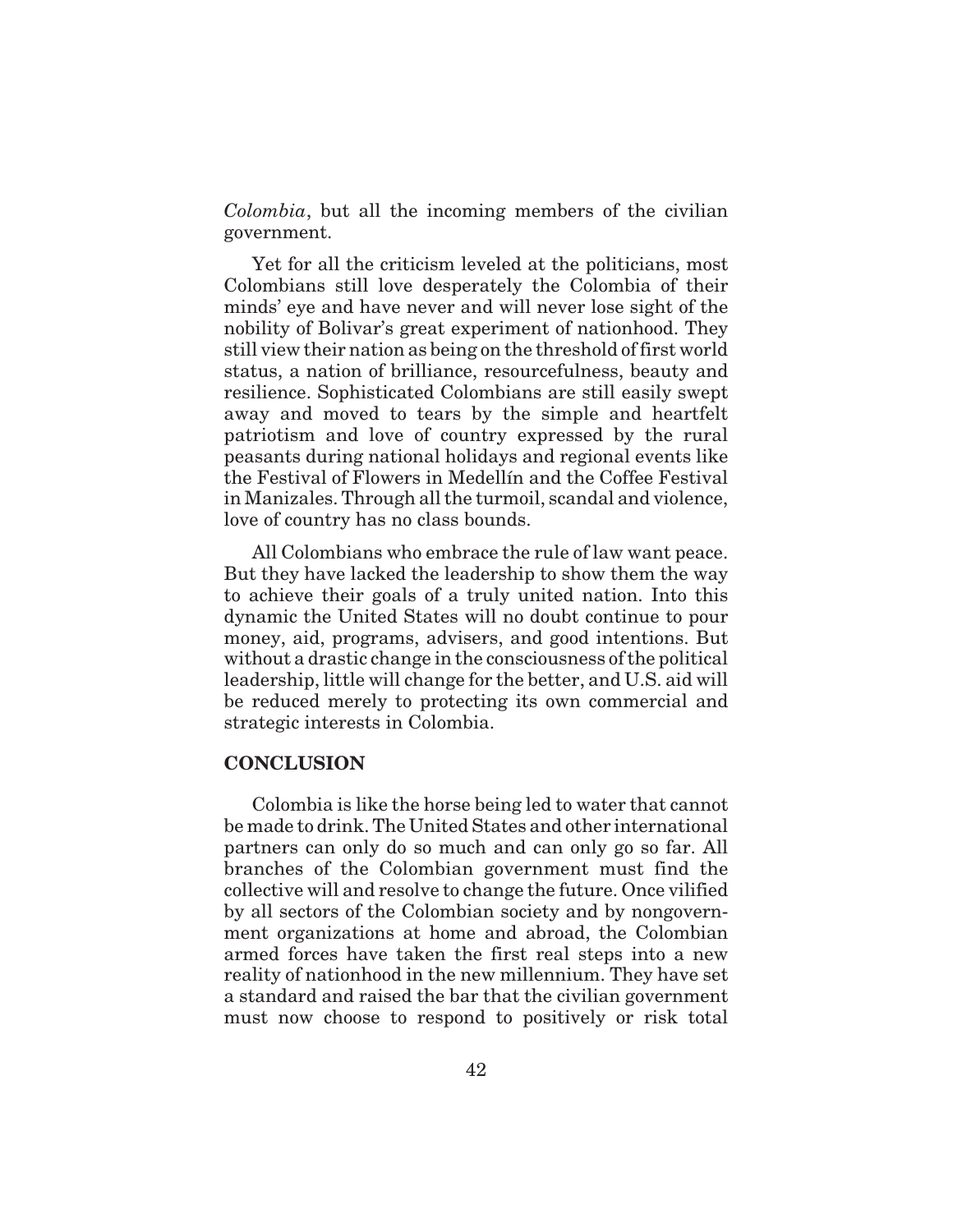collapse. The Colombian government must come to terms with its own corruption. To this end, the United States could provide the model by teaching the Colombian government how to conduct independent audit practices that carry the weight of law, and by legislating and enforcing laws that require full disclosure of the personal and financial conduct of all individuals going into government service or occupying command positions in the national police and armed forces.

While many Colombians perceive that poor leadership of the country is the cause for today's bloodshed, there are still legions of honest, patriotic, and upright Colombians capable of saving the country from ruin. Certainly, Dignity and other anonymous members working together to end corruption from within are cases in point. The problem is that corruption is so overwhelming and pervasive that the honest bureaucrats and officials are too often marginalized from having a positive impact on the system.

Nevertheless, the perception of all interested parties as they look to Colombia should be one of hope and faith that the situation can be turned around. It may take decades and even generations for the economy and the society to recover from the turmoil, but the effort must be undertaken, now, or it will soon be too late. The United States, too, has realized that, in the case of Colombia, it must make an exception to its standing policy of not interfering with the domestic policies and political conflicts of another sovereign nation. The Bush administration took a huge step forward by asking the Congress to provide money and materiel to Colombia to be used to fight the guerrillas. The declared war on terrorism and the passage of the antiterrorism legislation has made this change of foreign policy with Colombia possible, especially if one puts forward the argument that 1) giving aid to Colombia to fight the insurgency under the leadership of a tough, new Colombian president is in the direct interests of U.S. national security, and 2) it is simply the right thing to do—an opportunity for Colombia to rid itself for good of a half-century-long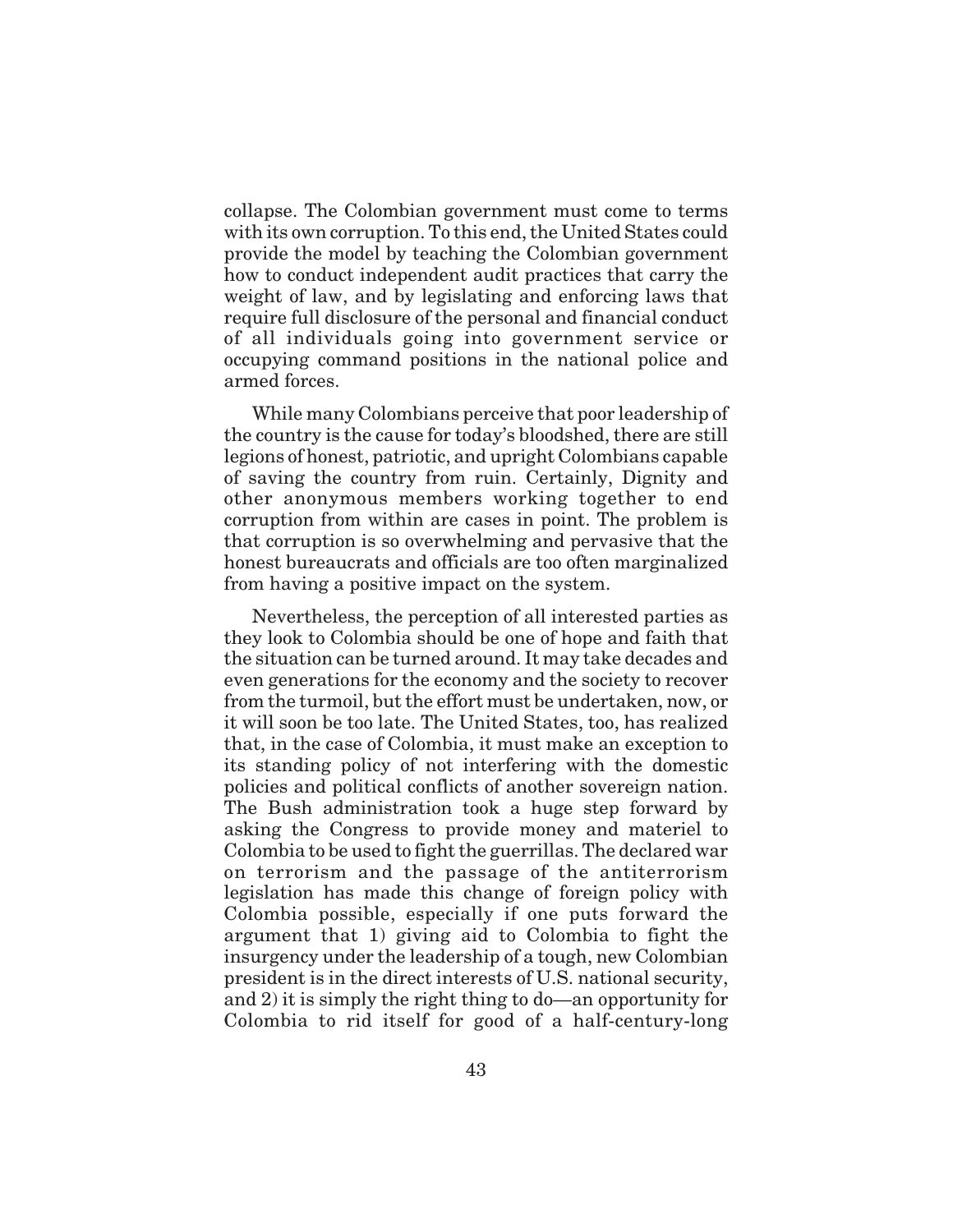guerrilla nuisance. When the House of Representatives approved the Bush proposal under the new \$30 billion counterterrorism bill, and when the Senate came through with its own approval for the Bush plan on June 7, a new chapter was begun in the history of relations between the United States and Latin America's oldest democracy.<sup>112</sup> Additional issues must be taken into account with regard to the spread of FARC's presence into other countries in the region. The implications are that if the FARC and its narcotrafficking network are not neutralized in Colombia now, the guerrillas will be able to establish firm footholds in neighboring countries to continue as a criminal and terrorist organization, making eradicating the FARC that much more difficult to achieve.

With regard to an increased military role of the United States in Colombia, there is a loophole the Bush administration could use to bypass aid limitations under *Plan Colombia* pertaining to the numbers of U.S. military personnel and contractors allowed to work on the ground in Colombia. The law governing *Plan Colombia*, P.L. 106-246, initially capped U.S. presence in Colombia to 500 military personnel and 300 contractors.113 In 2002 the figures were changed to 400 military and 400 contract personnel.<sup>114</sup> The cap applied only to military and contract personnel working in direct support of *Plan Colombia* "to combat drug production and trafficking, foster peace, increase the rule of law, improve human rights, expand economic development, and institute justice reform in the countries covered by *Plan Colombia*."<sup>115</sup> Written into the law, however, was a provision granting the President the power to waive the personnel limitation "for a single period of up to 90 days in the event that the Armed Forces of the United States are involved in hostilities or that imminent involvement by the Armed Forces of the United States in hostilities is clearly indicated by the circumstances."116 Furthermore, according to a report by the Center for International Policy, "Since some activities now being proposed, such as pipeline protection [i.e., this week's stories], do not fit within the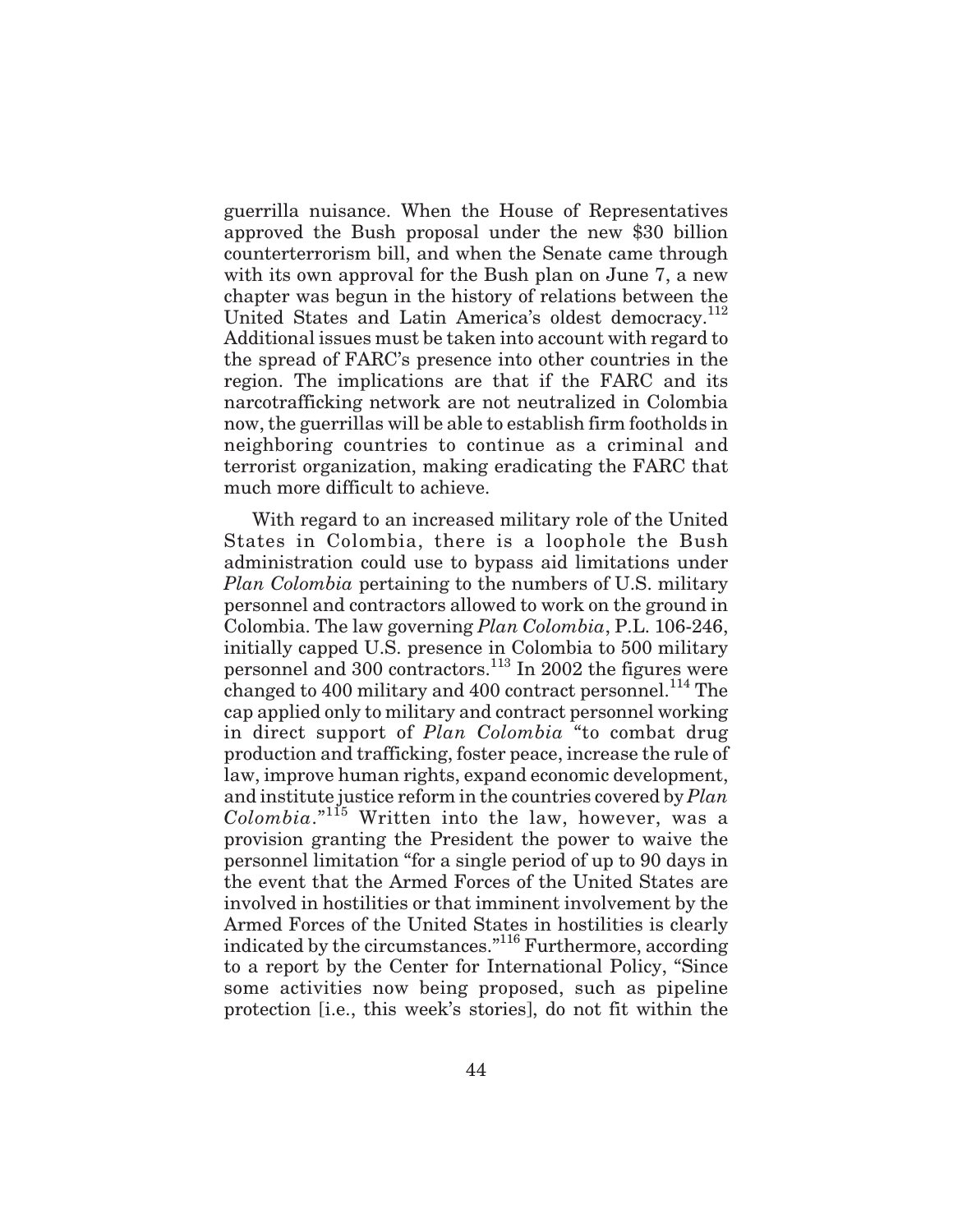definition of the original '*Plan Colombia*,' the troop cap technically does not apply to them."<sup>117</sup> The Center for International Policy's report also notes that:

During the House Armed Services Committee's May 1 debate of the 2003 National Defense Authorization Act, Rep. Gene Taylor (D-Mississippi) proposed an amendment to implement a more comprehensive 500-person military cap. It was approved, but severely weakened by a provision allowing the Secretary of Defense to waive it.<sup>118</sup>

For his part, President Uribe enters office with a mandate from the Colombian people who have delivered to President Bush a promising Colombian leader who believes in a policy similar to his own vision. Both the Congress and the Bush administration expect results for the money it has invested in the new Colombian government, and Uribe seems capable of delivering the goods. When prompted in a recent interview to clarify his position on the FARC, the Ejercito de Liberacion Nacional (ELN), and the AUC, all of which are on the U.S. State Department list of terrorist organizations, Uribe responded, "It is necessary to protect all citizens against whoever is the aggressor. We are not going to close the doors to dialogue. If the guerrillas want to dialogue, they have to commit to abandoning terrorism, with a ceasing of hostilities. And the same goes for the illegal self-defense forces."<sup>119</sup>

The new president has also made an excellent decision to retain the services of Ambassador to the United States Luis Moreno, whose strong performance and high regard in Washington circles will help maintain continuity and mutual respect in the continuing dialog between the new Colombian government and the United States. Moreno will also be indispensable in advising the Uribe administration on how best to proceed with doing business with the United States. He will be instrumental in articulating Uribe's vision to U.S. lawmakers, including clarifying Uribe's plan to boost the Colombian military to 100,000 personnel (although many analysts both here and in Colombia wonder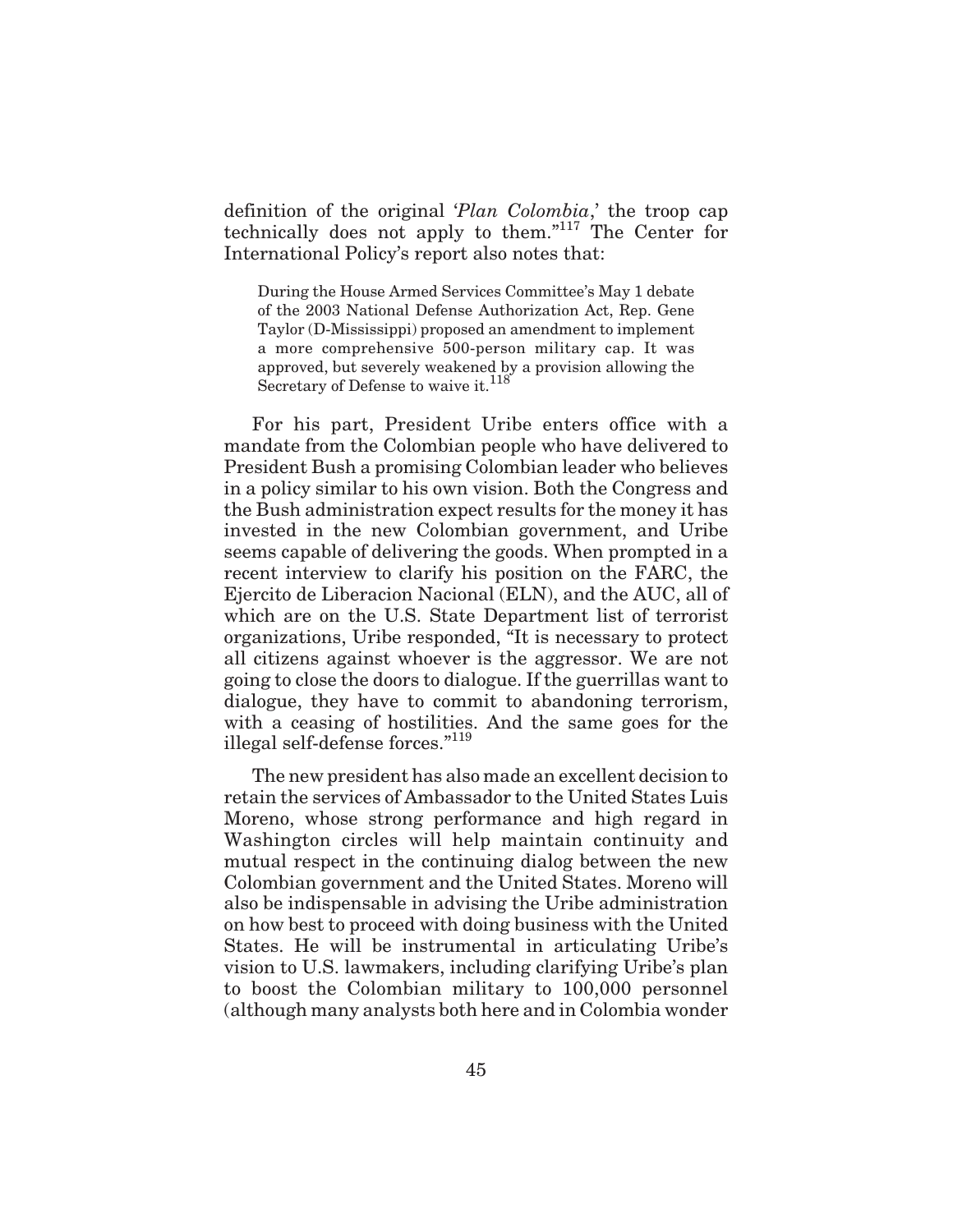how the new government will pay for the increase). But more importantly, Ambassador Moreno will be able to help the Uribe administration avoid repeating past mistakes in diplomacy by clearly interpreting for Bogotá the position of the United States as it deals with the Colombian crisis. Finally, the addition of the FARC and the AUC to the U.S. Department of State's list of terrorist organizations, with similar acknowledgements by the European Union, will further strengthen Uribe's mandate to deal decisively with the insurrection.

President Uribe has already won a victory by convincing the United States that *Plan Colombia* resources limited by U.S. law solely to fighting narcotics must be revised, and that materiel resources, like the helicopters provided under *Plan Colombia* for counternarcotics missions, should be diverted to stop "terrorism, to prevent massacres, to fight kidnapping, and to prevent the taking of towns by rebels."<sup>120</sup>

In addition to realigning support for *Plan Colombia* to suit the changing demands of the Colombian crisis, the Uribe administration will also be active in promoting the two T's—trade and temporary protection status (TPS)—for Colombians who have chosen to remain in the United States illegally because they are afraid to return to their violence-rife homeland.<sup>121</sup>

On the positive side, the Colombian crisis has emerged as a prominent issue on the U.S. national agenda. Many North Americans, who prior to the inception of *Plan Colombia* knew very little about what was happening in Colombia, have taken a new interest in the plight of their southern neighbor. Likewise, some positive intangible results have been realized in Colombia as well. For the first time in decades, the Colombian military is again regarded well by a huge majority of the Colombian people. Polls conducted by Colombian news entities show favorable ratings in the high 90th percentile for the actions the Colombian armed forces are taking to deal with narcotraffickers and guerrillas.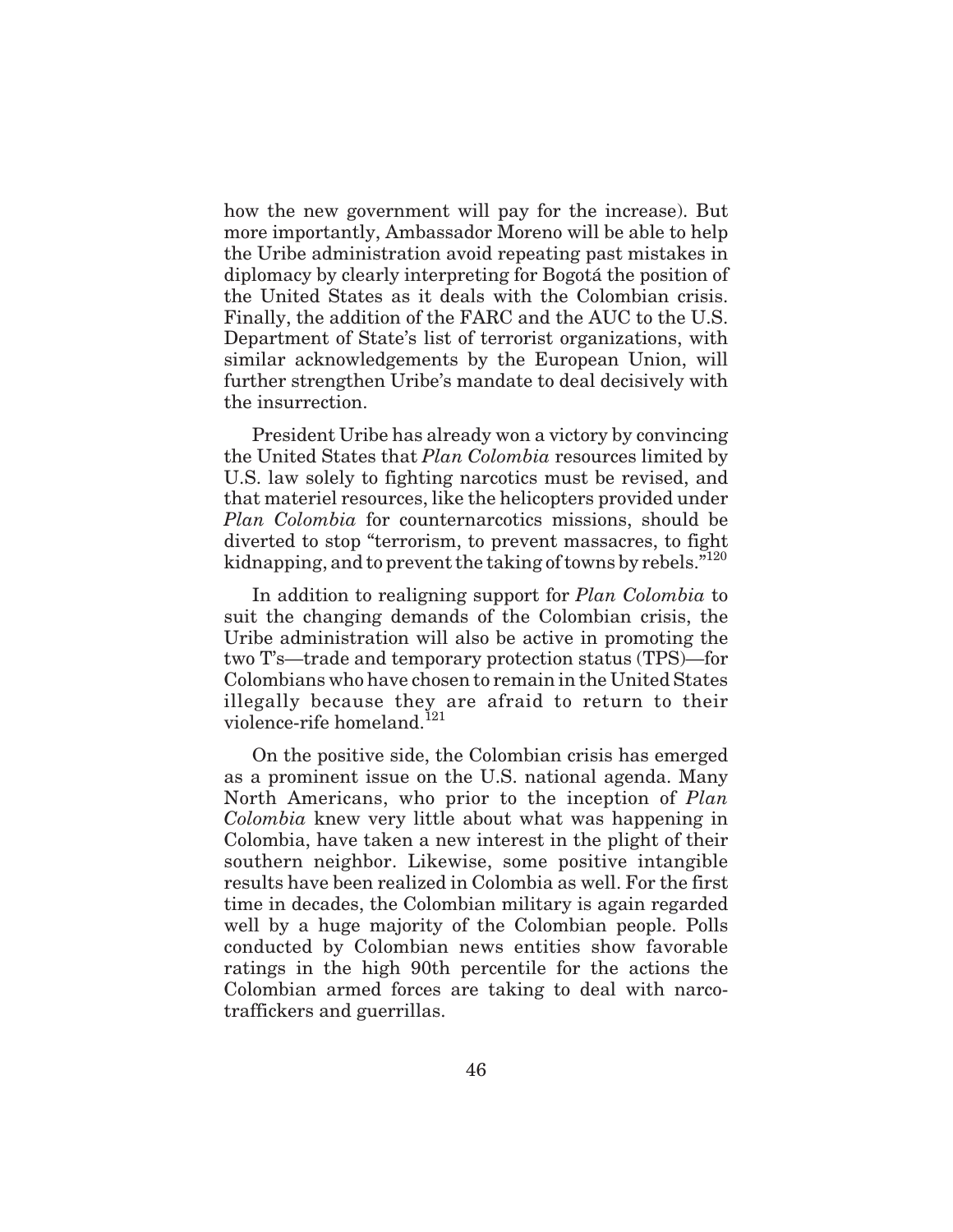Overall, Colombia has great potential to emerge from its decades of infamy. The foundations for a new government infrastructure are beginning to emerge, a dynamic, no-nonsense leader has taken the reins of government with the support of a majority of Colombians, and the military is on the verge of parlaying a rebirth of national pride and newfound professionalism into an effective and respected security force capable not only of preserving internal peace but participating in international peacekeeping roles. In the bigger scheme of world affairs, what happens in Colombia over the next several years will help define how law-abiding nations and freedom-loving peoples will deal with the new threats of terrorism from disparate groups operating around the globe. As was noted in a recent Rand report:

The fight for the future makes daily headlines. Its battles are not between the armies of leading states, nor are its weapons the large, expensive tanks, planes, and fleets of regular armed forces. Rather the combatants come from bomb-making terrorist groups like Osama bin Laden's al-Qaeda, drug smuggling cartels like those in Colombia and Mexico, and militant anarchists like the Black Bloc that ran amok during the Battle of Seattle.<sup>122</sup>

In a very real sense, fighting the battles of the future is happening now in Colombia, and how Colombia and its international partners are able to subdue guerrillas, political violence, and the lawlessness and terrorism associated with narcotrafficking will determine, to a large extent, the capabilities of nations to secure the rule of law for future generations.

In closing, the following anecdote best may impart a sense of what is really at stake in Colombia, and why the United States, regardless of problems in its foreign policy agenda, should do all it can to help its southern neighbor. There often occurs an emotional moment on every airline flight from the United States to Colombia when at the instant of touchdown the Colombian passengers cheer, clap, and shed tears of joy and patriotism over their arrival back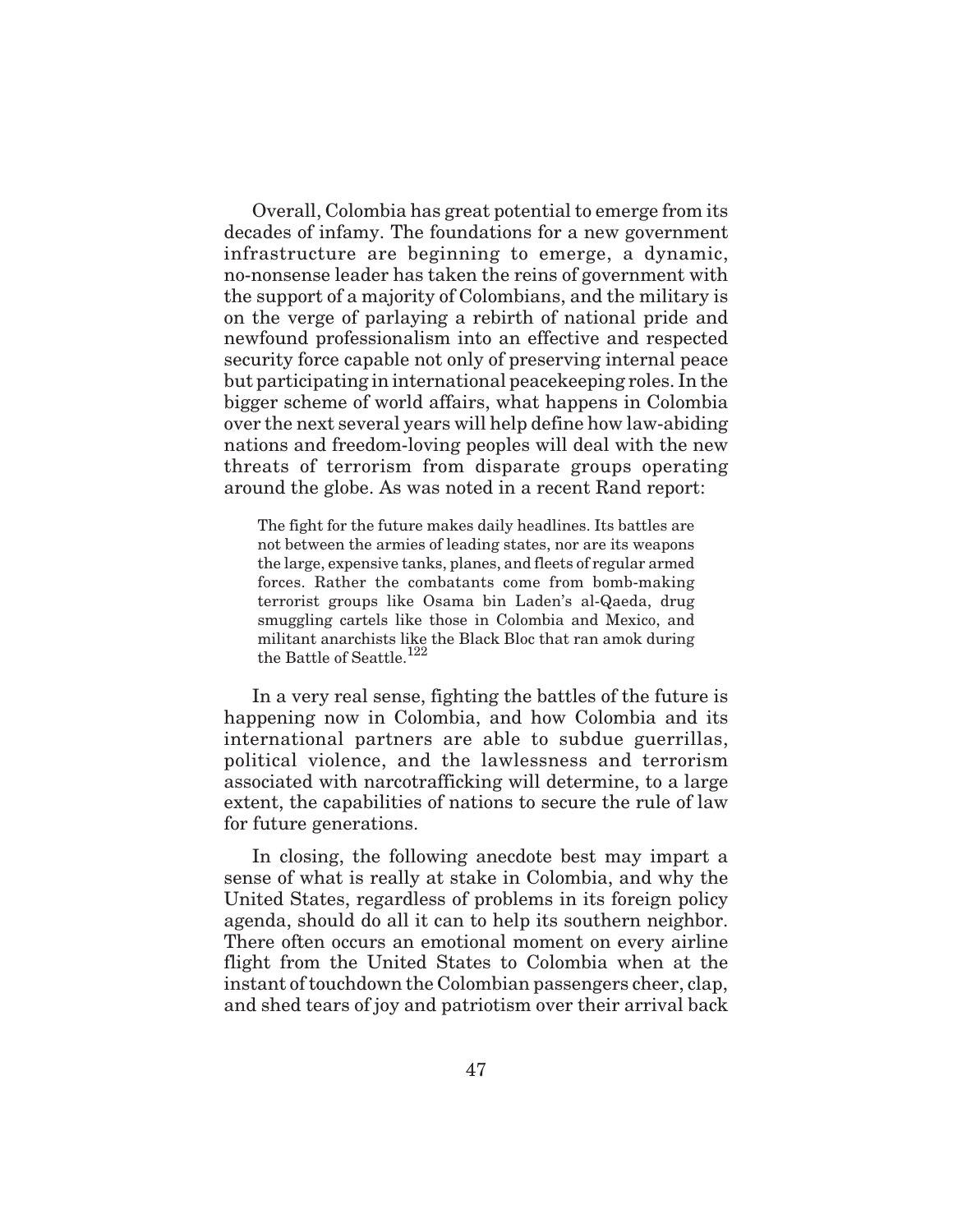on Colombian soil. A North American passenger cannot help but be moved by the moment and realize so poignantly the extent to which the Colombian people love their land.

*Plan Colombia* may not be the proper policy the United States should have chosen to help Colombia. It may in fact prolong resolving many of the ills it is trying to fix. But whatever one thinks of *Plan Colombia*, it is clear that to have done nothing at all would be catastrophic for Colombia and tragically shameful for all nations that adhere to democratic principles and the rule of law. Beneath the corruption, lawlessness, and conflict, there is still a nation worthy of being saved.

### **ENDNOTES**

1. Sixteenth century proverb often attributed to Samuel Johnson.

2. *Update: Counterdrugs package for Colombia & Andean Region*, Center for International Policy's Colombia Project, March 21, 2000, visited August 1, 2002, *http://www.ciponline.org/colombia/032102. htm* (on file with the author).

3. At this writing, the United States has just released \$41.5 million dollars after the Colombian army was certified as complying with human rights criteria established by the United States Congress. *See* "Colombia Celebra Certificación de EEUU a Fuerzas Militares," *Radio Caracol*, September 10, 2002 (on file with the author).

4. When he presented the plan to the European Parliament on October 25, 1999, Pastrana said little about the military aid aspects of the plan and instead emphasized Europe's role in the humanitarian assistance components of the plan. *See* "Colombia: Press Highlights 17th October 1991," *BBC Worldwide Monitoring*, October 20, 1999.

5. Many argue that the drug problem is America's problem because the United States has the largest consumer population. Therefore, the United States should shoulder the entire burden of *Plan Colombia* as long as the U.S. drug control policy is based on stopping the flow of drugs at its source. But according to sources as far flung as the White House, the U.N. Office for Drug Control and Crime Prevention, and numerous nongovernment organizations (NGOs), the European nations are no less ravenous consumers of illegal drugs. Moreover, the same European nations provide havens to sophisticated processing centers for the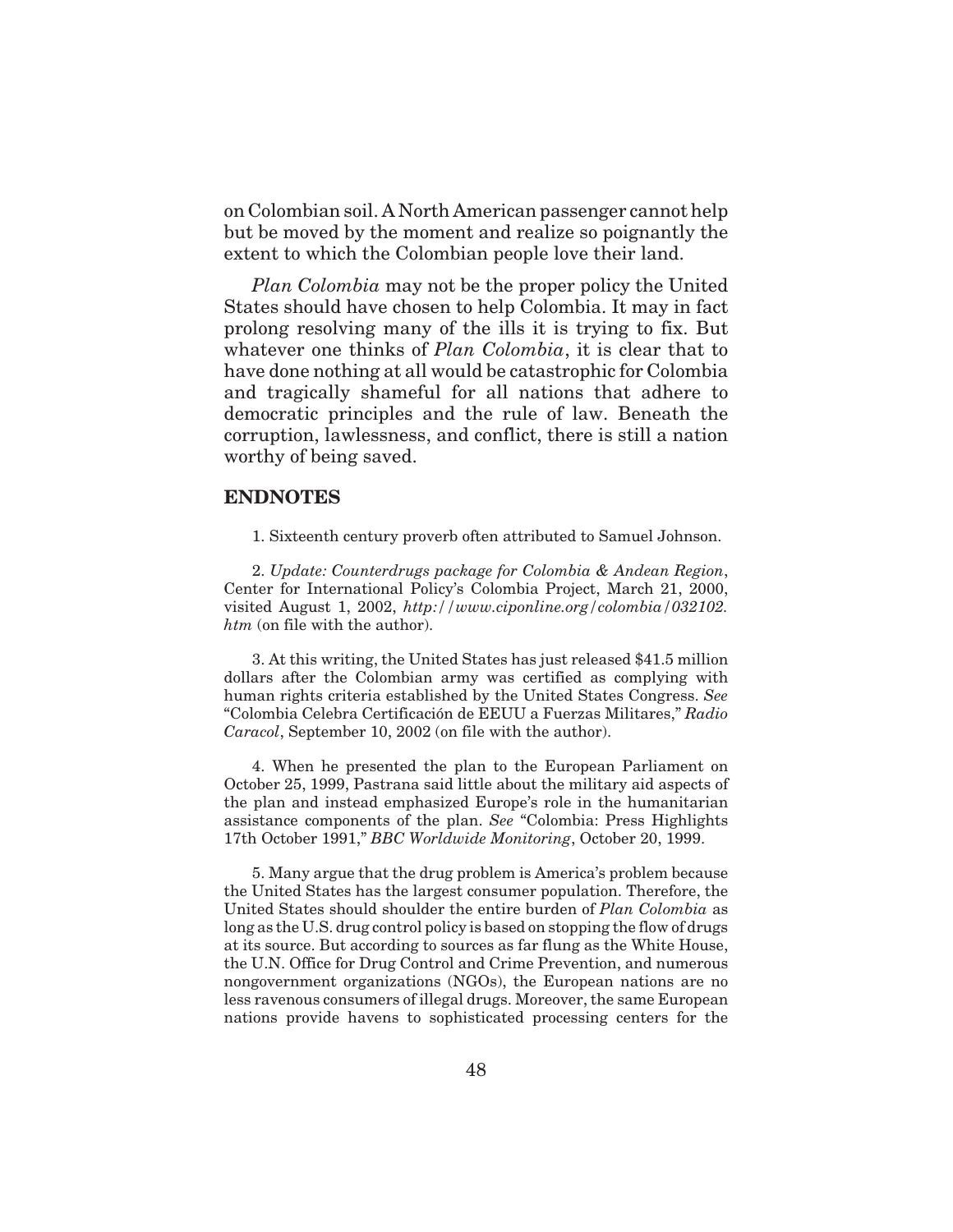money laundering networks attached to Colombian criminalism. As has been noted by more than one U.S. lawmaker, the Europeans, in particular, all but refused to acknowledge that the FARC and other insurgent combatants were anything other than legitimate political groups trying to advance political agendas in Colombia. Attitudes of the European partners began to change following the September 11 attacks, but the images on the Internet and from news coverage of FARC commanders being treated as political VIPs in the capitals of Spain, Switzerland, and Scandinavia left Colombians bitter and disgusted at the international community's lack of good judgment. Inexplicably, 9 months passed before the EU finally stated on June 12, 2002, that the FARC are, in fact, terrorists, and this author's opinion is that the shameful behavior of the European nations toward Colombia has only prolonged the conflict and caused additional loss of innocent lives.

6. According to a statement made by Undersecretary of State Marc Grossman at the Hearing of the Foreign Affairs Subcommittee of the House Appropriations Committee, *Federal News Service*, April 10, 2002.

7. Japan pledged \$175 million; Spain, \$100 million; and the EU, about \$95 million.

8. The criticism is unfair, however, because while the international partners pledged funding primarily toward humanitarian projects, the United States had already provided more than \$880 million in nonmilitary assistance, with a good portion of it going to crop substitution and other rural assistance programs. See Jose Ramos, "US Gives 880 Million to Regional Social Programs as Part of *Plan Colombia*," *Agence France Presse*, August 31, 2001.

9. Fuerzas Armadas Revolucionarias de Colombia (Revolutionary Armed Forces of Colombia) is the largest rebel force in Colombia and has been fighting the Colombian government for more than 38 years. The FARC maintains its own sophisticated web page at *www.farc-ep.org*.

10. "Guerrillas or Terrorists," *The Economist*, December 8, 2001.

11. Bombings and attacks by the ELN and FARC on the Cano Limon oil pipeline resulted in a loss of nearly \$500 million in revenue for Colombia in 2001, according to Undersecretary of State Marc Grossman testifying before the Foreign Affairs Subcommittee of the House Appropriations Committee, April 10, 2002. *See* "Hearing of the Foreign Affairs Subcommittee of the House Appropriations Committee," *Federal News Service*, April 10, 2002.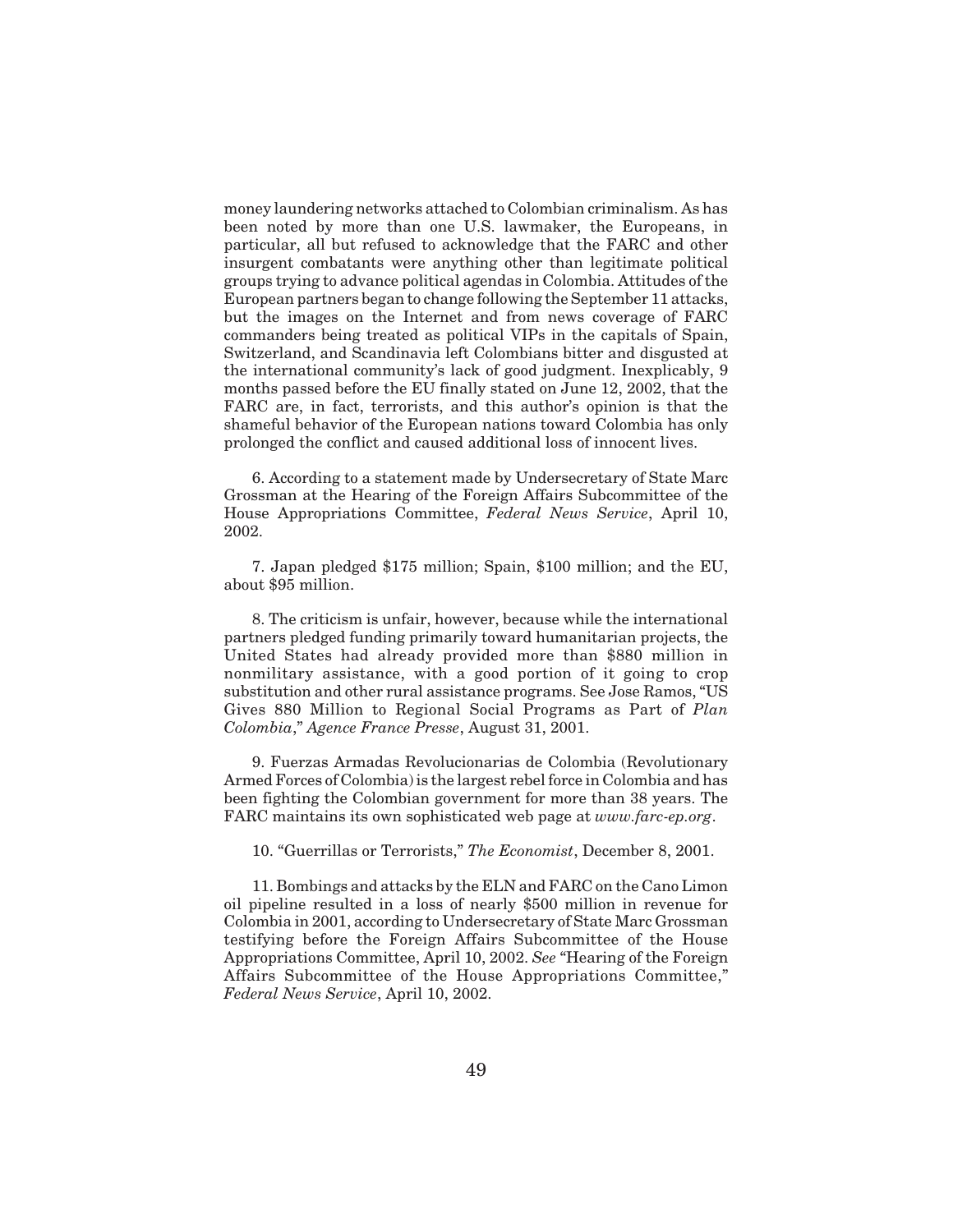12. According to recent Senate testimony by Undersecretary of State for Political Affairs Marc Grossman, Colombia has spent "\$426.5 million on social and institutional development and \$2.6 billion on *Plan Colombia*-related infrastructure projects and improving the military." See "Hearing of the Foreign Affairs Subcommittee of the House Appropriations Committee," *Federal News Service*, April 10, 2002.

13. Daniel García-Peña Jaramillo, "The U.S. Foments Colombia's War," *Crimes of War Magazine*, August 2001 (visited September 8, 2002), *http://www.crimesofwar.org/colombia-mag/foments01.html* (on file with the author). García-Pena is currently director of a Colombia-based peace group, Planeta Paz.

14. "Prepared testimony of Chairman John L. Mica before the House Committee on Government Reform Subcommittee on Criminal Justice, Drug Policy, and Human Resources," *Federal News Service*, August 6, 1999.

15. "U.S. Representative Bill Young (R-FL) holds makeup hearing on supplemental appropriations," *FDCH Political Transcripts*, March 9, 2000.

16. P.L. 104-208.

17. The language of the Leahy amendment in the 2001 Foreign Appropriations Act reads: "None of the funds made available by this Act may be provided to any unit of the security forces of a foreign country if the Secretary of State has credible evidence that such unit has committed gross violations of human rights, unless the Secretary determines and reports to the Committees on Appropriations that the government of such country is taking effective measures to bring the responsible members of the security forces unit to justice." See P.L. 106-429 Sec. 563.

18. Michael Hedges, "Bush: U.S. Will Aid in Colombian Drug War but not Peace Talks," *Houston Chronicle*, February 28, 2001, p. A20.

19. Christopher Marquis, "Colombia's Next Leader Seeks Drug-War Aid," *New York Times*, June 21, 2002.

20. Colombia, however, should not shoulder all the responsibility for the mismanagement of *Plan Colombia*, or for the fiascos of prior aid programs from the United States. The United States is also culpable for delays and logistical difficulties. One glaring example is the delay in delivering to the Colombian military the helicopters that formed a major underpinning to the operational component of the plan. As of June 2002,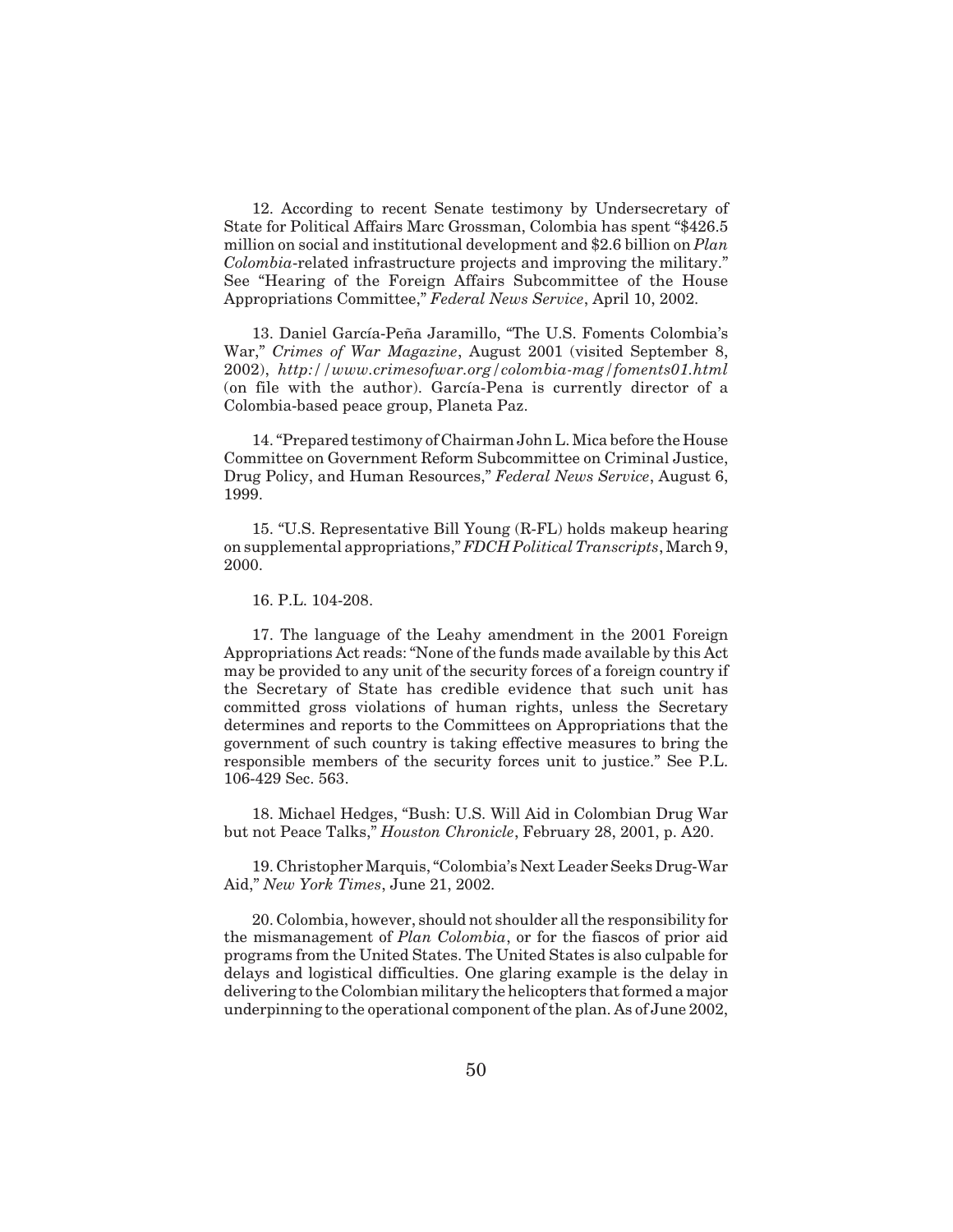only 8 of 11 helicopters had been delivered to the national police, and only 35 of 54 had been delivered to the Colombian military. That represents barely 66 percent on station of the helicopters committed to the Colombian government.

21. According to figures provided by Marc Grossman in testimony before the Foreign Affairs Subcommittee of the House Appropriations Committee, "Hearings of Foreign Affairs Subcommittee of the House Appropriations Committee," *Federal News Service*, April 10, 2002.

22. According to Undersecretary of State Marc Grossman testifying before the Foreign Affairs Subcommittee of the House Appropriations Committee, April 10, 2002. See "Hearing of the Foreign Affairs Subcommittee of the House Appropriations Committee," *Federal News Service*, April 10, 2002.

23. A hectare is a metric unit of measurement roughly equivalent to 2.471 acres. See *American Heritage Dictionary of the English Language*, 1981.

24. Scott Wilson, "Colombian Rebels Move to Retake Lost Territory," *Washington Post*, June 30, 2002, p. A18.

25. Brian Michael Jenkins, "A Confounding, Complex Tragedy," *San Diego Union-Tribune*, June 17, 2002, p. G1.

26. James LeMoyne was by no means a stranger to the Colombian guerrilla conflict before taking on the role of peace envoy. Initially a reporter with 20 years of experience covering conflicts and peace processes around the globe, his involvement in Colombia began in 1998 in Bogotá when he and two U.N. officials created Sala de Situación, a forum of sorts to talk about peace. Between February and April 1998, the members of Sala de Situación undertook an ambitious campaign to solicit ideas from the most influential people in Colombia. Three weeks before the first round to elect a presidential candidate, LeMoyne and his colleagues visited the three strongest candidates, Sanín, Serpa, and Pastrana. They talked about trying to find a negotiated solution to the conflict, but Pastrana appeared the most distracted during the talk. After listening to the presidential candidates, the members of Sala de Situación then invited to the U.N. Office of Development those officials they thought would be the main characters in an eventual peace process, including presidential candidates, high military officers, industrialists, and labor leaders. LeMoyne and his colleagues realized they were missing the perspective and opinions of the guerrillas, however. So later in 1998, they traveled to Mexico City to meet three times with Raúl Reyes, a high ranking FARC commander. Following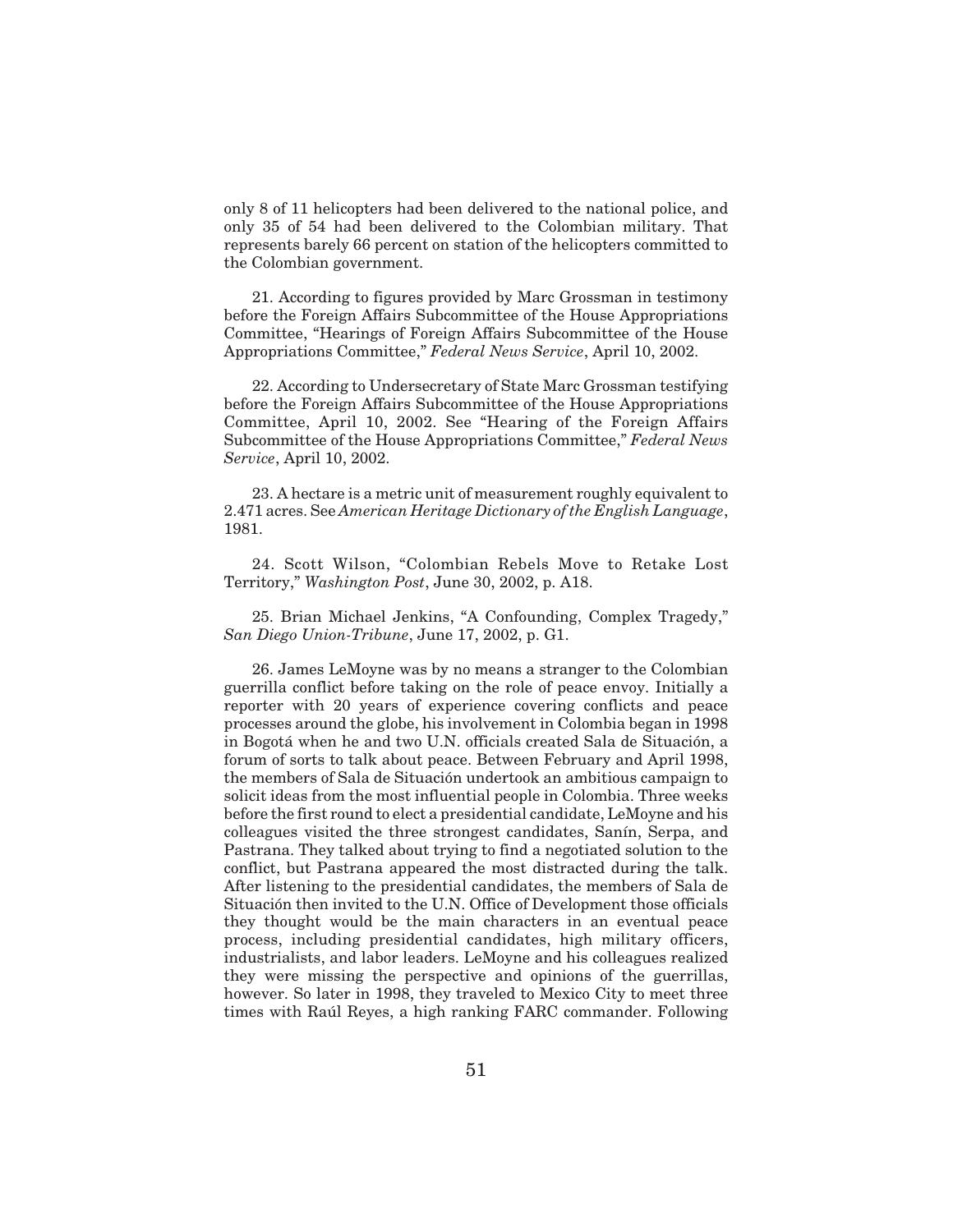these meetings LeMoyne and company outlined the steps the future government had to take if the government was interested in finding a negotiated solution to the conflict. When the U.N. members of the Sala returned to Colombia, one of President Samper's advisers accused the U.N., along with the ex-Minister of Mines Leyva (reputed to be a FARC sympathizer), of interfering in Colombian politics, and advised them that the U.N. could not lend itself to FARC to influence the outcome of the elections. When Pastrana lost the first round of elections to Serpa, he contacted Leyva for help. Leyva sent him a version of the conclusions reached by LeMoyne's Sala, which, according to ex-minister of defense, Rafael Pardo, reflected closely the FARC conclusions. The conclusions presented by Sala became the basis for Pastrana's speech titled Peace Policy for Change. It was in this speech that Pastrana first alluded to a distention zone for the guerrillas, to be called Spaces for Peace. That speech was attended by three FARC delegates, who, following the speech, met with Pastrana's aids to arrange for Levya to meet with FARC head, Manuel Marulanda. As we know, Pastrana went on to win the presidency, and LeMoyne's influence in the peace process continued to evolve.

27. Edgar Téllez, *et al*, *Diario íntimo de un fracaso: Historia no contada del proceso de paz con las FARC*, Bogotá: Planeta, 2002, p. 365.

28. Sibylla Brodzinsky and David Adams, "Retaking Rebel Zone Unlikely to End War,"*St. Petersburg Times*, February 27, 2002, p. 1A.

29. Tim Johnson, "Colombian Leader Begins Visit to U.S.," *Miami Herald*, June 19, 2002.

30. Edgar Téllez, *et al*, *Diario íntimo de un fracaso: Historia no contada del proceso de paz con las FARC*, Bogotá: Planeta, 2002, p. 50.

31. There has existed for generations a not too subtle rivalry between the citizens of Bogotá, known as *Bogotanos*, and the citizens of the province (*departamento*) of Antioquia (Antioqueños). The capital of Antioquia is Medellín, Colombia's second largest city after Bogotá. Bogotanos consider themselves to be very cosmopolitan and sophisticated, while they view Antioqueños, not unkindly, as backward provincials. Antioqueños on the other hand, view themselves as no less sophisticated than Bogotanos and the source of Colombian prosperity, industry, and to some extent culture, fashion, science, and political philosophy (for example, the artist Fernando Botero is from Medellín, and Medellín is considered the formal birthplace of liberation theology, and is the site of the first heart transplant in Hispano-America). Bogotá for most of the year is cool, cloudy, and subdued, while Medellín is warm, colorful, and vibrant. For generations Antioqueños have enjoyed a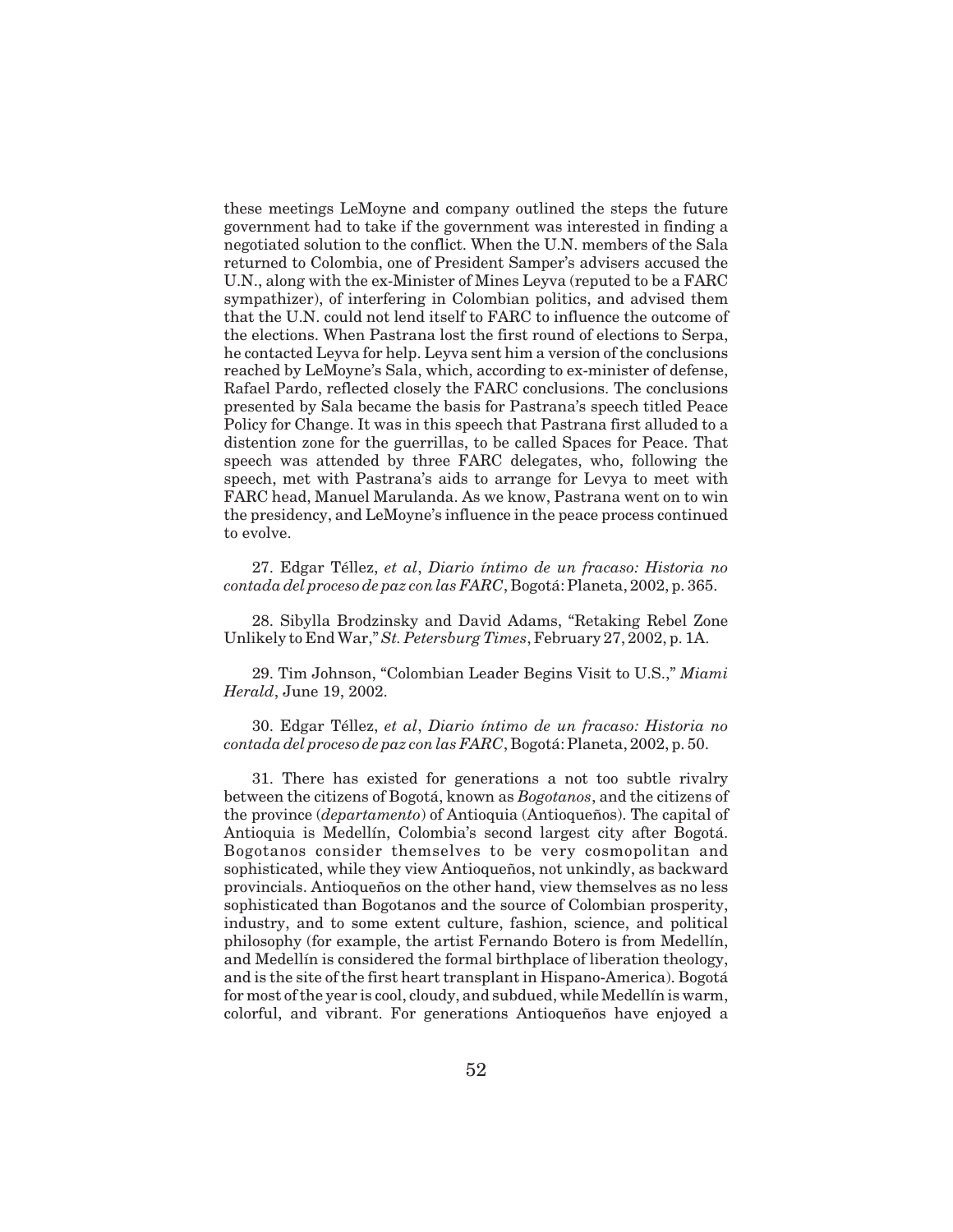reputation and distinction for being hard workers, proud, independent minded, and shrewd businessmen. These attributes are due in part to Antioquia's (and Medellín's) historical and geographic isolation in the central cordillera of the Andes relative to Bogotá. Medellín is said to have been founded by Spanish Jews seeking a haven from the Inquisition. The Jewish merchants who settled in Medellín built up a large and profitable textile industry upon which other manufacturing industries later developed. Between textiles and other manufacturing, coffee, which grows well in the region, and improvements in Colombia's transportation corridors, Medellín became Colombia's most important center of commerce. Antioqueños (or *paisas* as they are also known) like to think that the nation could not survive without Medellín. Bogotanos bristle at this notion and, hence, a rivalry has persisted over the last 200 years or more. The arrival in Bogotá of Alvaro Uribe, a native Antioqueño, former mayor of Medellín, and former governor of Antióquia has been greeted by Bogotanos with cautious reserve. The "let's get going" attitude that Uribe and his fellow Antioqueños in his administration bring to the presidency is the epitome of the Antioqueño reputation for hard work, putting in long hours, and using business savvy to get things accomplished. Hence the term *ritmo paisa* (paisa rhythm) has pervaded the political climate of Colombia's capital.

32. The World Bank reported recently that Colombia loses more than 2 billion pesos to corruption annually, noting that that is enough money to build 700,000 low-cost housing subsidies. See "Colombia: Uribe Issues Presidential Directive to Fight Corruption," *BBC Worldwide Monitoring*, August 21, 2002.

33. "Results of Survey In, Moves to Tackle Corruption in Nine Main Cities," *BBC Worldwide Monitoring*, August 23, 2002.

34. Colombian Senator Jaime Dussan announced on August 7, 2002, that he intended to sue Pastrana for treason against the fatherland. See "Colombia: Senate Authorizes Pastrana to Leave Colombia," *BBC Worldwide Monitoring*, August 7, 2002.

35. A widespread perception among Colombians is that white collar criminals are protected by their political investiture.

36. In his book, *Cartagena en la olla podrida*, Bogotá: Alfa omega, 2001, author Oscar Collazo documents 80 cases of corruption and irregularities that occurred in the last administration in the city of Cartagena, and describes various illegal adjudications of contracts and negotiations that favored private individuals and compromised severely the public treasury.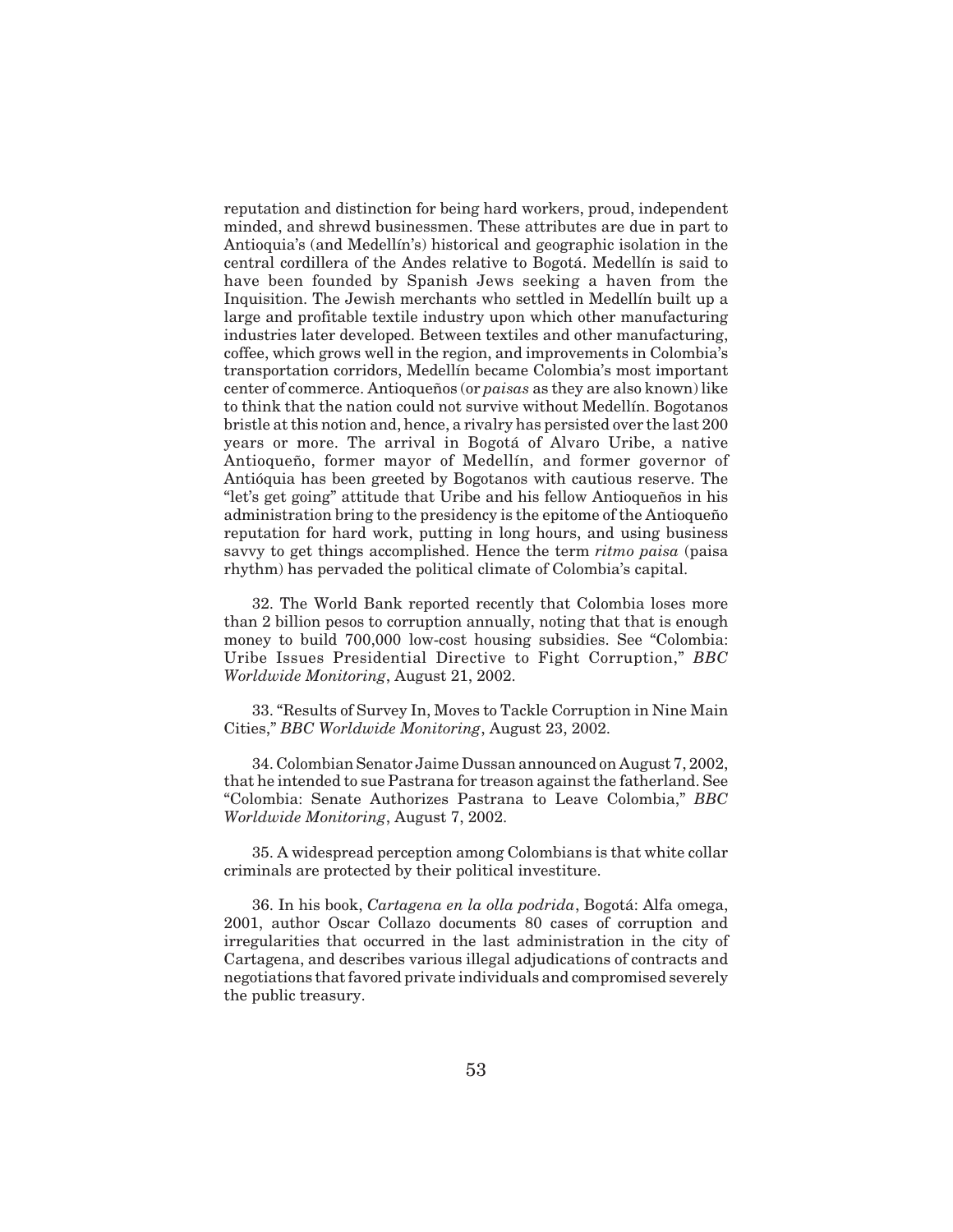37. *U.S. Army's Area Handbook for Colombia*, Washington, DC: American University, 1961.

38. *Ibid*. A *verraco* literally means a boar, but connotes a person who won't let anything stand in the way of getting what that person wants.

39. This dynamic was well-articulated by Cepeda Ulloa in his book on administrative corruption, wherein he established a framework to study institutional inefficiency, the scope of individual discretion in decisionmaking posts, the degree of monopolization over the values desired, the benefits that can be derived from those monopolies, the probability of being discovered, the weight of punishment meted out, and the level of condemnation of corrupt acts by society as a whole. See Fernando Cepeda Ulloa, *La Corrupción en Colombia*, 1997.

40. *Washington's Farewell Address*, Am Jur 2d Desk Book, 1998, Item No. 13, p. 93.

41. Rolando López, *La Ruina de la Banca Estatal*, Bogotá: Alfaomega, 2001, p. 60.

42. For a thorough discussion of this topic, see Rolando López, *La Ruina de la Banca Estatal*, Bogotá: Alfa omega, 2001, pp. 13-15. One of the more controversial instances of political appointments being given to corrupt individuals involved Pastrana's selection of Diego Pardo Koppel, the former mayor of Bogotá, to be Colombia's ambassador to Mexico. Koppel is known to have ties to Cali Cartel boss Gilberto Rodriguez Orjuela going back at least to 1979 to a peculiar dispute over a missing suitcase and a nonexistent defendant. The dispute ended up in federal court in New York City. The case was that an individual named José Fonseca boarded an Avianca flight from Bogotá to Lima, Peru. His suitcase went, instead, to JFK airport in New York City. Going unclaimed, customs authorities opened the bag and discovered \$250,000 in U.S. currency packed inside. The discovery touched off a court battle over a 6-year period: Fonseca v. Regan, 734 F.2d 944, 2nd Circ., 1984, between the claimant, Fonseca, the state of New York, and Colombia's Superintendent of Exchange Control. Koppel testified on behalf of Fonseca, who claimed possession of the bag and its contents because he held the baggage claim check. The problem is that Fonseca was a nonexistent "person" created by Orjuela through the filing of false papers and the use of addresses of record that were actually for businesses owned by Orjuela. It is highly unlikely that Koppel could not have known that Fonseca was a myth. Koppel's dealings with Orjuela were no secret to those familiar with his career. Yet none of his murky past was questioned during Koppel's confirmation proceedings for ambassadorial appointment to Mexico. See Rolando López, *La Ruina de*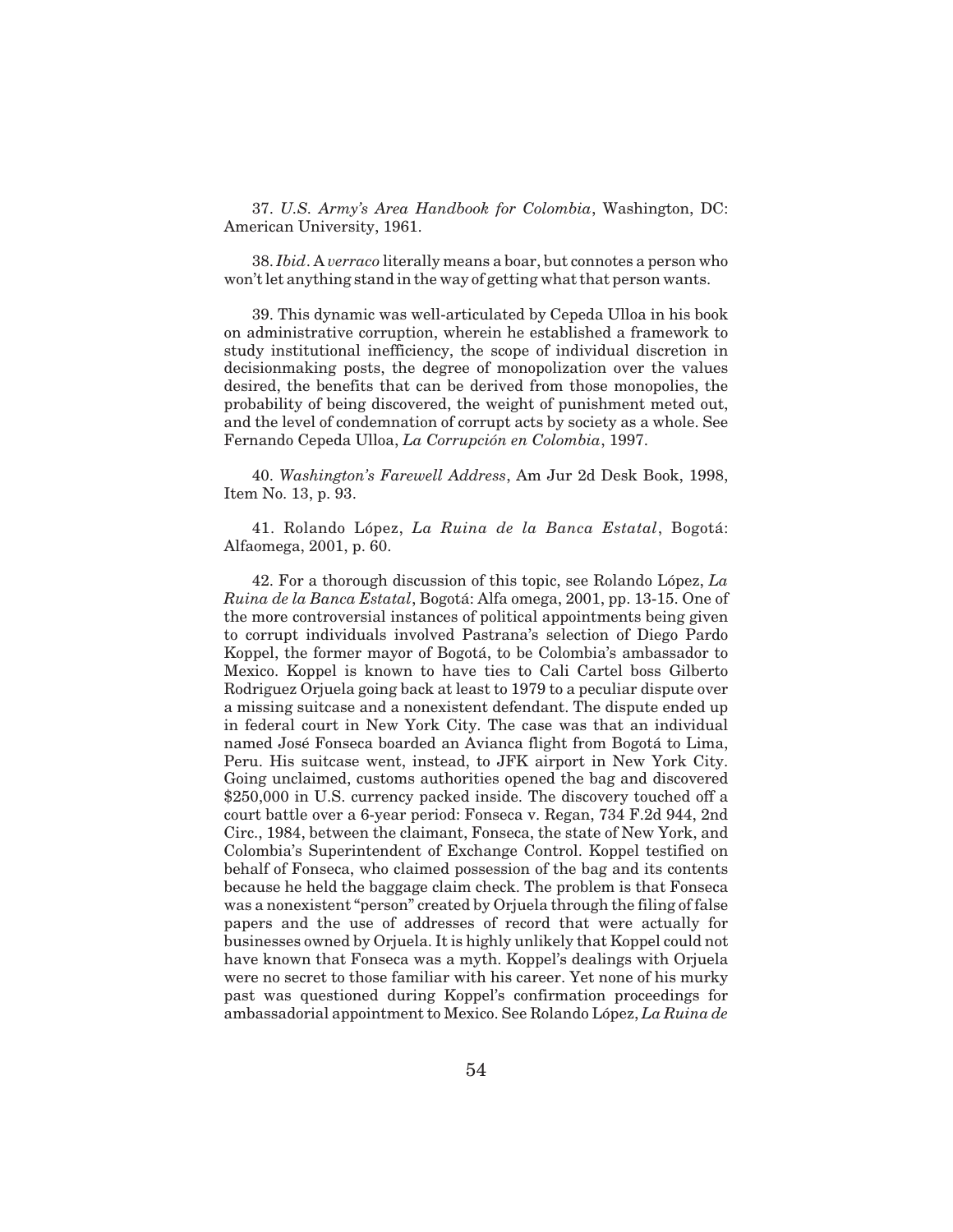*la Banca Estatal*, Bogotá: Alfa omega, 2001, pp. 41-48. In 1999, Koppel was accused in the press of having improper credit transactions in the Banco del Estato, and improper business dealings with the president of the bank, Henry Ávila. See Rolando López, *La Ruina de la Banca Estatal*, Bogotá: Alfa omega, 2001, pp. 48-52.

43. Law 80 of 1993.

44. Susannah A. Nesmith, Colombia's Former Top Counter Drug Officer Resigns Amid Investigation Into Missing U.S. Aid," *AP Newswire*, May 22, 2002.

45. *Ibid*.

46. "Colombia: Pastrana Denies Corruption in *Plan Colombia*," *BBC Worldwide Monitoring*, June 23, 2002.

47. "Los Enredos de Royne," *Cambio*, June 17-24, 2002, p. 16.

48. *Ibid*.

49. What North American readers would think of as a state is actually called a "departamento" in Colombia.

50. See "El coronel amigo," *Cambio*, June 10, 2002, p. 16.

51. *Ibid*.

52. "Negocios familiares," *Cambio*, June 10, 2002, p. 21.

53. "Diez meses de escándalos," *Semana*, June 24, 2002, p. 21.

54. Tim Johnson, "Colombian Leader Begins Visit to U.S.," *Miami Herald*, June 19, 2002.

55. Maria Isabel Garcia, "Politics-Colombia: President-elect on Difficult Mission to U.S.," *Inter Press Service*, June 14, 2002.

56. *Ibid*.

57. Umaña Luna, Orlando Fals Borda, Germán Guzmán, *La Violencia en Colombia*, Vol. I, Bogotá: Ediciones 15 Tercer Mundo, 1962, p. 426.

58. Anthony P. Maingot, *Studying Corruption in Colombia*, Institute for National Strategic Studies of the National Defense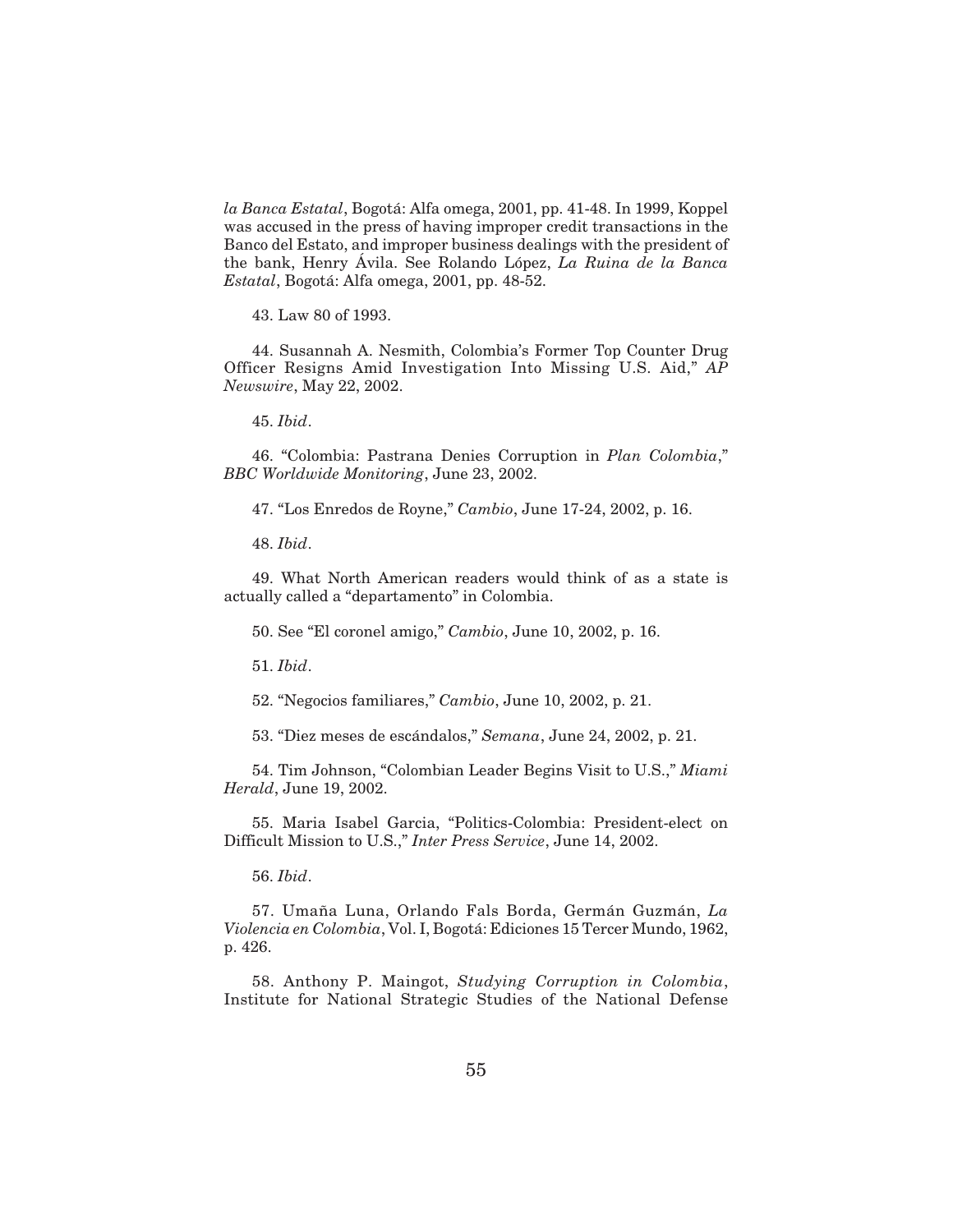University, no date given, internet site visited March 22, 2002, *http://www.ndu.edu/inss/books/cris7.html* (on file with the author).

59. Citing Enrique Santos, in *El Tiempo*, April 26, 1998, p. 5.

60. *Ibid*.

61. For an excellent rendition and analysis of the key events of the peace process, see Téllez.

62. *A Dissertation on the Canon and Feudal Law*, 1765. See *Bartlett's Familiar Quotations*, 16th edition, 1992, p. 337.

63. Quoting political analyst Luis Valencia, in Maria Isabela Garcia, "Politics-Colombia: President-elect on Difficult Mission to U.S.," *Inter Press Service*, June 14, 2002.

64. Roberto Pombo, "Una ONU poco seria," *Cambio*, November 5, 2001, p. 10.

65. Canada, Cuba, France, Italy, Mexico, Norway, Sweden, and Switzerland all sent envoys to meet with the FARC and Colombian governments to negotiate a peace agreement. All failed. See Andrew Selsky, "Envoys Get Rebels Back to Peace Talks," *Associated Press*, January 15, 2002. This was not the first time European envoys had traveled to Colombia to meet with the FARC leadership. In February 2001, envoys from European nations, Canada, and Japan—all countries opposed to U.S. military aid, flew to the distention zone to discuss social development projects with FARC leaders. See Juan Forero, "Some Hopeful Signs As Colombia Meets With Rebels and Envoys," *New York Times*, March 11, 2001, Section 1, p. 15.

66. Sibylla Brodzinsky, "Safe Now, Rebel Zone Residents Fear Future," *St. Petersburg Times*, January 17, 2002.

67. John Otis, "Rebel Held; The Future; Peace or War," *Houston Chronicle*, August 5, 2001, p. 11.

68. A poll taken by Radio Caracol on February 21, 2002, asked, "How do you rank the decision of President Pastrana to break off negotiations with the FARC?" 89% said the decision was excellent, 8.29 said it was good, 2.05% said it was bad, and 0.66% had no opinion either way.

69. Radio Caracol on February 22, 2002, asked, "What do you think of the proposal by the FARC to return to negotiation with the government?" 90.55% said it was a bad idea, 3.61% thought it was a good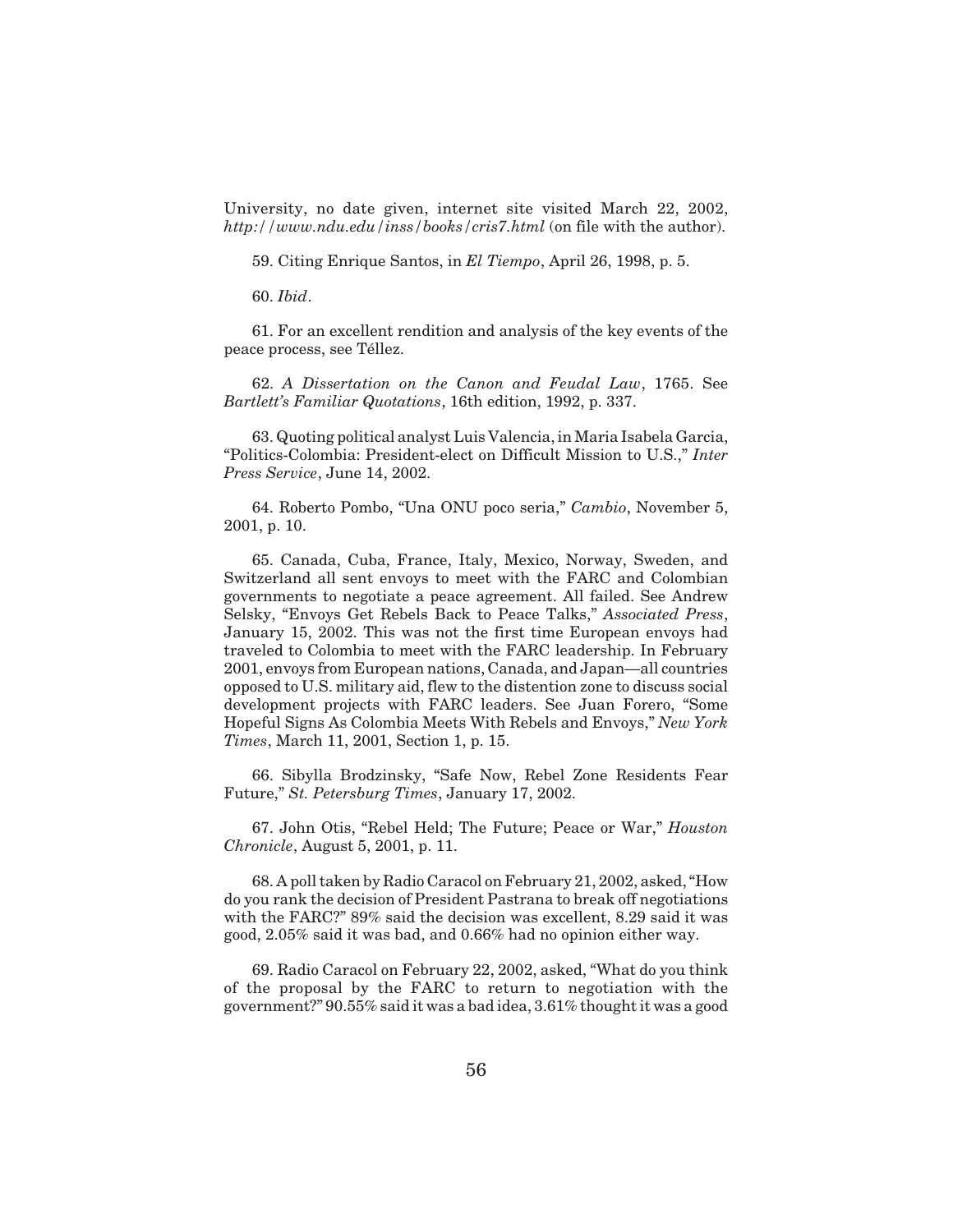idea, 3.15% were noncommitted to the idea, and only 2.69% thought it was an excellent idea.

70. Mike Williams, "Colombia Pursues More U.S. Aid," *Palm Beach Post*, March 10, 2002, p. 5A.

71. The great strength and success of the U.S. military is that it is an egalitarian force representative of the entire nation, all its citizens, and all classes of the society. I believe that the Colombian military is beginning to recognize this importance and is undertaking efforts to recruit a professional corps of both male and female officers from the higher classes of society.

72. Radio Caracol asked on February 27, 2002, "Do you believe that the United States has a duty to help Colombia in the fight against the guerrilla?" 92.53% said yes and 7.47% said number

73. Fabio Orlando Cifuentes, "Sindicatos rechazan ayuda de EEUU a los militares," *Radio Carocol*, September 10, 2002.

74. For a telling image of President Uribe meeting with his commanders, *see* the photo accompanying the article, "Colombia acepta el reto de la guerra," *El Tiempo*, August 18, 2002, p. 1.

75. David Adams, "New President's Election Inspires Hope in Colombia," *St. Petersburg Times*, August 21, 2002, p. 1A.

76. *Ibid*.

77. "Colombia's Uribe Blasts Army Commanders," *Reuters*, August 26, 2001.

78. "Colombia acepta el reto de la guerra." See also "President Asks Armed Forces For More Effective Response to Terror Groups," *BBC Worldwide Monitoring*, August 16, 2002.

79. "Colombia acepta el reto de la guerra," p. 1. See also "President Asks Armed Forces For More Effective Response to Terror Groups."

80. According to Jose Vivanco, Executive Director, Americas Division of Human Rights Watch, testifying before the Peace Corps and Narcotics Affairs Subcommittee, Senate Foreign Relations Committee, "Hearing Before Peace Corps and Narcotics Affairs Subcommittee, Senate Foreign Relations Committee," *Federal News Service*, April 24, 2002.

81. "Novela policiaca," *Semana*, June 24, 2002, at 18.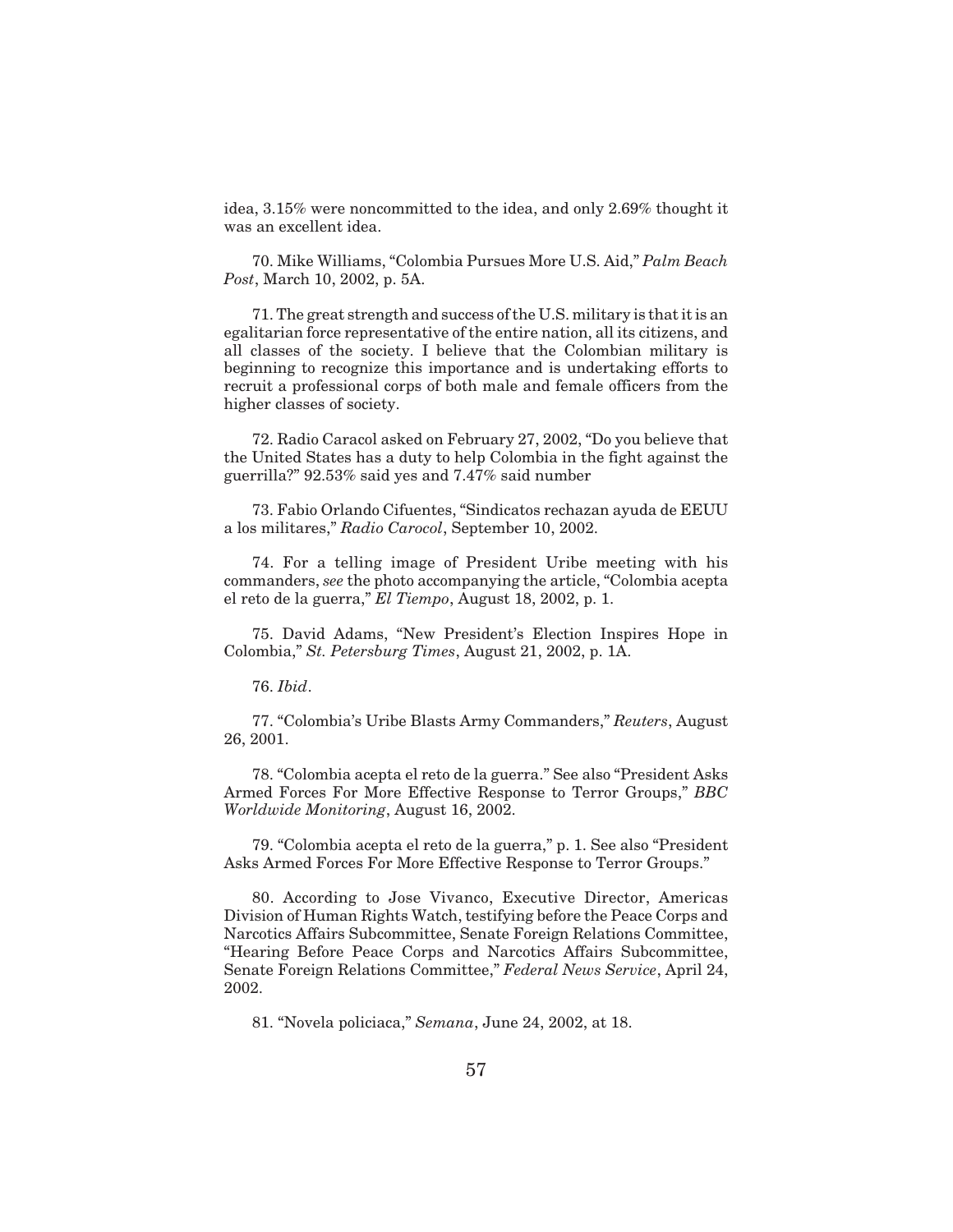82. "Colombian Police Presence in 192 Rural Areas to Be Restored," *BBC Worldwide Monitoring*, October 21, 2001.

83. *Ibid*.

84. *U.S. Foreign Military Training: A Shift in Focus*, Center for Defense Information Terrorism Project, April 8, 2002, citing Lora Lompe, "U.S. Foreign Military Training," *Foreign Policy in Focus*, Special Report, February 2002. Report available at *http://www.cdi.org/terrorism/miltraining.cfm#\_ftn1*, last visited September 17, 2002.

85. Speech marking the 6-month anniversary of the September 11 attacks, available from the White House homepage at *http://www.whitehouse.gov/news/releases/2002/03/20020311-1.ht ml*. visited September 1, 2002.

86. See website *http://www.whitehouse.gov/news/releases/ 2001/09/20010920-8.html*, visited September 10, 2002 (on file with the author).

87. See Edgar Téllez, et al., *Diario íntimo de un fracaso: Historia no contada del proceso de paz con las FARC*, Bogotá: Planeta, 2002, p. 55.

88. "*Plan Colombia* and the Andean Regional Initiative," Testimony Before the House International Relations Committee Subcommittee on the Western Hemisphere, Washington, DC, June 28, 2001 website *http://www.state.gov/g/inl/rls/rm/2001/jun\_aug/3847.htm*, visited September 23, 2002 (on file with the author).

89. *Ibid*. Both the ARI and the ACI were intended to carry out section 481 of the Foreign Assistance Act of 1961 (P.L. 87-195) with regard to international cooperation in narcotics control. Sec. 481 was added in 1972 to the Foreign Assistance Act of 1961 by P.L. 92-352 and codified at 22 U.S.C. 2291.

90. P.L. 107-115. 115 Stat. 2130.

91. "*Plan Colombia* and the Andean Regional Initiative," Testimony Before the House International Relations Committee Subcommittee on the Western Hemisphere, June 28, 2001.

- 92. *Ibid*.
- 93. *Ibid*.
- 94. *Ibid*.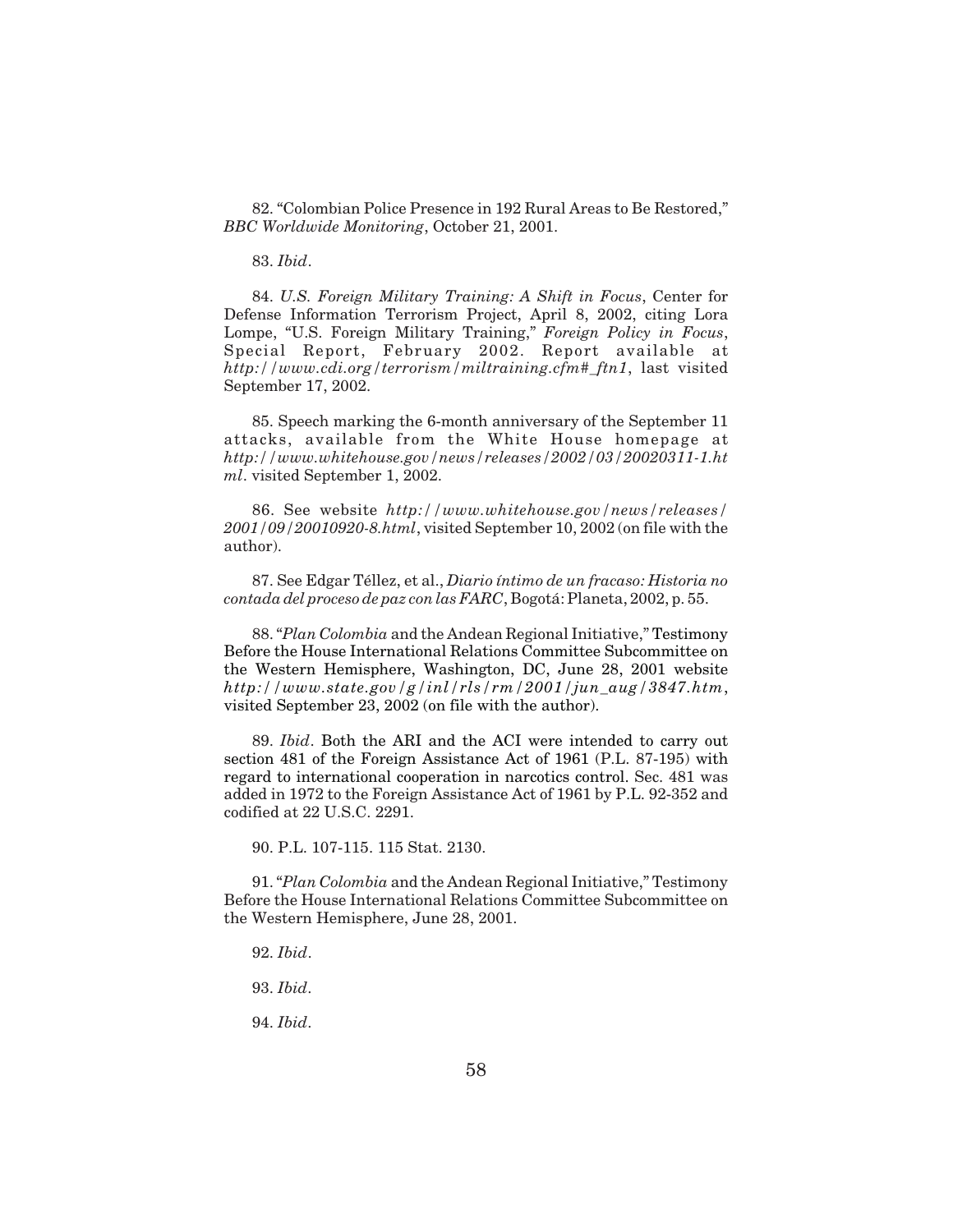95. *Ibid*.

96. *A Wider Conflict?* RAND.

97. Steven Dudley, "Adios Presidente? Will Chavez Go the Way of Allende?" *The Progressive*, April 1, 2002, p. 25.

98. Paul Keller, "Bomb Raises Spectre of Rebel Revival in Peru," *Financial Times*, April 26, 2002, p. 8.

99. "*Plan Colombia* and the Andean Regional Initiative," Testimony Before the House International Relations Committee Subcommittee on the Western Hemisphere, June 28, 2001.

100. *Ibid.*

101. Danielle Knight, "Ecuadorians File U.S. Suit Over *Plan Colombia*," *Inter Press Service*, September 21, 2001. For a copy of the complaint, visit the *us.fumigation.org* webpage at *http://www. usfumigation.org/Lawsuits/Ecuador.htm*, last visited September 5, 2002. The case is currently pending before Judge Roberts in the U.S. District Court, District of Columbia.

102. "Yankees come home," *Semana*, August 30, 2002.

103. Tim Johnson, "Colombian Rebel Groups Seen As a Regional Danger," *Miami Herald*, September 18, 2002.

104. Jeremy McDermott, "Colombian Bombers Were Trained by IRA," *Daily Telegraph*, London, August 12, 2002, p. 1.

105. Martin Arostegui, "Search for Bin Laden Links Looks South," *Organización Auténtica*, *http://www.autentico.org/oa09505.html*, visited September 23, 2002 (on file with the author).

106. *Ibid*.

107. *Iranian Investment in Colombia Raises Suspicion*, The Americas Foundation, *http://www.theamericas.org/colombia.htm*, visited June 15, 2001 (on file with the author).

108. Jeffrey Fields, "Islamic Terrorist Threat in the Tri-border Region," report published by the Nuclear Threat Initiative (NTI) and the Center for Non-Proliferation Studies (visited October 19, 2002), *http://www.nti.org/e\_research/e3\_16b.html* (on file with the author).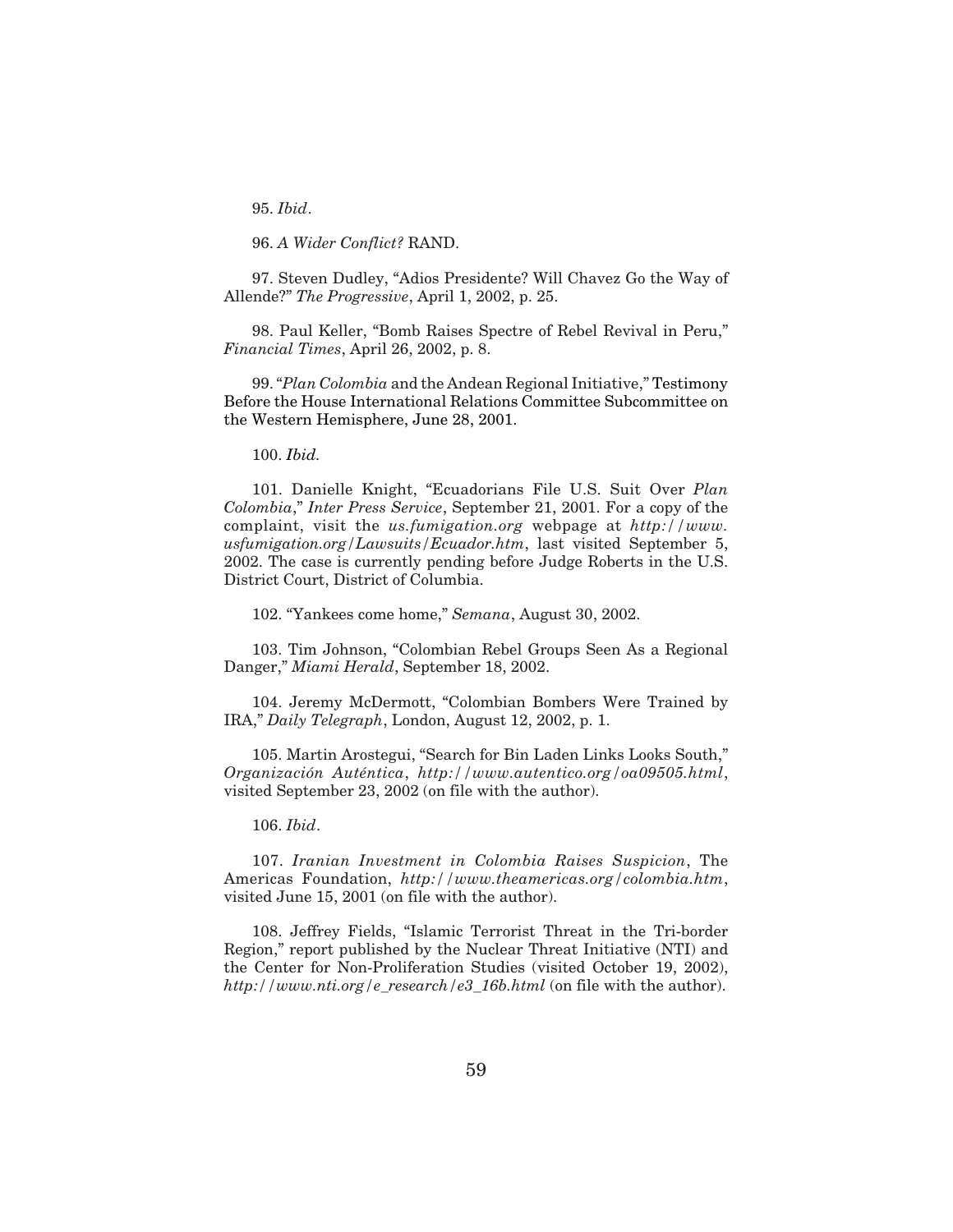109. *Ibid*. For a concise overview of criminal, narco-trafficking and terrorism activities in South America, see "Instability in the Andean Region," *Jane's Intelligence Review*, April 2002, at pp. 12-13.

110. *Semana*, Internet version, May 14, 1998.

111. Christian Miller, "Colombia's Fugitives from Woe," *Los Angeles Times*, March 31, 2001.

112. Tim Johnson, "Colombia leader begins visit to U.S.," *Miami Herald*, June 19, 2002.

113. P.L. 106-246, sec. 3204(b)(1)(A) and P.L. 106-246, sec. 3204(b)(1)(B).

114. Colombia Project, 2003 Aid Request, report by the Center for International Policy, *http://www.ciponline.org/colombia/03forops. htm*, visited September 18, 2002, on file with the author).

115. P.L. 106-246, sec. 3204(h).

116. P.L. 106-246, sec. 3204(c).

117. Colombia Project, 2003 Aid Request, report by the Center for International Policy.

118. *Ibid*.

119. Interview with Steve Salisbury in, "Uribe Seeks U.S. Support," *Washington Times*, May 14, 2002, p. A14.

120. *Ibid*.

121. Jose Ramos, "US Gives 880 Million to Regional Social Programs As Part of *Plan Colombia*," *Agence France Presse*, August 31, 2001.

122. John Arquilla and David Ronfeldt, eds., *Networks and Netwars: The Future of Terror, Crime, and Militancy*, Santa Monica, CA: Rand, 2001.